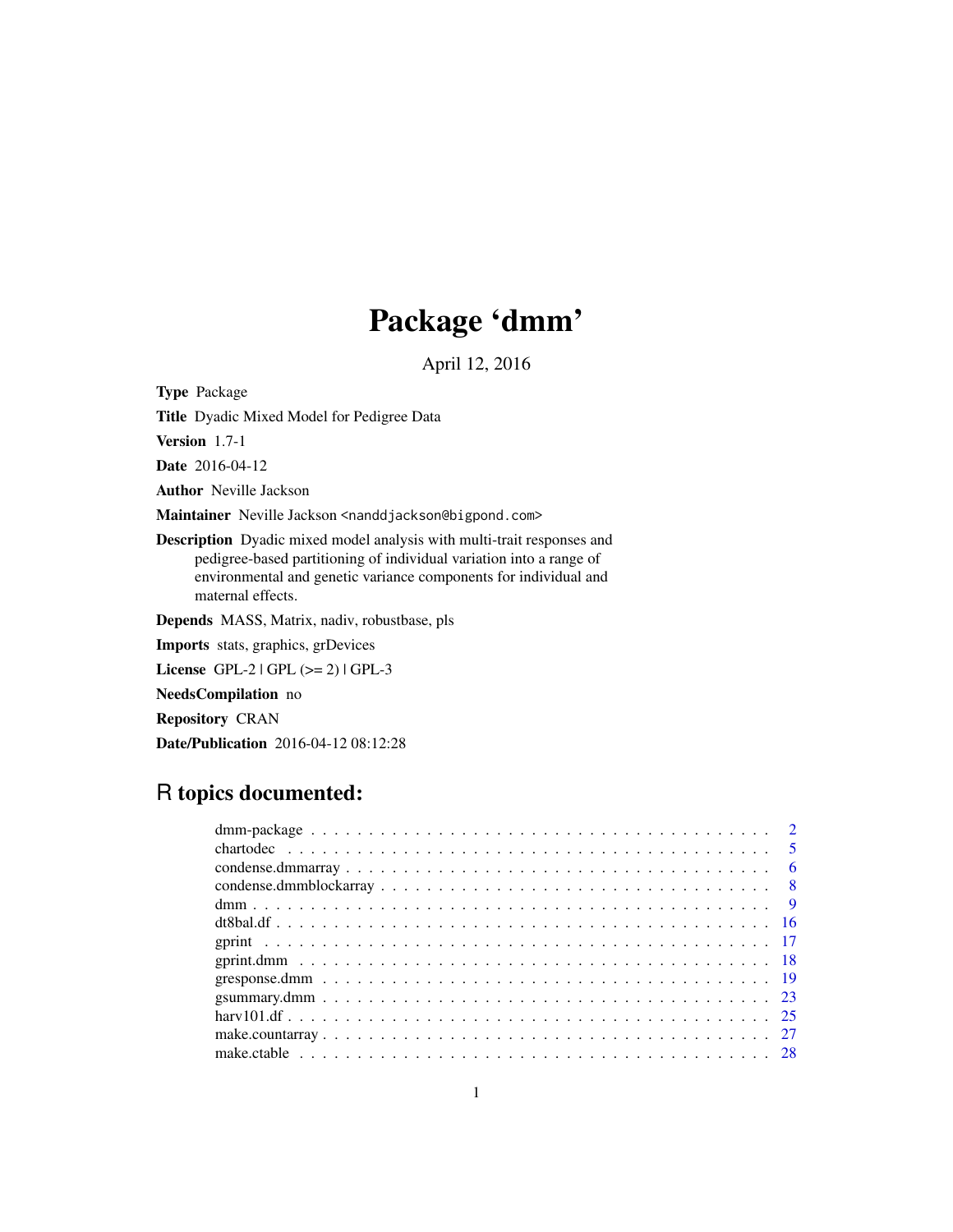# <span id="page-1-0"></span>2 dmm-package

|       | warcolak.convert $\ldots \ldots \ldots \ldots \ldots \ldots \ldots \ldots \ldots \ldots \ldots \ldots \ldots$ |    |
|-------|---------------------------------------------------------------------------------------------------------------|----|
| Index |                                                                                                               | 55 |

dmm-package *Dyadic mixed model analysis for pedigree data*

# Description

Dyadic mixed model analysis with multi-trait responses and pedigree-based partitioning of an individual random effect into a range of genetic and environmental (co)variance components for individual (ie direct) and maternal contributions to phenotype.

# Details

| Package: | dmm        |
|----------|------------|
| Type:    | Package    |
| Version: | $1.7 - 1$  |
| Date:    | 2016-01-08 |
| License: | $GPL-2$    |
|          |            |

This package provides tools for setting up and solving dyadic model equations leading to estimates of variance components and their standard errors, for transforming variance components to genetic parameters and their standard errors, and for computing genetic response to selection.

You may wish to use this package if you are looking for any of the following features in a quantitative genetic analysis:

- suited to small multi-trait datasets with pedigree information
- individual, maternal, and cohort environmental component estimates and standard errors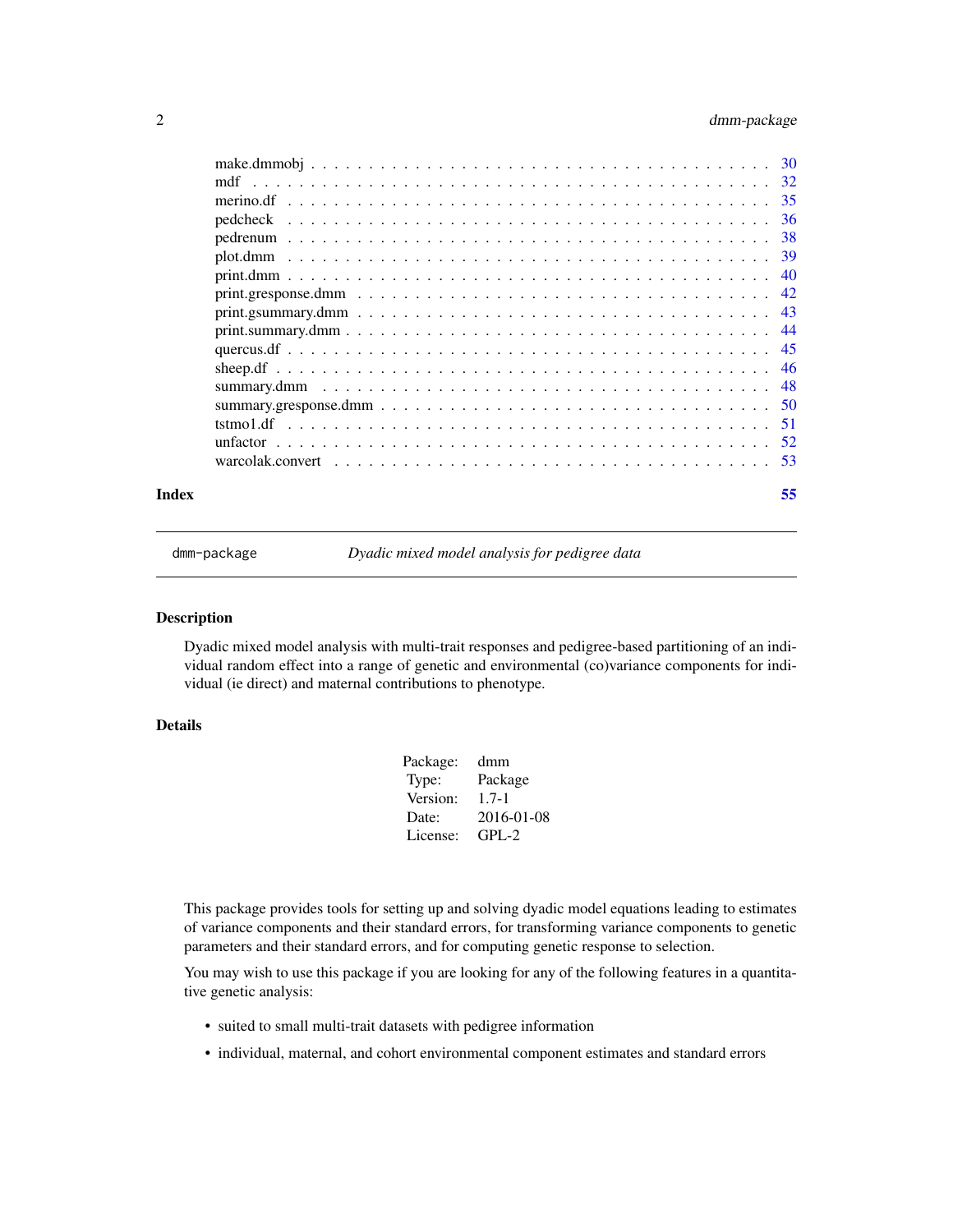# dmm-package 3

- individual and maternal additive, dominance, epistatic, and sex-linked genetic component estimates and standard errors
- cross-effect and cross-trait covariance components
- multicollinearities among the components
- genetic parameters (ie proportion of variance and correlation) and standard errors for all fitted components
- genetic response to phenotypic selection for individual additive and maternal additive cases with autosomal and sexlinked components
- data preparation tools
- S3 methods to organize output
- test example datasets
- alternative approach to iterative ML and REML estimation procedures
- component estimates equivalent to MINQUE (after fixed effects by OLS) and bias-corrected-ML (after fixed effects by GLS)
- multi-trait or traitspairwise or traitsblockwise analyses

The main functions in dmm are:

- dmm() Sets up and solves dyadic model equations for a dataset which is supplied as a dataframe containing both the pedigree information and the observations
- **mdf**() Checks the dataframe for compliance with dmm requirements, converts multi-trait data to a matrix within the dataframe, and optionally appends relationship matrices to the dataframe.
- summary() S3 method, reports (co)variance components and standard errors

gsummary() S3 method, reports genetic parameters and standard errors

gresponse() S3 method, reports genetic response to selection

print() S3 method, briefly reports output object from dmm()

plot() S3 method, plots residuals for dyadic model fit

There are also some example datasets, some with 'known' answers:

dt8bal.df A small balanced dataset showing agreement with aov in balanced case

harv103.df A real dataset from Harvey(1960) with extensive fixed effects

merino.df A large real multi-trait dataset from a Merino sheep breeding experiment

quercus.df A 2-trait dataset supplied with the QUERCUS program

sheep.df A small 3-trait dataset used for demonstration

tstmo1.df A univariate dataset supplied with the DFREML program

warcolak We also use the warcolak dataset from package nadiv

To use dmm one first must put the desired dataset into an R workspace as a dataframe object. The minimum requirement is for a dataframe with columns labelled :

Id Identifier for each individual

SId Identifier for the sire of each individual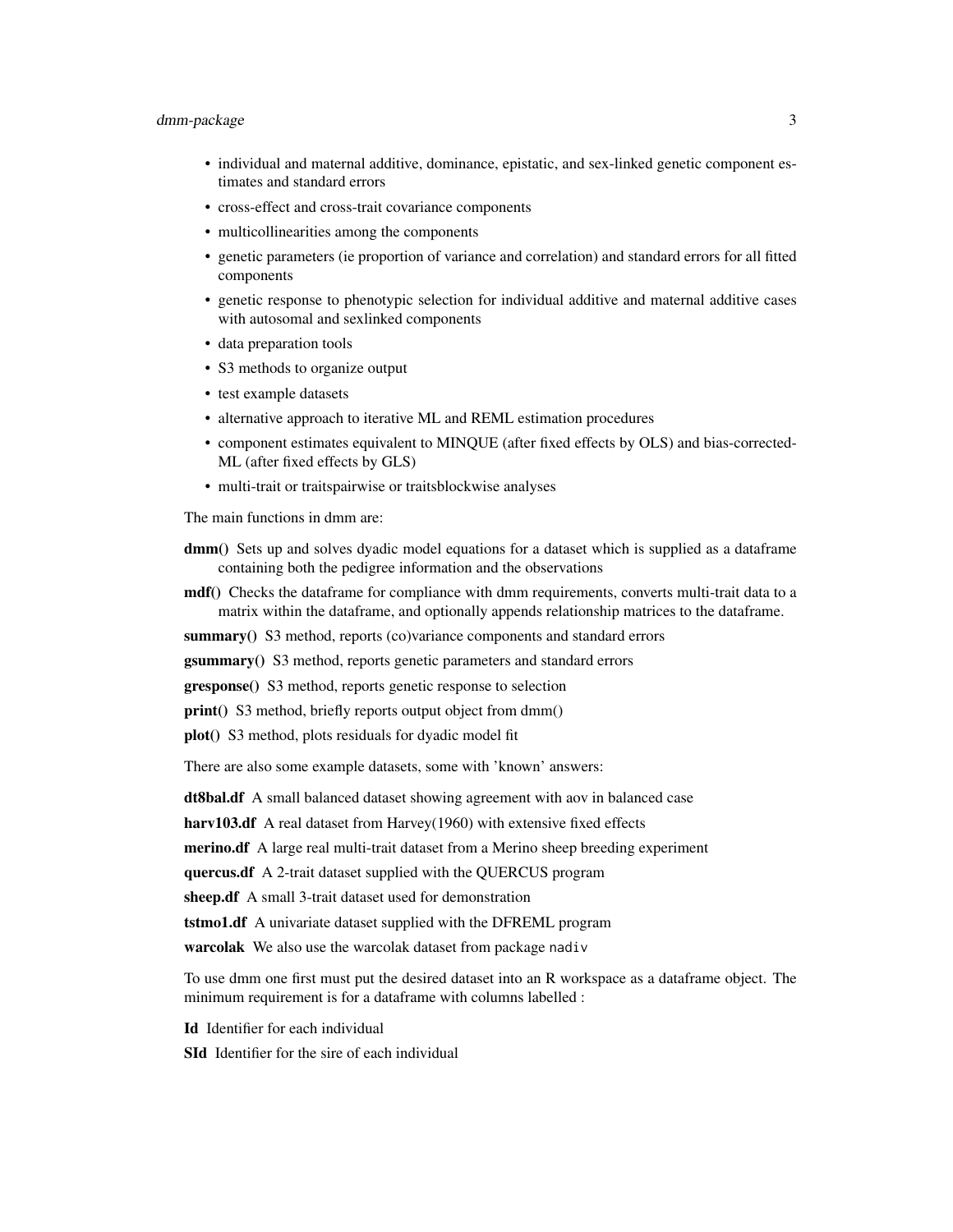DId Identifier for the dam of each individual

Sex Sex code for each individual

Fixed factors Codes for levels of each fixed factor

**Observations** Numeric values for each observation or trait

There are other requirements, and these are documented under the mdf() help page, which also documents how to use mdf() to convert the user's dataframe to an acceptable form, which can be either another dataframe or an object of class mdf.

Given an acceptable data object, one simply calls function dmm() with appropriate arguments, the first of which is the data object's name. There are formula arguments to specify fixed effects and cohorts, and the components to be partitioned are specified in a simple vector of names. Arguments are documented under the dmm() help page. An object of class dmm is returned and should be saved in the R workspace.

Given a dmm object, there are S3 methods to display the results as follows:

- print() Reports fixed effect coefficient and (co)variance component estimates
- summary() Reports fixed effect coefficient and (co)variance component estimates with standard errors and confidence limits
- gprint() Reports genetic parameters (proportion of variance and correlation) for each component partitioned

gsummary() Reports genetic parameters with standard errors and confidence limits

gresponse() reports genetic response to selection, for estimated parameters

These functions are documented on their help pages. Other results (eg plots) may be obtained by accessing the dmm object's attributes directly. See dmm. object help page.

# Author(s)

Neville Jackson

Maintainer: Neville Jackson <nanddjackson@bigpond.com>

# References

dmmOverview.pdf

# See Also

In the dmm package

dmm() for dmm function arguments and return value summary() for fixed coefficients and (co)variance components gsummary() for genetic parameters gresponse() for predicted selection response make.ctable() for comprehensive list of variance components mdf() for data preparation print() for brief print of dmm() output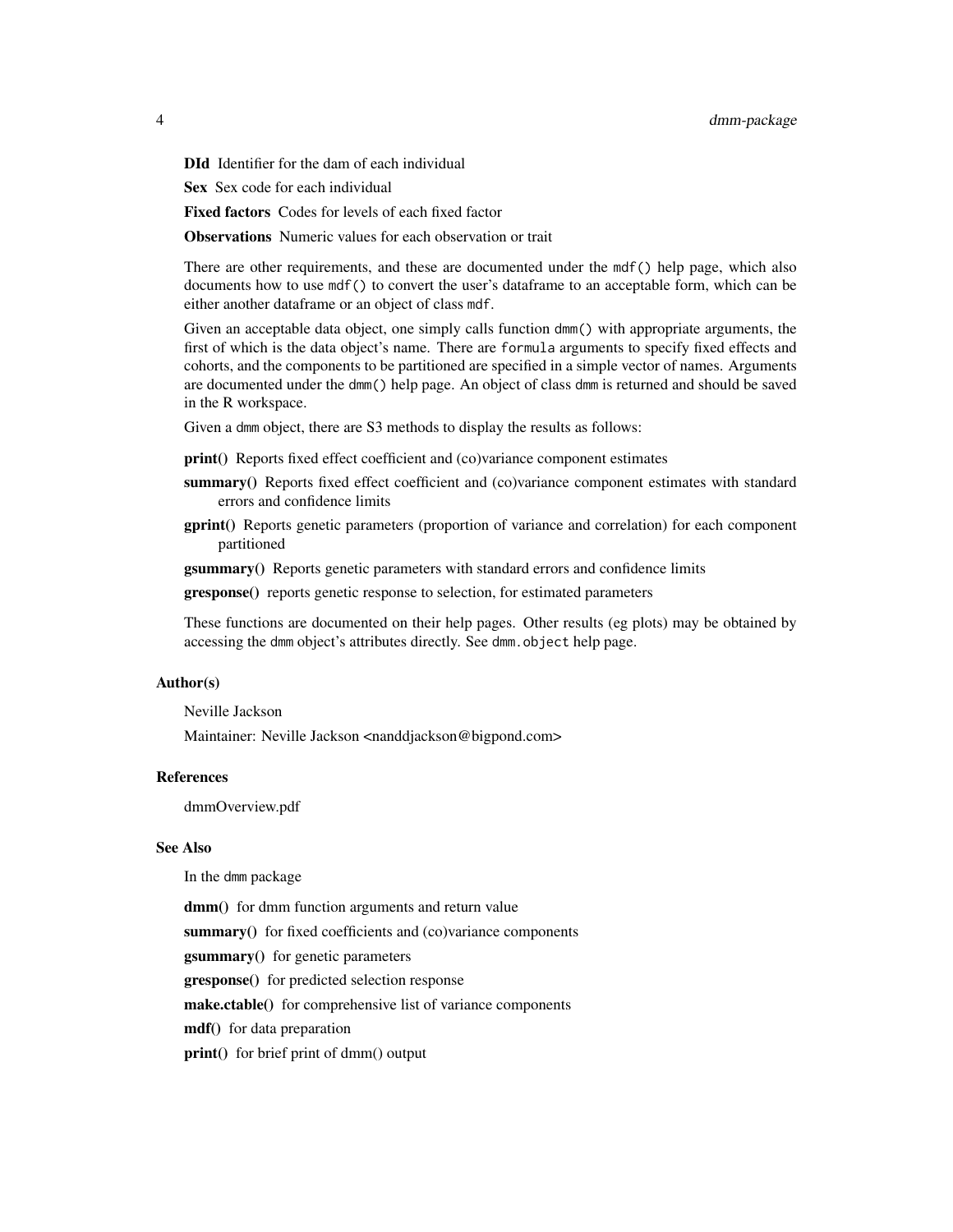#### <span id="page-4-0"></span>chartodec 5

plot() for residual plots for dyadic model

Other R packages

- pedigreemm
- nadiv
- varComp
- minque

# Examples

```
library(dmm)
# simple univariate case, direct from the dataframe
data(dt8bal.df)
dt8.fit <- dmm(dt8bal.df, CWW \sim 1 + Sex) # components not given -> takes the default
summary(dt8.fit) # fixed effect and environmental and additive genetic components
gsummary(dt8.fit) # heritability with se's
rm(dt8.fit)
rm(dt8bal.df)
# Note: 'dt8bal.df is a small demo dataset. Results are
# illustrative but not meaningful.
# for more examples see 'dmm' help page and references
# for a tutorial and fully documented examples see {\em dmmOverview.pdf}
```

```
chartodec Convert a vector from character to decimal numbers
```
#### Description

A vector of numbers encoded as character strings without a decimal point is converted to numbers with a decimal point in a given position

#### Usage

chartodec(cvec, ndec)

# Arguments

| cvec | A vector of type character.                                                |
|------|----------------------------------------------------------------------------|
| ndec | An integer giving the number of digits to follow the implied decimal point |

#### Details

It is a common problem when reading a table of fixed width formatted data into a dataframe using function read.fwf() for the dataframe columns to end up of type character with no decimal point. If these columns are actually meant to be decimal numbers with an implied decimal point in a fixed position, they can be converted to numeric with this function.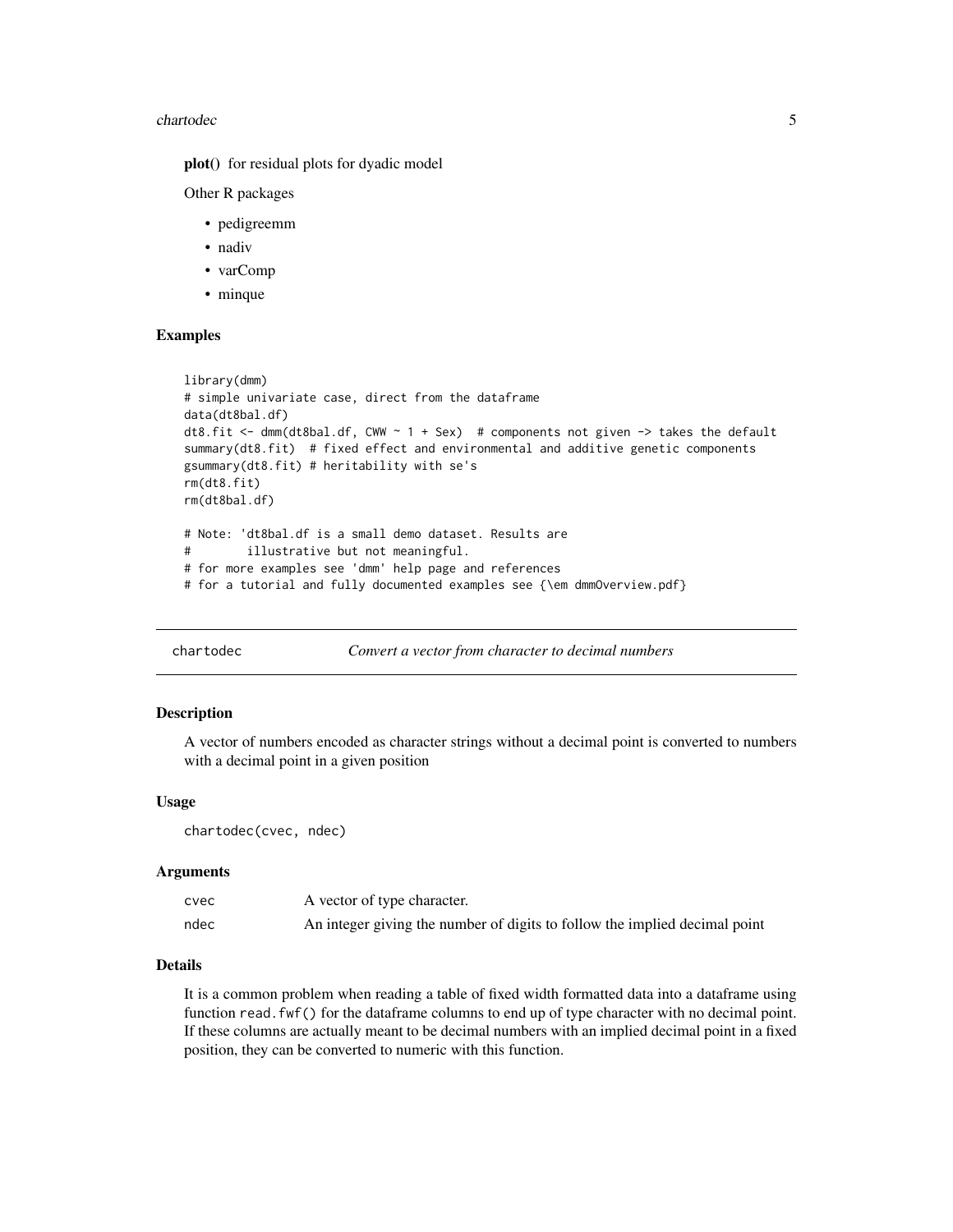# <span id="page-5-0"></span>Value

A vector of numerical values with a decimal point inserted as per argument ndec

#### Author(s)

Neville Jackson

# See Also

Function read.fwf()

# Examples

```
library(dmm)
tmp <- c("1","2","3",NA)
ntmp <- chartodec(tmp,1)
str(ntmp)
rm(tmp)
rm(ntmp)
```
condense.dmmarray *Condense an object of type* dmmarray *to an object of type* dmm

# Description

An object of type dmmarray is an array of objects of type dmm, with each array element representing the reult of a dmm() analysis for one pair of traits. The function condense, dmmarray will recombine these results into a single object of class dmm with the variance component and genetic parameter estimates matrices being for all traits, and other elements of the dmm object being appropriately pooled.

#### Usage

condense.dmmarray(da)

#### Arguments

da An object of class dmmarray

# Details

In bringing together the results of several traitspairwise analyses into a single matrix of (for example) individual additive genetic variance/covariance components, one is putting together into one matrix elements estimated with different precisions due to differnt replication for each pair of traits. The resulting matrix may not be positive definite even if all the contributing traitspairwise 2 x 2 matrices are forced positive definite.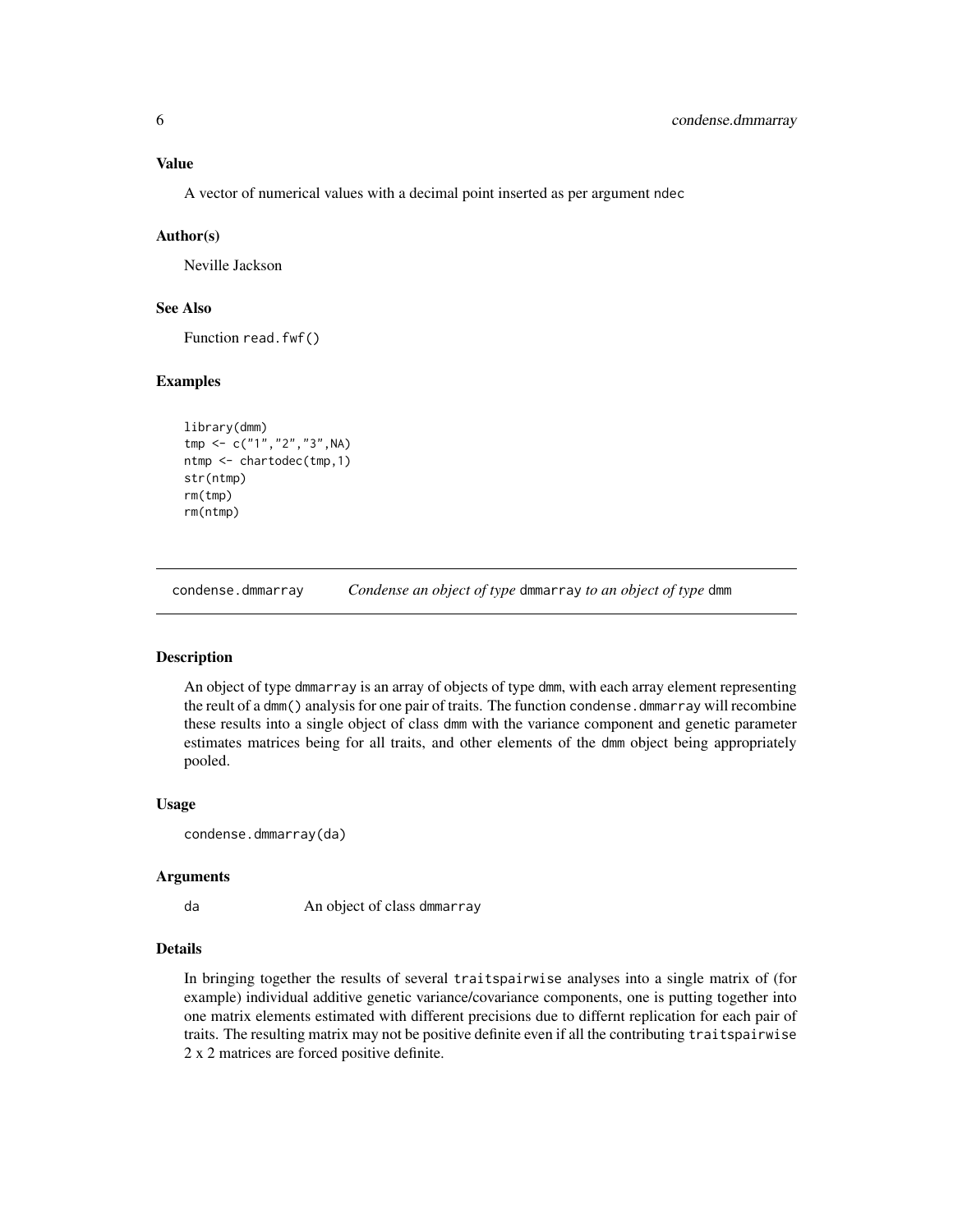# condense.dmmarray 7

If the argument da contains results from a dmm run with gls=T then the GLS results for each traitpair will also be condensed. In this case the GLS results must be present for every traitpair. It can be quite difficult to get gls=T runs to converge successfully for every trait pair.

#### Value

An object of class dmm, containing the recombined results for all traits.

#### **Note**

An object of class dmmarray can be manipulated as is without using the condense.dmmarray() function. For example one element of the array can be printed with

```
print(objectname[[i,j]])
```
where i and j are subscripts indicating the row and column position of the element to be printed. The summary() and gsummary() functions are also available for use in this manner. It is necessary that the library(dmm) statement be made, otherwise one will get the standard print() and summary() functions instead of those appropriate for an object of class dmm. The double square brackets are necessary because each element of the array is a list object, and you want its contents, not its name attribute.

#### Author(s)

Neville Jackson

#### See Also

Functions dmm(), condense.dmmblockarray()

```
library(dmm)
# prepare the dataset sheep.df
data(sheep.df)
# add a matrix 'Ymat' to the dataframe, which is required for traitspairwise
# keep=TRUE is required
sheep.mdf <- mdf(sheep.df,pedcols=c(1:3),factorcols=c(4:6),ycols=c(7:9),
             sexcode=c("M","F"),keep=TRUE)
# make sheep.fit as a class dmmarray object
sheep.fit \leq dmm(sheep.mdf, Ymat \sim 1 + Year + Sex, traitspairwise=TRUE)
# look at one element of the dmmarray
summary(sheep.fit[["Cww","Diam"]])
# condense the dmmarray to a class dmm object
sheep.condense <- condense.dmmarray(sheep.fit)
# compute a response to selection
sheep.resp <- gresponse(sheep.condense,psd=list(dp=c(1,1,1)),effects=c("G(Ia)"))
# look at response object
summary(sheep.resp)
#cleanup
rm(sheep.df)
rm(sheep.mdf)
rm(sheep.fit)
```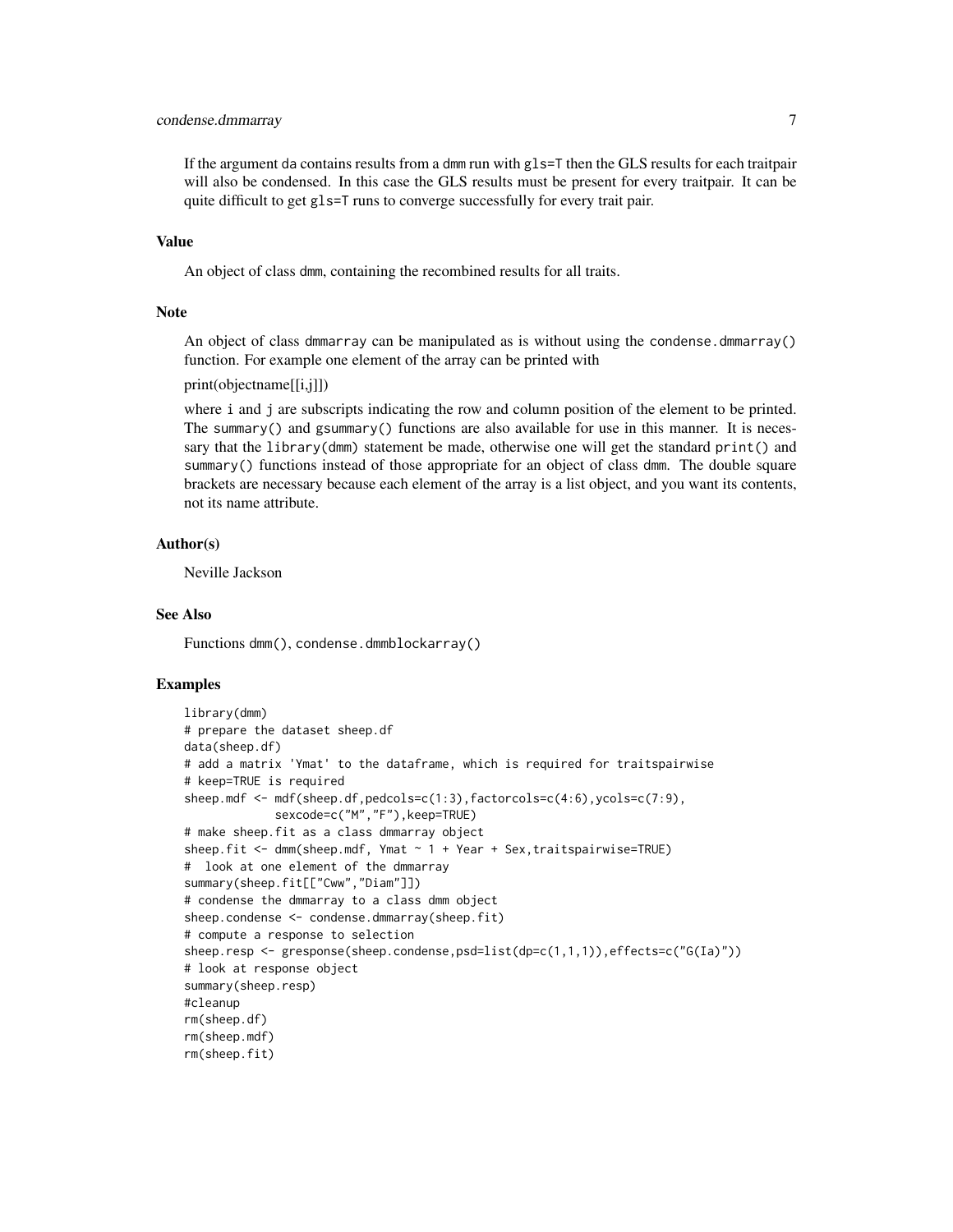rm(sheep.condense) rm(sheep.resp)

condense.dmmblockarray

*Condense an object of type* dmmblockarray *to an object of type* dmm

#### **Description**

An object of class dmmblockarray is a list containing two items called array and blocks. Item array is an array of objects of type dmm, with each array element representing the reult of a dmm() analysis for one pair of blocks of traits. The function condense.dmmarray will recombine these results into a single object of class dmm with the variance component and genetic parameter estimates matrices being for all traits, and other elements of the \ codedmm object being appropriately pooled. Item blocks is a list, each element of which is a list of the traits present in each block.

#### Usage

condense.dmmblockarray(da)

#### Arguments

da An object of class dmmblockarray

#### Details

In bringing together the results of several traitsblockwise analyses into a single matrix of (for example) individual additive genetic variance/covariance components, one is putting together into one matrix elements estimated with different precisions due to differnt replication for each block of traits. The resulting matrix may not be positive definite even if all the contributing traitsblockwise ni x nj matrices are forced positive definite.

If the argument da contains results from a dmm run with gls=T then the GLS results for each traitblockpair will also be condensed. In this case the GLS results must be present for every traitblockpair. It can be quite difficult to get gls=T runs to converge successfully for every pair of blocks.

#### Value

An object of class dmm, containing the recombined results for all traits.

#### Note

An object of class dmmblockarray can be manipulated as is without using the condense.dmmblockarray function. For example one element of the array can be printed with print(objectname\$array[[i,j]])

where i and j are subscripts indicating the row and column position of the element to be printed. The summary() and gsummary() functions are also available. It is necessary that the library(dmm) statement be made, otherwise one will get the standard print() and summary() functions instead of those appropriate for an object of class dmm. The double square brackets are necessary because each element of the array is a list object, and you want its contents, not its name attribute.

<span id="page-7-0"></span>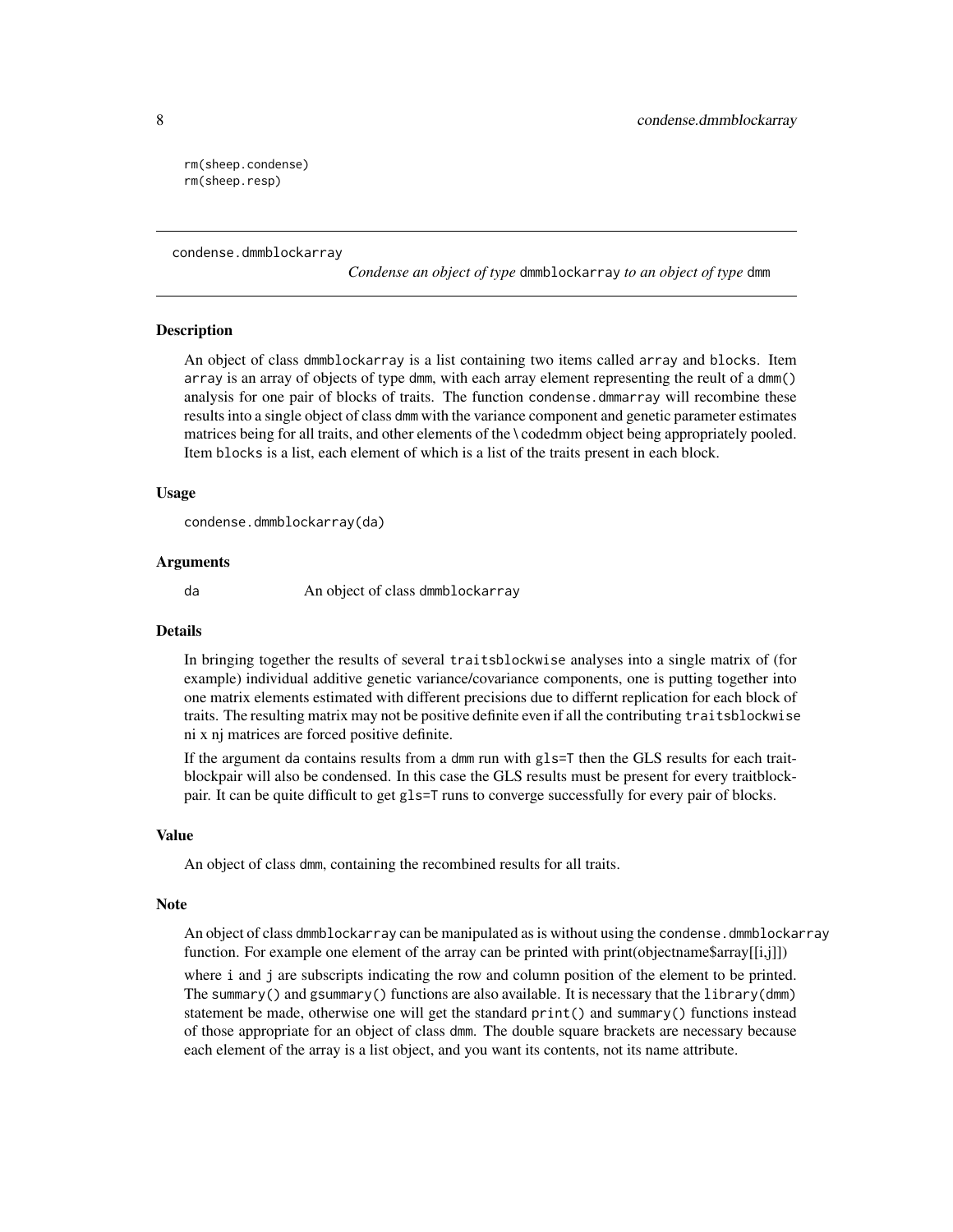#### <span id="page-8-0"></span>dmm 9

# Author(s)

Neville Jackson

# See Also

Functions dmm(), condense.dmmarray()

# Examples

```
library(dmm)
# prepare the dataset sheep.df
data(sheep.df)
# add a matrix 'Ymat' to the dataframe, which is required for traitsblockwise
# keep=TRUE also required
sheep.mdf <- mdf(sheep.df,pedcols=c(1:3),factorcols=c(4:6),ycols=c(7:9),
             sexcode=c("M","F"),keep=TRUE)
# make sheep.fit as a class dmmarray object
sheep.fit <- dmm(sheep.mdf, Ymat ~ 1 + Year + Sex,traitsblockwise=TRUE,
             Block1=c("Cww","Diam"),Block2="Bwt")
# look at one element of the dmmblockarray
summary(sheep.fit$array[["Block1","Block2"]])
# condense the dmmblockarray to a class dmm object
sheep.condense <- condense.dmmblockarray(sheep.fit)
# compute a response to selection
sheep.resp <- gresponse(sheep.condense,psd=list(dp=c(1,1,1)),effects=c("G(Ia)"))
# look at response object
summary(sheep.resp)
#cleanup
rm(sheep.df)
rm(sheep.mdf)
rm(sheep.fit)
rm(sheep.condense)
rm(sheep.resp)
```
dmm *Fit a dyadic mixed model to pedigree data*

#### **Description**

Dyadic mixed model analysis with multi-trait responses and pedigree-based partitioning of individual variation into a range of environmental and genetic variance components for individual and maternal effects.

#### Usage

```
dmm(mdf, fixform = Ymat \sim 1, components = c("VarE(I)", "VarG(Ia)"),
    cohortform = NULL, posdef = T, gls = F,glsopt = list(maxiter = 200, bdamp = 0.8, stoptol = 0.01),
```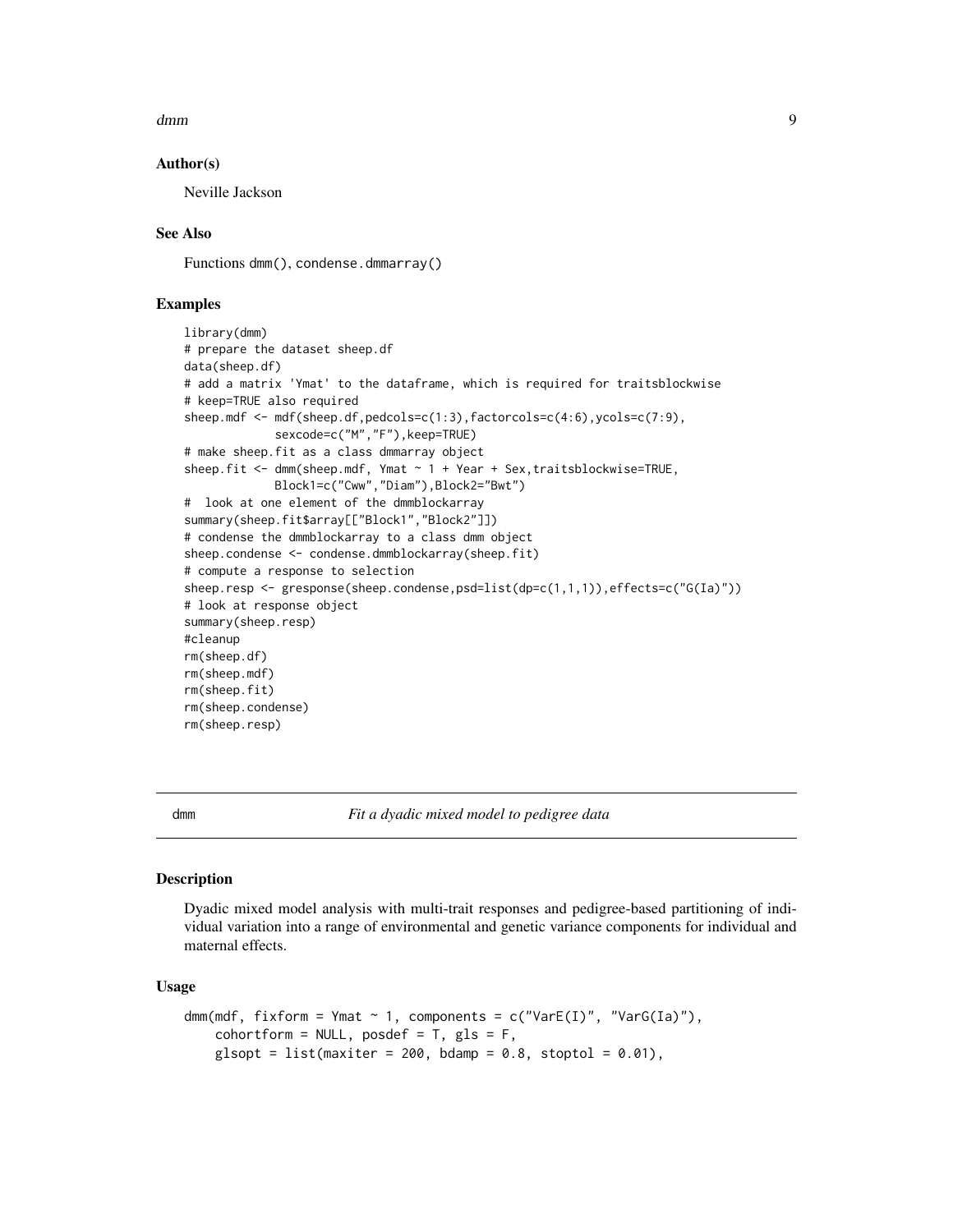```
dmeopt = "qr", ncomp.pcr = "rank", relmat = "inline", dmekeep = F,
    dmekeepfit = F, traitspairwise=F, traitsblockwise=F,...)
## Default S3 method:
dmm(mdf, fixform = Ymat \sim 1, components = c("VarE(I)", "VarG(Ia)"),
   cohortform = NULL, posdef = T, gls = F,glsopt = list(maxiter = 200, bdamp = 0.8, stoptol = 0.01),
   dmeopt = "qr", ncomp.pcr = "rank", relmat = "inline", dmekeep = F,
   dmekeepfit = F, traitspairwise=F, traitsblockwise=F,...)
```
# Arguments

| mdf        | Either a dataframe or an object of class mdf which is a list containing a dataframe<br>and one or more relationship matrices, as made by function mdf () If missing the<br>variables are searched for in the standard way.                                                                                                                                                                                                                                                                                                                                                                                                                                                                                                                                                                                                                                                                                                                                                                                                                           |
|------------|------------------------------------------------------------------------------------------------------------------------------------------------------------------------------------------------------------------------------------------------------------------------------------------------------------------------------------------------------------------------------------------------------------------------------------------------------------------------------------------------------------------------------------------------------------------------------------------------------------------------------------------------------------------------------------------------------------------------------------------------------------------------------------------------------------------------------------------------------------------------------------------------------------------------------------------------------------------------------------------------------------------------------------------------------|
| fixform    | A formula specifying the fixed-effect part of the model and the response vari-<br>ate(s). Response should be a matrix for multi-trait models. Default is Ymat $\sim$ 1<br>that is a response matrix called Ymat and a fitted mean effect.                                                                                                                                                                                                                                                                                                                                                                                                                                                                                                                                                                                                                                                                                                                                                                                                            |
| components | A simple vector specifying each of the components to be partitioned from the<br>residual variation after fitting fixed effects. Residual is assumed to be the level<br>of variation attributed to individuals. The components given here are assumed<br>to sum to phenotypic variance so that if there are cross-effect covariances (eg<br>"CovG(Ia,Ma)" and "CovG(Ma,Ia)") they need to be both present. The default<br>is a simple partitioning into individual environmental (" $VarE(I)$ ") and individ-<br>ual additive genetic ("Var $G(Ia)$ ") variation. It is necessary to actually specify<br>the individual environmental variance, as it is actually fitted as a parameter in<br>the dyadic model, not obtained from residual variation. For a full list of available<br>components see make.ctable() function. The default is components = $c("VarE(I)", "VarG(Ia)",$<br>For a brief introduction to the notation for components see Note section below.<br>For a comprehensive definition of notation see 'dmmOverview.pdf' Section 6. |
| cohortform | A formula specifying the effects which define cohort grouping of individuals.<br>For example cohortform = $\sim$ Year. A cohort is a grouping of individuals ex-<br>periencing the same external environmental conditions, eg a group of sheep born<br>and reared together, commonly referred to as a drop. Cohort should not contain<br>DId - the dam's Id. If one needs to consider littermates, function dmm() provides<br>a means of combining maternal environmental and cohort variance components<br>to achieve this. The default is NULL - ie no cohort defined.                                                                                                                                                                                                                                                                                                                                                                                                                                                                             |
| posdef     | A logical flag: should the matrices of variance components be constrained to<br>be positive definite? If TRUE each matrix of cross-trait (co)variances for each<br>"Varxxx" component defined in components will be individually positive defi-<br>nite, and each cross-effect covariance (if "Covxxx" components are defined) will<br>be constrained such that the corresponding correlation is in the bounds -1 to 1.<br>If FALSE all components will be as estimated. The default is TRUE.                                                                                                                                                                                                                                                                                                                                                                                                                                                                                                                                                        |
| gls        | A logical flag: should dmm() go on after fitting fixed effects by OLS and esti-<br>mating components, to re-fit the fixed effects by GLS and re-estimate the com-<br>ponents. If TRUE the option posdef=T is enforced, as the GLS iteration will fail<br>if matrixes do not remain positive definite. Default is FALSE - ie do the OLS<br>analysis only.                                                                                                                                                                                                                                                                                                                                                                                                                                                                                                                                                                                                                                                                                             |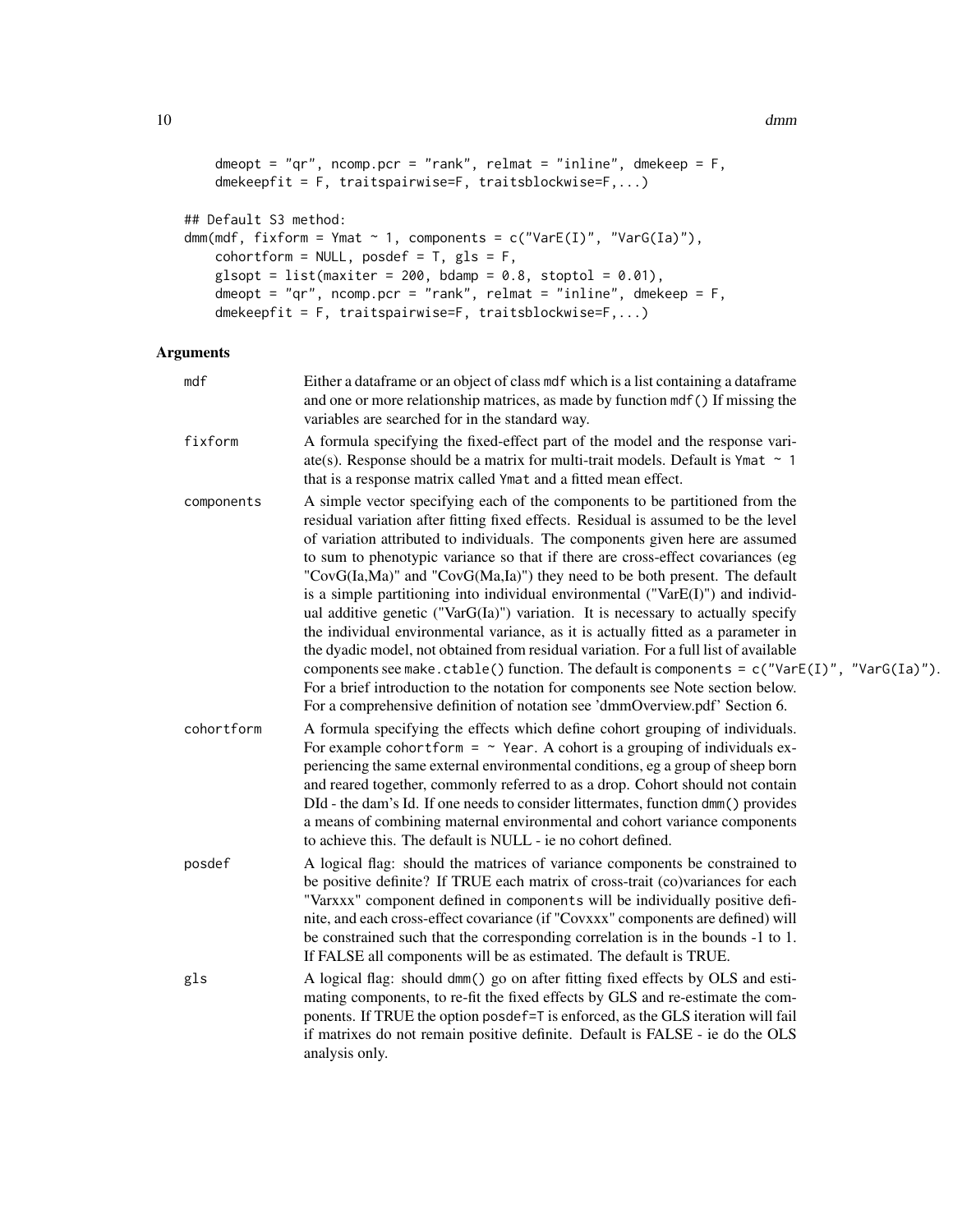#### dmm 11

| glsopt     | A list object containing variables used to control the GLS iteration :                                                                                                                                                                                                                                                                                                                                      |
|------------|-------------------------------------------------------------------------------------------------------------------------------------------------------------------------------------------------------------------------------------------------------------------------------------------------------------------------------------------------------------------------------------------------------------|
|            | maxiter Maximum number of iterations. Default 200.                                                                                                                                                                                                                                                                                                                                                          |
|            | <b>bdamp</b> Factor used to damp the setting of new GLS-b coefficients at each round<br>of iteration. A value of 1.0 means no damping.                                                                                                                                                                                                                                                                      |
|            | stoptol Value below which the sum of absolute deviations of new from old co-<br>efficients must fall to achieve convergence.                                                                                                                                                                                                                                                                                |
|            | The GLS iteration normally converges very rapidly. If it does not, consider<br>changing the model, before fiddling with these parameters.                                                                                                                                                                                                                                                                   |
| dmeopt     | One of four regression techniques used to solve the dyadic model equations<br>(DME's) to estimate components:                                                                                                                                                                                                                                                                                               |
|            | "qr" The default option is to use the QR algorithm directly on the dyadic model<br>equations. This is most efficient, but does not produce a $fit$ object for look-<br>ing at further statistics such as with anova or plot or resid.                                                                                                                                                                       |
|            | "Im" This option calls the 1m() function to solve the DME's. This is equivalent<br>to QR, but $lm()$ produces a <i>fit</i> object which can optionally be part of the<br>returned dmm object.                                                                                                                                                                                                               |
|            | "Imrob" This option calls the 1mrob() function from package robustbase to<br>solve the DME's. Robust regression only works for single-trait models. A<br><i>fit</i> object can be returned.                                                                                                                                                                                                                 |
|            | "pcr" This option calls the mvr() function from package pls with argument<br>method="svdpc". Principal component regression is intended to be used<br>where there are multicollinearities among the components to be estimated.<br>The number of principal components is set to the rank of the DME ma-<br>trix, but can be overwritten (see ncomp. pcr argument). A $\hat{f}$ t object can be<br>returned. |
|            | If gls=TRUE the same dmeopt option is also used during the GLS iteration.                                                                                                                                                                                                                                                                                                                                   |
| ncomp.pcr  | Number of principal components to use during a principal components regres-<br>sion (see dmeopt argument). Default is the rank of the DME matrix                                                                                                                                                                                                                                                            |
| relmat     | One of two ways of setting up the relationship matrices required to estimate the<br>variance components:                                                                                                                                                                                                                                                                                                    |
|            | "inline" The additive genetic relationship matrix will be calculated by inline<br>code each time dmm() is run. OK for small datasets. Do not use if non-<br>additive relationship matrices are required. This is the default.                                                                                                                                                                               |
|            | "withdf" The required relationship matrices are assumed to be pre-stored in<br>the object of class mdf defined in the first argument. See function mdf() for<br>setting up relationship matrices in the mdf object. Function mdf() makes<br>extensive use of the package nadiv.                                                                                                                             |
| dmekeep    | Logical flag: should the dyadic model equations be returned as part of the dmm()<br>return object? Default is FALSE. The DME's may be a large object.                                                                                                                                                                                                                                                       |
| dmekeepfit | Logical flag: should the <i>fit</i> object from solving the DME's be returned as part of<br>the dmm() return object. Default is FALSE. The fit object may be large.                                                                                                                                                                                                                                         |
|            | traitspairwise Logical flag: should the traits be analysed two at a time in all permutations?<br>Default is FALSE, in which case traits are all analysed simultaneously. This<br>option is useful if traits have different replication. If this option is TRUE dmm()                                                                                                                                        |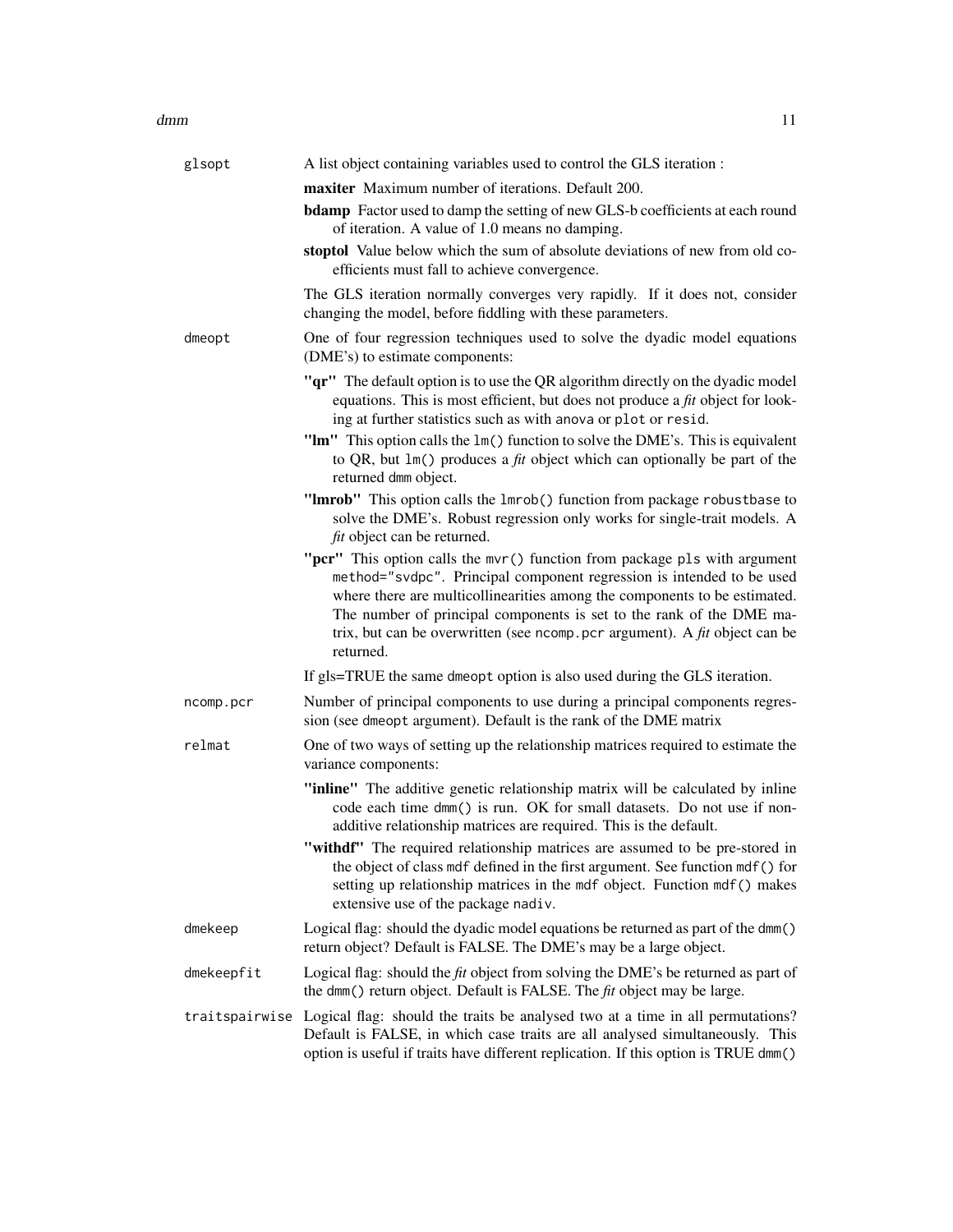will return an object of class dmmarray, being an array of class dmm objects with the rows and columns named by the trait names. See the Value section for the structure of an object of class dmmarray. For this option the dataframe specified as argument mdf must be made with function mdf() and must contain the matrix of traits 'Ymat' plus the individual traits as columns (keep=T option for mdf()).

traitsblockwise

Logical flag: should the traits be analysed in defined blocks of traits in all permutations of pairs of blocks? Default is FALSE. This option is useful if blocks of traits have different replication. If this option is TRUE, the ellipsis option defining blocks must be present. For this option the dataframe specified as argument mdf must be made with function mdf() and must contain the matrix of traits 'Ymat' plus the individual traits as columns (keep=T option for mdf()).

... Ellipsis argument: if traitsblockwise is TRUE this argument should contain a number of block definitions of the form

Block1=c("Trait1","Trait2"),Block2=c("Trait3","Trait4"),...

, specifying the traits to be present in each block. In this case dmm() will return an object of class dmmblockarray, being an array of class dmm objects with the rows and columns named "Block1" and "Block2", together with lists of the trait names present in each block. See the Value section for the structure of an object of class dmmblockarray.

#### Details

The minimum requirement to use dmm() directly on a simple dataframe is that it contain columns named "Id", "SId", "DId", and "Sex" plus any fixed effects and traits. The "Id" column must contain identifiers which are unique, numeric, and sequential ( ie they must be numbered 1 to n with unit increments, no duplicates and no gaps). Any fixed effects must be factors, and traits must be numeric. Every "SId" and "DId" code must appear also in the "Id" column even if this results in NA's in every other column. If these requirements are not met, process the dataframe with mdf() before using dmm() Also if any relationship matrix other than additive is required, pre-processing with  $mdf()$  is necessary.

Missing values for either traits or fixed effects are simply omitted by dmm() before any processing. There is an heirarchy of models fitted by dmm(). There is one fixed model and one dyadic model, for all traits, and only individuals for which all traits are present are included in the model fit steps. In contrast, all individuals are included in the pedigree and in setting up relationship matrices. Hence the number of individuals with data, may be less than the number of individuals in the pedigree. If options traitspairwise or traitsblockwise are used both the fixed model and the dyadic model will be the same for all traitpairs (or traitblocks) but the replication may differ, so missing values for some traits or sets of traits can be handled in this way.

The (co)variance which is partitioned into components is always the residual (co)variance from the fixed effects model. This is assumed to represent the observed variation among individuals. There is, at this stage, no provision for models with more than one error level, so split plot and repeated measures designs are not provided for. There is nothing to stop one formulating the appropriate fixed effects model and doing the aov() step, but partitioning of any (co)variance other than residual is not at present provided.

The naming conventions for components may seem a little strange. They are designed to be all ASCII and therefore usable by R as rownames or colnames. The function make.ctable() re-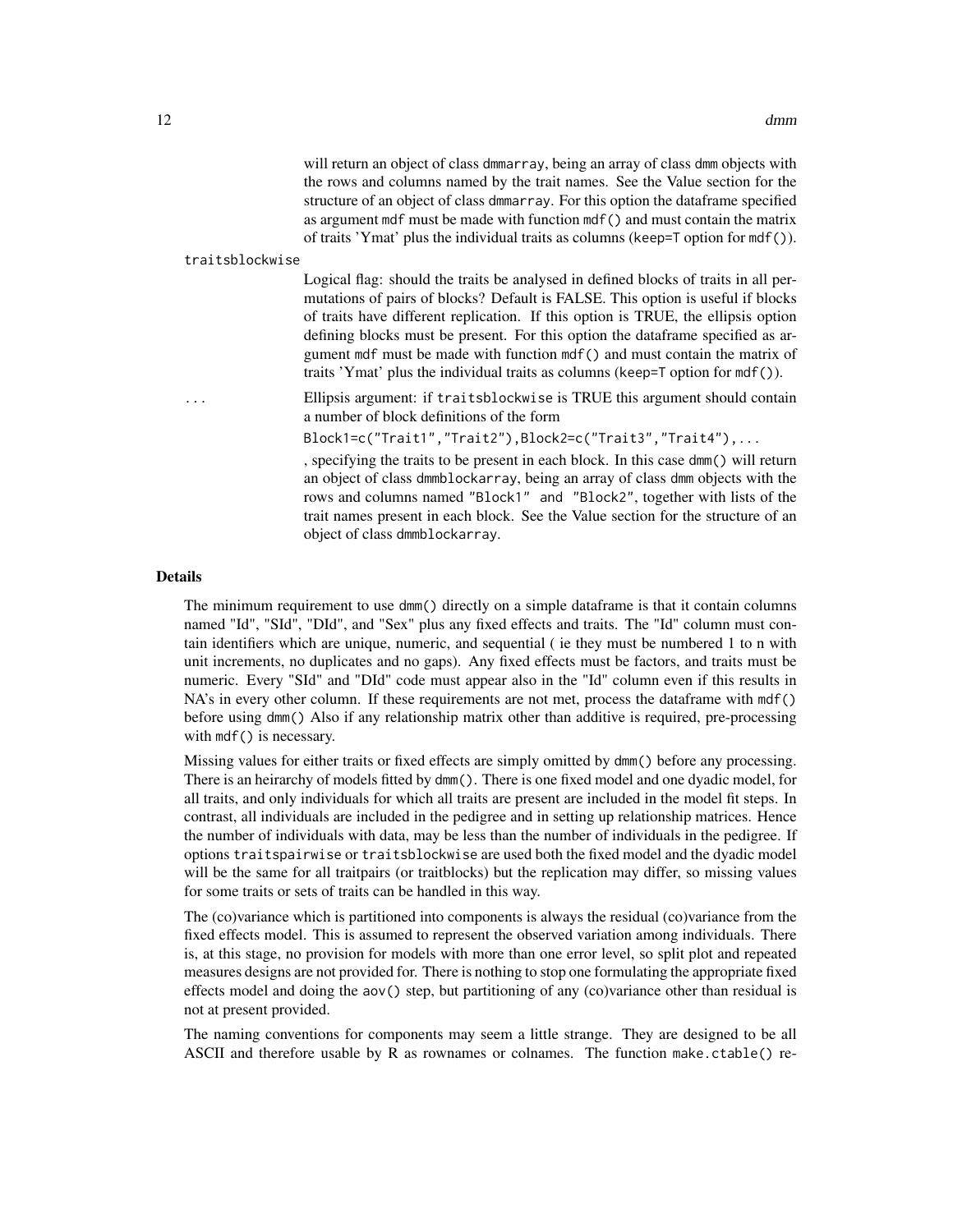#### $d$ mm  $13$

turns a list of all available components ( as returnobject\$all), as well as a spectrum of sublists which are used internally. The available components are fully documented in the pdf file *dmmOverview.pdf* Section 6. Most of the names are obvious (eg "VarG(Ia)" means variance-geneticindividual-additive). The term *individual* distinguishes individual or direct genetic or environmental effects from maternal genetic or environmental effects.

It is important for the proper estimation of phenotypic (co)variance that any cross-effect covariance components are fitted in symmetric pairs ( for example "CovE(I,M)" and "CovE(M,I)"). For one trait these will be identical, so the covariance will simply enter twice in the sum, as required. However cross-trait-cross-effect covariances will not be identical and the sum, which is a phenotypic covariance, requires that the symmetric pair be present.

In addition to the value returned, dmm() makes a number of lines of screen output which show each processing step and some minimal model check numbers.

#### Value

An object of class dmm is returned whenever options traitspairwise and traitsblockwise are both FALSE (ie a normal multi-trait analysis). This object is basically a list of some or all of the following items:

| aov        | An object of class aov containing the results of fitting the fixed effects (specified<br>in argument fixform) by OLS using a call to the aov() function                                                                                                                                                                                                                                                                                         |
|------------|-------------------------------------------------------------------------------------------------------------------------------------------------------------------------------------------------------------------------------------------------------------------------------------------------------------------------------------------------------------------------------------------------------------------------------------------------|
| mdf        | Not currently used - ignore.                                                                                                                                                                                                                                                                                                                                                                                                                    |
| fixform    | Formula specifying fixed effects fitted.                                                                                                                                                                                                                                                                                                                                                                                                        |
| b          | Coefficients fitted for fixed effects.                                                                                                                                                                                                                                                                                                                                                                                                          |
| seb        | Standard errors for fixed effect coefficients.                                                                                                                                                                                                                                                                                                                                                                                                  |
| vara       | Matrix of (co)variances of individuals after adjusting for fixed effects fitted by<br>OLS.                                                                                                                                                                                                                                                                                                                                                      |
| totn       | Total number of individuals in the analysis (ie with data)                                                                                                                                                                                                                                                                                                                                                                                      |
| degf       | Degrees of freedom remaining after fitting fixed effects.                                                                                                                                                                                                                                                                                                                                                                                       |
| dme.wmat   | The dyadic model equations matrix. Present only if dmekeep=TRUE. The name<br>'wmat' refers to the matrix $W$ in equations 12 and 13 of the document dm-<br>mOverview.pdf.                                                                                                                                                                                                                                                                       |
| $d$ me.psi | The dyadic model equations right hand sides (or traits) matrix. Present only if<br>dmekeep=TRUE. The name 'psi' refers to the matrix $\Psi$ in equations 12 and 13<br>of the document dmmOverview.pdf.                                                                                                                                                                                                                                          |
| dme.fit    | The <i>fit</i> object from solving dyadic model equations. Its form depends on the<br>dmeopt argument. For dmeopt="qr" (the default) it just contains the QR trans-<br>form of the DME's. For dmeopt="lm" it contains the object returned by function<br>1m() For dmeopt="lmrob" it contains the object returned by function 1mrob()<br>For dmeopt="pcr" it contains the object returned by function mvr () Present only<br>if dmekeepfit=TRUE. |
| dme.mean   | Means of columns of dyadic model equation matrix                                                                                                                                                                                                                                                                                                                                                                                                |
| dme.var    | Variances of columns of dyadic model equation matrix                                                                                                                                                                                                                                                                                                                                                                                            |
| dme.correl | Correlations between columns of dyadic model equation matrix.                                                                                                                                                                                                                                                                                                                                                                                   |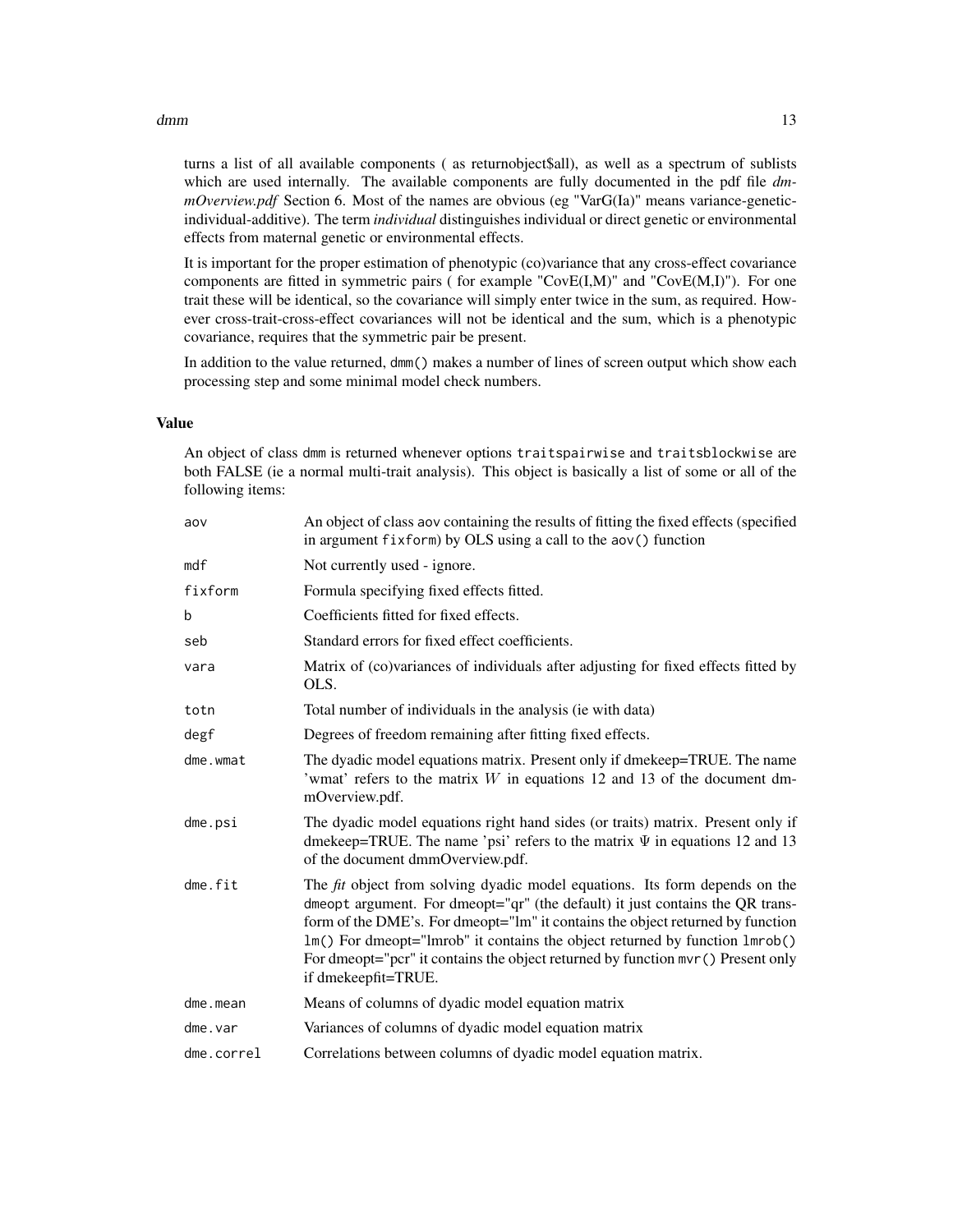| pcr.loadings           | Loadings from principal component regression. Only present when dmeopt="pcr".                                                                                                                                                                                                                                                    |
|------------------------|----------------------------------------------------------------------------------------------------------------------------------------------------------------------------------------------------------------------------------------------------------------------------------------------------------------------------------|
| dmeopt                 | Value of dmeopt argument in call to dmm() function. Specifies method used to<br>solve DME's, and hence the type of fit object (if one is present).                                                                                                                                                                               |
| siga                   | Variance component estimates obtained by solving DME's.                                                                                                                                                                                                                                                                          |
| sesiga                 | Standard errors of variance component estimates.                                                                                                                                                                                                                                                                                 |
| vard                   | Residual (co)variance matrix from solving DME's                                                                                                                                                                                                                                                                                  |
| degfd                  | Degrees of freedom for residual covariance matrix.                                                                                                                                                                                                                                                                               |
| component              | Vector of component names from the component argument in call to dmm() func-<br>tion, with the element "VarP(I)" appended.                                                                                                                                                                                                       |
| correlation            | Estimated genetic or environmental correlation coefficient corresponding to each<br>component                                                                                                                                                                                                                                    |
| correlation.variance   |                                                                                                                                                                                                                                                                                                                                  |
|                        | Estimated sampling variance of each correlation coefficient.                                                                                                                                                                                                                                                                     |
|                        | correlation.se Estimated standard error of each correlation coefficient.                                                                                                                                                                                                                                                         |
| fraction               | Estimated proportion of variance (relative to the total phenotypic (co)variance))<br>corresponding to each component. For example the proportion corresponding to<br>component "VarG(Ia)" is the usual additive genetic heritability.                                                                                            |
| fraction.variance      |                                                                                                                                                                                                                                                                                                                                  |
|                        | Estimated sampling variance of each proportion.                                                                                                                                                                                                                                                                                  |
| fraction.se            | Estimated standard error of each proportion.                                                                                                                                                                                                                                                                                     |
| variance.components    |                                                                                                                                                                                                                                                                                                                                  |
|                        | Variance component estimates (as in siga) but with their total which is pheno-<br>typic (co)variance appended.                                                                                                                                                                                                                   |
| variance.components.se |                                                                                                                                                                                                                                                                                                                                  |
|                        | Standard errors of variance component estimates, including phenotypic (co)variance.                                                                                                                                                                                                                                              |
| phenotypic.variance    |                                                                                                                                                                                                                                                                                                                                  |
| phenotypic.variance.se | Phenotypic (co)variances as a trait x trait matrix.                                                                                                                                                                                                                                                                              |
|                        | Standard errors of phenotypic (co)variances as a matrix.                                                                                                                                                                                                                                                                         |
| observed.variance      |                                                                                                                                                                                                                                                                                                                                  |
|                        | Observed variance, adjusted for fixed effects, in current population. Will differ<br>from phenotypic variance because related animals are correlated. All the esti-<br>mated components, and their sum (which is phenotypic variance) are estimates<br>of what the components would be in a population of unrelated individuals. |
| call                   | The call made to dmm() function to generate this object                                                                                                                                                                                                                                                                          |
| gls                    | Another list containing all the above items, but for fixed effects fitted by GLS<br>instead of OLS. Will only be present if gls=TRUE and if the gls iteration con-<br>verged successfully.                                                                                                                                       |

If option traitspairwise is TRUE, the value returned by dmm() is an object of class dmmarray, which is an array of which each element is an object of class dmm representing an analysis for one pair of traits. The rows and columns of the array are named using trait names.

If option traitsblockwise is TRUE, the value returned by dmm() is an object of class dmmblockarray, which is a list of two items named array and blocks. List item array is an array of which each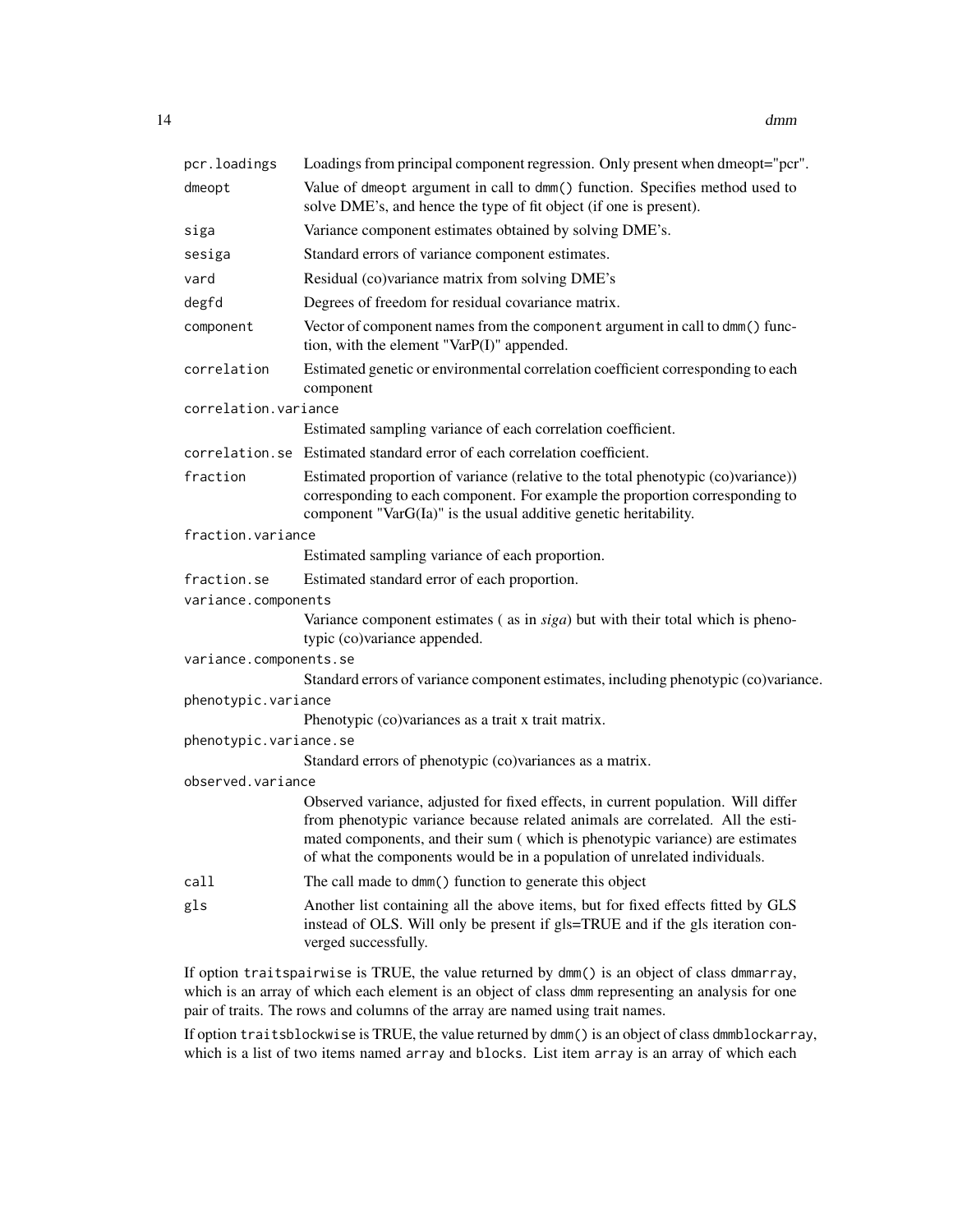#### dmm 15

element is an object of class dmm representing an analysis for one pair of blocks of traits. The rows and columns of the array are named using block names. List item blocks is a list with one element per block, each containig the set of trait names present in the block.

The functions condense.dmmarray and condense.dmmblockarray are available to facilitate recombining an array of dmm objects into a single object of class dmm with the variance component and genetic parameter estimates appropriately assembled into multi-trait matrices. For example, one would use these functions to prepare an input file for function gresponse.

#### Note

Two methods of estimating fixed effects are offered by dmm() - termed OLS-b and GLS-b. OLS-b is computationally simple and non-iterative and is the default. Use OLS-b for preliminary runs until the set of components to be estimated from the dyadic model equations is settled. Use GLS-b for the final run. OLS-b leads to MINQUE estimates of the variance components and OLS estimates of the fixed effects. GLS-b leads to bias-corrected-ML estimates of the variance components , and GLS estimates of the fixed effects.

The notation for (co)variance components was designed to use ASCII characters only so that it could be usable as dimnames in R. Some examples should make it clear

"VarE(Ia)" variance environmental individual additive

"VarG(Ia)" variance genetic individual additive

"VarG(Ma)" variance genetic maternal additive

"CovG(Ia,Ma)" covariance genetic individual additive x maternal additive

"VarGs(Ia)" variance genetic sexlinked individual additive

For a full coverage of notation see the document dmmOverview.pdf Section 6.

# Author(s)

Neville Jackson

#### References

The document dmmOverview.pdf has a bibliography of literature references.

# See Also

Functions mdf(), make.ctable(), condense.dmmarray(), condense.dmmblockarray(). Packages nadiv, robustbase, pls

```
library(dmm)
# Prepare the dataset sheep.df
data(sheep.df)
sheep.mdf <- mdf(sheep.df,pedcols=c(1:3),factorcols=c(4:6),ycols=c(7:9),
            sexcode=c("M","F"),relmat=c("E","A","D"))
# The above code renumbers the pedigree Id's, makes columns "Year","Tb","Sex"
```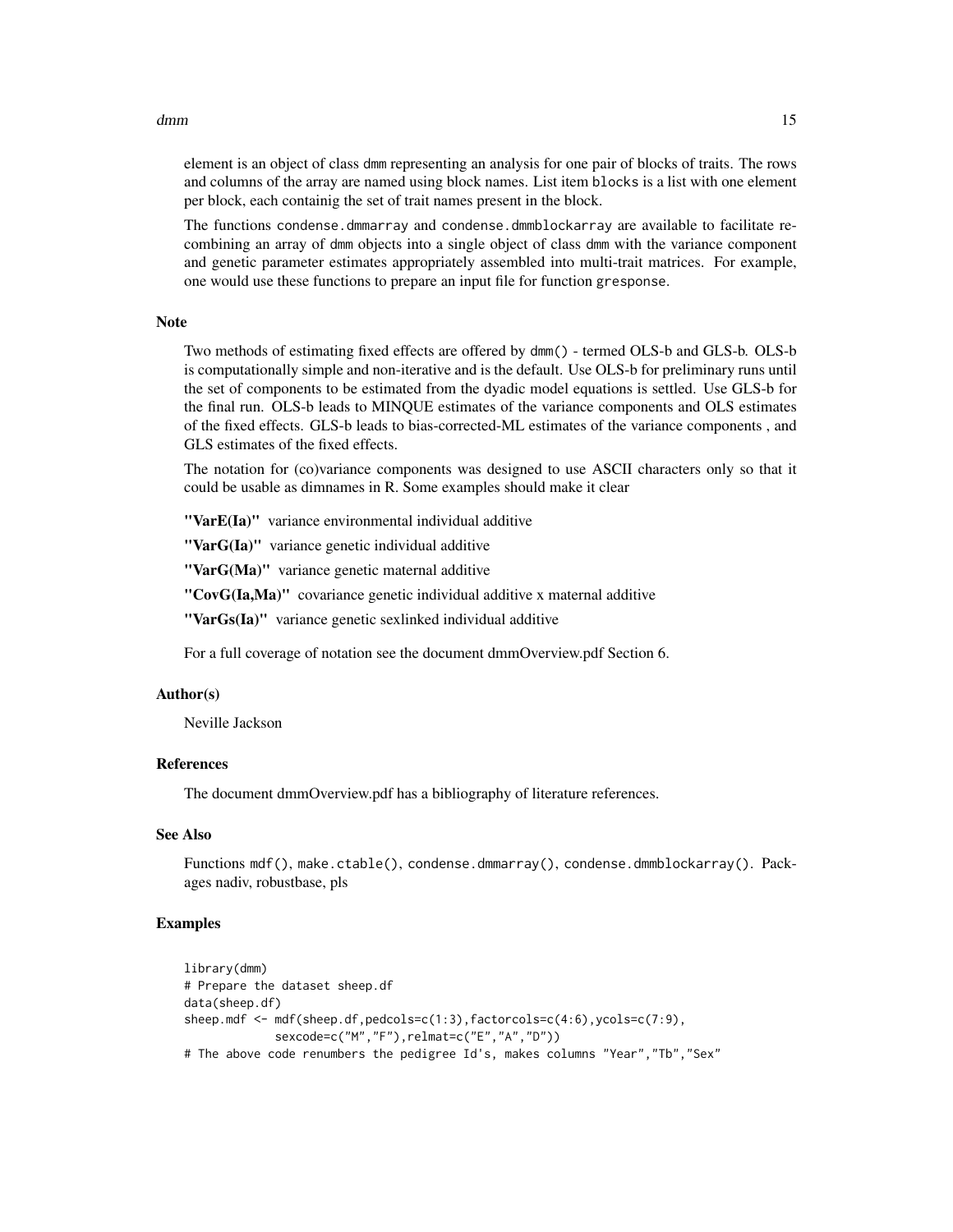#### 16 dt8bal.df

```
# into factors,
# assembles columns "CWW",Diam","Bwt" into a matrix (called 'Ymat')
# for multivariate processing,
# and sets up the environmental, additive genetic, and dominance genetic
# relationship matrices.
# a simple model with individual environmenmtal and
# additive genetic components (default)
sheep.fit \leq dmm(sheep.mdf, Ymat \sim 1 + Year + Sex,gls=TRUE)
# view the components and fixed effect coefficients ( 2 traits only)
summary(sheep.fit,traitset=c("Cww","Diam"),gls=TRUE)
# view the genetic parameters
gsummary(sheep.fit,traitset=c("Cww","Diam"))
rm(sheep.df)
rm(sheep.mdf)
rm(sheep.fit)
# Note: sheep.df is a small demo dataset. The results are illustrative,
# but not meaningful.
# for a tutorial and fully documented examples see {\em dmmOverview.pdf}
```
dt8bal.df *A balanced dataset with eight individuals.*

#### Description

A very small, simple dataset with a balanced design, one fixed effect, and two traits. The design consists of 4 sire families, with 2 offspring per sire, one of each sex.

#### Usage

data(dt8bal.df)

#### Format

A data frame with 20 rows and the following 6 variables.

- Id Identifier for individuals
- SId Identifier for sires of individuals
- DId Identifier for dams of individuals
- Sex A factor with levels F M. Sex of individual
- CWW A numeric vector. Clean wool weight in Kg observed for each individual
- DIA A numeric vector. Fibre diameter in microns observed for each individual

<span id="page-15-0"></span>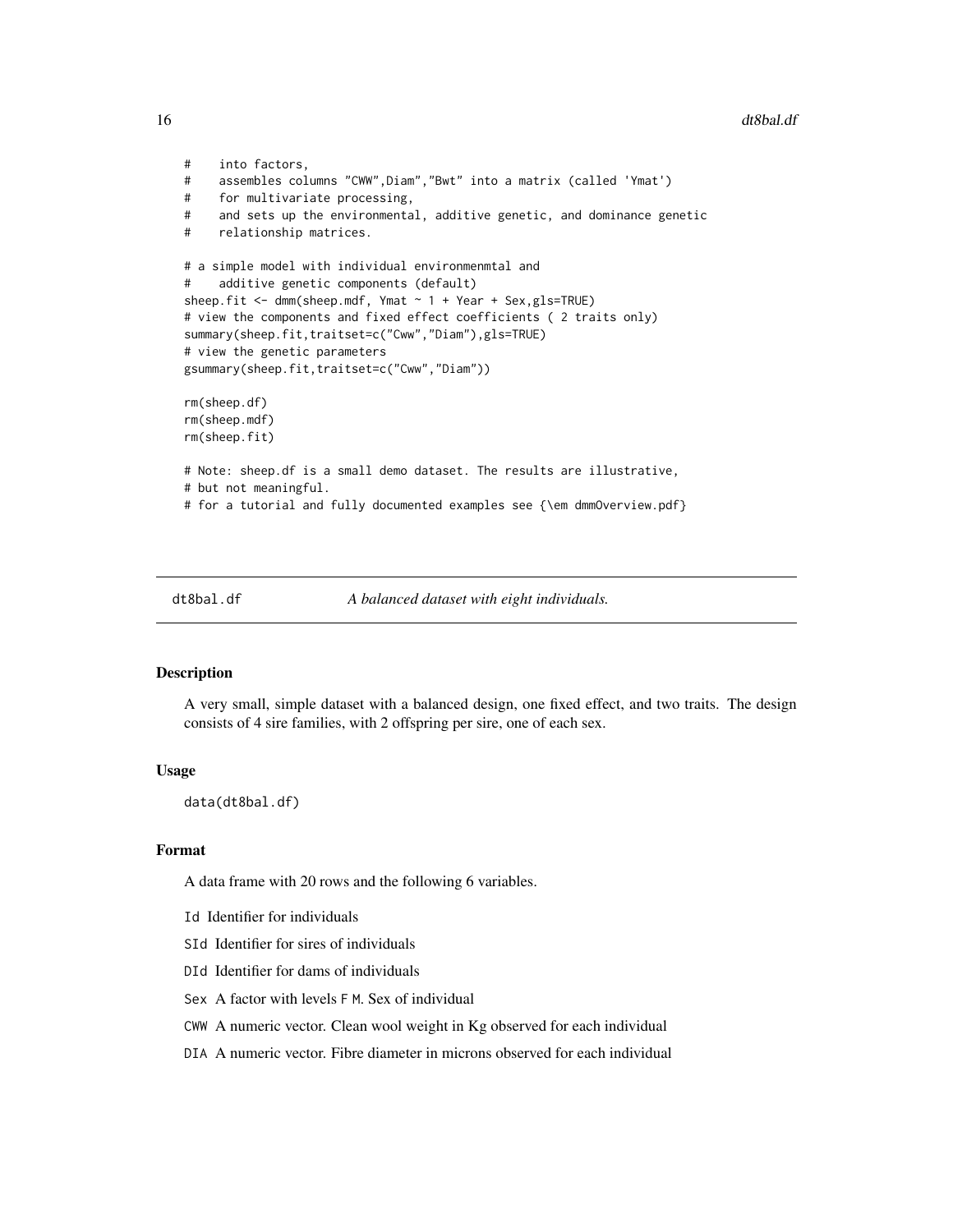#### <span id="page-16-0"></span>gprint the contract of the contract of the contract of the contract of the contract of the contract of the contract of the contract of the contract of the contract of the contract of the contract of the contract of the con

# Details

These data are intended to be used for testing and for demonstrating agreement with analysis of variance estimates in the balanced case.

This dataframe meets the minimal requirements for dmm() function; that is its pedigree identifiers are suitably numbered and the base individuals are present. For an univariate analysis it can be utilized directly, without preprocessing by function mdf().

#### Source

A small subset of real data from an Australian sheep flock.

# Examples

```
library(dmm)
data(dt8bal.df)
str(dt8bal.df)
rm(dt8bal.df)
```

| gprint | Generic function for printing genetic parameters contained in an ob- |
|--------|----------------------------------------------------------------------|
|        | <i>ject of class</i> dmm.                                            |

#### Description

Provide a short description of the model fitted and the genetic parameters obtained for an object of class dmm.

# Usage

gprint $(x, \ldots)$ 

# Arguments

|          | An object of class dmm.                                |
|----------|--------------------------------------------------------|
| $\cdots$ | See other arguments defined for function gprint.dmm(). |

# Details

This is a short printout without standard errors or confidence limits. It is the analog of print() for a dmm object, but with genetic parameters instead of variance components. For a more extensive printout with standard errors and confidence limits, see function gsummary().

#### Value

There is no return value.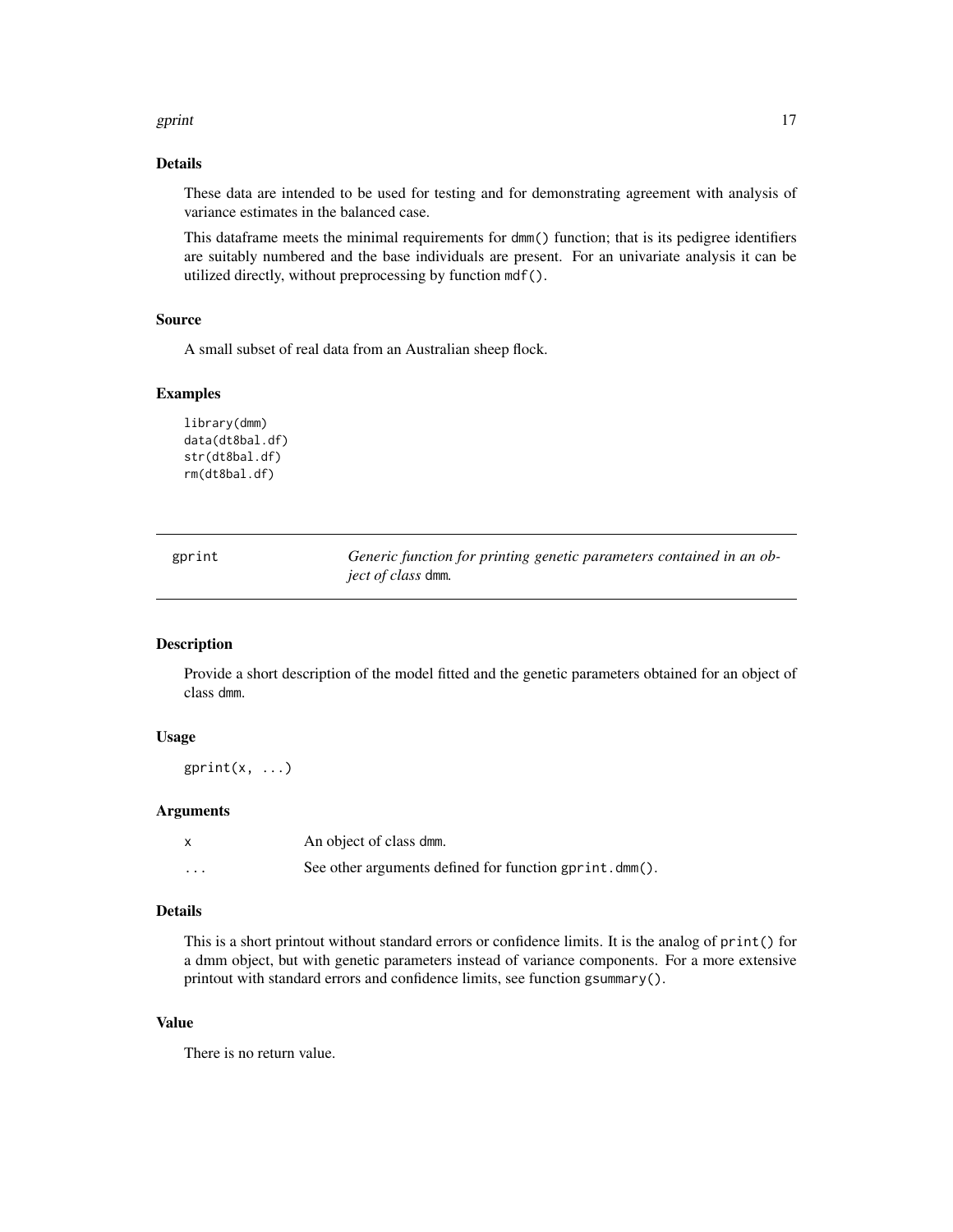# Author(s)

Neville Jackson

# See Also

Function gprint.dmm().

# Examples

```
library(dmm)
# Prepare the dataset sheep.df
data(sheep.df)
sheep.mdf <- mdf(sheep.df,pedcols=c(1:3),factorcols=c(4:6),ycols=c(7:9),
             sexcode=c("M","F"),relmat=c("E","A","D"))
# make a simple fit object - OLS-b only
sheep.fit1 <- dmm(sheep.mdf, Ymat ~ 1 + Year + Sex)# look at parameters for 2 traits
gprint(sheep.fit1,traitset=c("Cww","Diam"))
rm(sheep.fit1)
rm(sheep.mdf)
rm(sheep.df)
```

| gprint.dmm | Print method for genetic parameters contained in an object of class |
|------------|---------------------------------------------------------------------|
|            | dmm.                                                                |

# Description

Provide a short description of the model fitted and the genetic parameters obtained for an object of class dmm.

# Usage

## S3 method for class 'dmm'  $gprint(x, \text{ traitset} = "all", \text{ gls} = F, ...)$ 

# Arguments

|          | An object of class dmm.                                                                                                                                                                            |
|----------|----------------------------------------------------------------------------------------------------------------------------------------------------------------------------------------------------|
| traitset | A vector containing the names of the subset of traits for which genetic param-<br>eters are to be printed. Default is "all" which means to print parameters for all<br>traits present in object x. |

<span id="page-17-0"></span>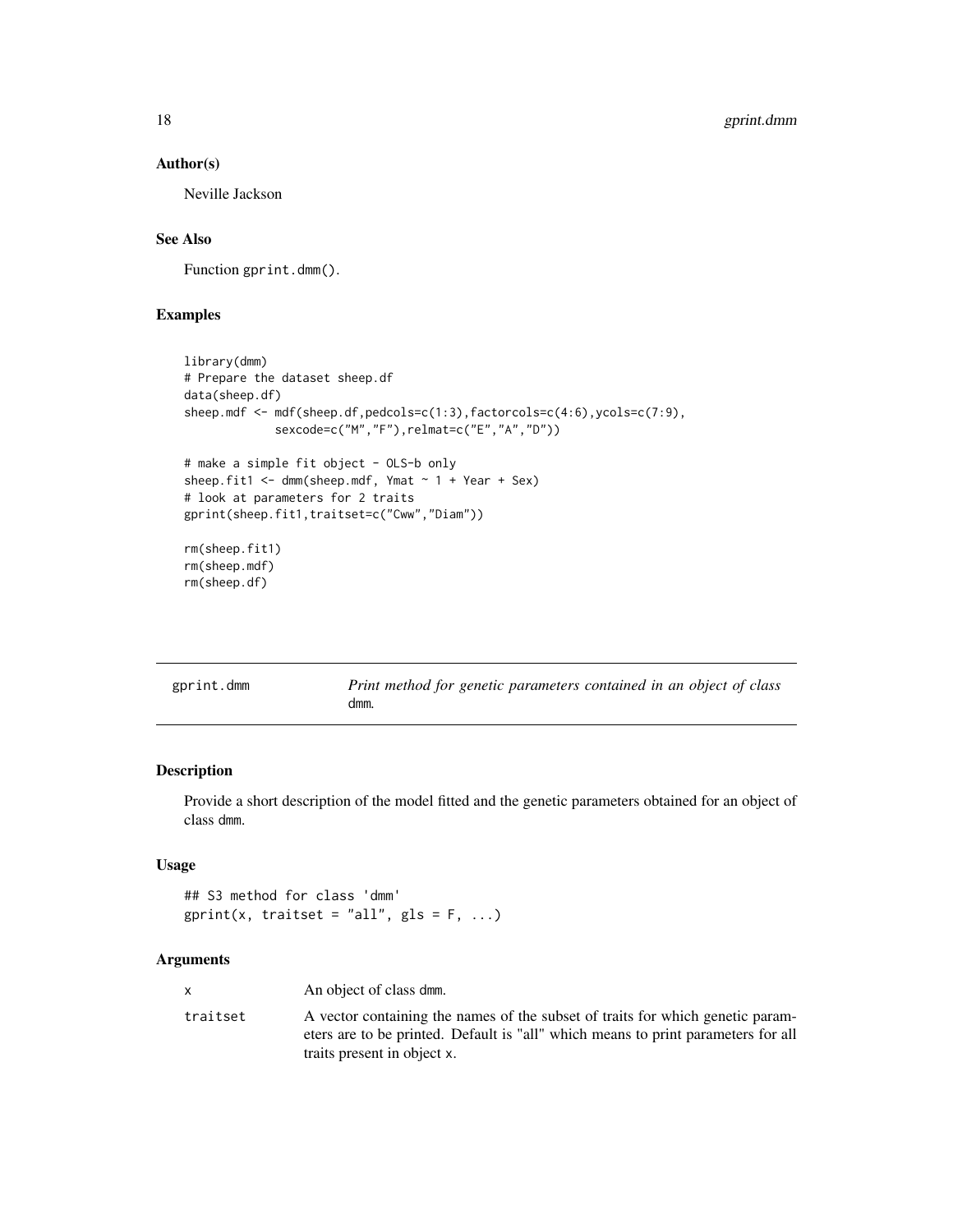<span id="page-18-0"></span>

| gls       | Logical flag: should the parameter estimates by GLS-b method be printed in       |
|-----------|----------------------------------------------------------------------------------|
|           | addition to the parameter estimates by OLS-b method? Default is gls=FALSE.       |
|           | The GLS-b parameters can only be printed if object x contains the attribute gls, |
|           | that is if x was constructed by a dmm() call with parameter $g1s$ =TRUE.         |
| $\ddotsc$ | Ellipsis argument.                                                               |

# Details

This is a short printout without standard errors or confidence limits. It is the analog of print() for a dmm object, but with genetic parameters instead of variance components. For a more extensive printout with standard errors and confidence limits, see function gsummary().

#### Value

There is no return value. Function is used for its side effects.

#### Author(s)

Neville Jackson

# See Also

Functions gprint(), gsummary().

# Examples

```
library(dmm)
data(sheep.df)
sheep.mdf <- mdf(sheep.df,pedcols=c(1:3),factorcols=c(4:6),ycols=c(7:9),
             sexcode=c("M","F"),relmat=c("E","A","D"))
# make a simple fit object - OLS-b only
sheep.fit1 <- dmm(sheep.mdf, Ymat ~ 1 + Year + Sex)# look at parameters for two traits
gprint(sheep.fit1,traitset=c("Cww","Diam"))
rm(sheep.fit1)
rm(sheep.mdf)
rm(sheep.df)
```
gresponse.dmm *Compute response to selection, given phenotypic selection differentials.*

#### Description

Computes genetic selection differentials, given phenotypic selection differentials and a set of genetic parameters. Effects contributing to response can be any combination of individual additive genetic, individual additive sexlinked genetic, maternal additive genetic, and maternal additive sexlinked genetic.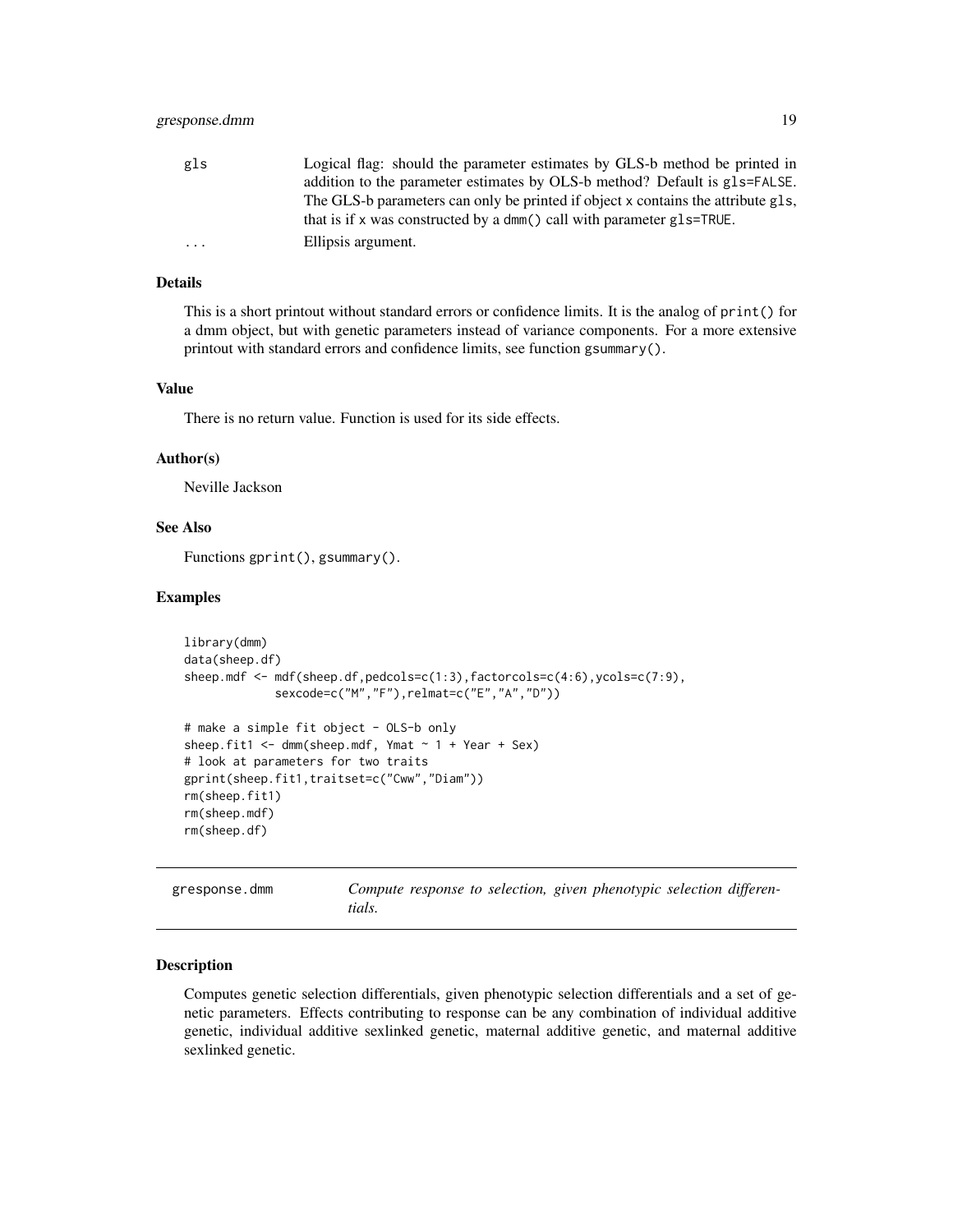# Usage

```
## S3 method for class 'dmm'
gresponse(dmmobj, traitset = "all", gls = F,
            psd = list(dp=NULL,dp.sex=NULL,dp.path=NULL),
           effects = ^{\prime\prime}G(Ia)^{\prime\prime}, digits = 3, ...)
```
# Arguments

| dmmobj   | An object of class dmm. Genetic parameters are obtained from this object. Nor-<br>mally this object would be obtained from an output from function dmm(), but<br>there is provision (function make.dmmobj()) for the user to construct a dmm<br>object from external data.                                                                                                                                                                                                                                                                                                                                                                                                                                                                                    |
|----------|---------------------------------------------------------------------------------------------------------------------------------------------------------------------------------------------------------------------------------------------------------------------------------------------------------------------------------------------------------------------------------------------------------------------------------------------------------------------------------------------------------------------------------------------------------------------------------------------------------------------------------------------------------------------------------------------------------------------------------------------------------------|
| traitset | A vector containing the names of the subset of traits for which genetic selection<br>differentials are to be computed, and for which phenotypic selection differen-<br>tials are to be specified. Default is "all" which means all traits present in object<br>dmmobj. The order of traits listed here determines the order in all objects re-<br>turned.                                                                                                                                                                                                                                                                                                                                                                                                     |
| gls      | Logical flag: should the parameter estimates by GLS-b method be used rather<br>than the parameter estimates by OLS-b method? Default is gls=FALSE. The<br>GLS-b parameters can only be used if object dmmobj contains the attribute gls,<br>that is if dmmobj was constructed by a dmm() call with parameter gls=TRUE.                                                                                                                                                                                                                                                                                                                                                                                                                                        |
| psd      | A list containing the overall (dp), sex-specific (dp.sex), or path-specific (dp.path)<br>phenotypic selection differentials. Only one of these three need be specified.<br>Units for phenotypic selection differentials are the same as units for the traits<br>in the dataframe used to construct dmmobj. Units for traits in the phenotypic<br>(co)variance matrix are also the same, albeit squared because they are second<br>moments. The default is a NULL so something must be specified for the psd ar-<br>gument or the function will return an error. Phenotypic selection differentials are<br>defined as the difference between the mean of the selected group of individuals<br>and the mean of the whole unselected population, for each trait. |
|          | The three psd options are specified as follows                                                                                                                                                                                                                                                                                                                                                                                                                                                                                                                                                                                                                                                                                                                |
|          | $dp$ dp=vector                                                                                                                                                                                                                                                                                                                                                                                                                                                                                                                                                                                                                                                                                                                                                |
|          | dp.sex dp.sex=list(he=vector,ho=vector)                                                                                                                                                                                                                                                                                                                                                                                                                                                                                                                                                                                                                                                                                                                       |
|          | dp.path dp.path=list(he.he=vector,ho.he=vector,he.ho=vector,ho.ho=vector)                                                                                                                                                                                                                                                                                                                                                                                                                                                                                                                                                                                                                                                                                     |
|          | where 'vector' is always of length equal to the number of traits.                                                                                                                                                                                                                                                                                                                                                                                                                                                                                                                                                                                                                                                                                             |
|          | Regardless of which psd option is specified the gresponse() function always<br>sets up dp. path internally and uses this to compute the genetic selection differ-<br>entials separately for each path.                                                                                                                                                                                                                                                                                                                                                                                                                                                                                                                                                        |
| effects  | A vector of character codes specifying the genetic effects contributing to the re-<br>sponse computed. There are four options which can be used in any combination:                                                                                                                                                                                                                                                                                                                                                                                                                                                                                                                                                                                           |
|          | "G(Ia)" Individual additive genetic effect                                                                                                                                                                                                                                                                                                                                                                                                                                                                                                                                                                                                                                                                                                                    |
|          | "Gs(Ia)" Individual additive sexlinked genetic effect                                                                                                                                                                                                                                                                                                                                                                                                                                                                                                                                                                                                                                                                                                         |
|          | "G(Ma)" Maternal additive genetic effect                                                                                                                                                                                                                                                                                                                                                                                                                                                                                                                                                                                                                                                                                                                      |
|          | "Gs(Ma)" Maternal additive sexlinked genetic effect                                                                                                                                                                                                                                                                                                                                                                                                                                                                                                                                                                                                                                                                                                           |
|          | The default is $"G(Ia)"$ .                                                                                                                                                                                                                                                                                                                                                                                                                                                                                                                                                                                                                                                                                                                                    |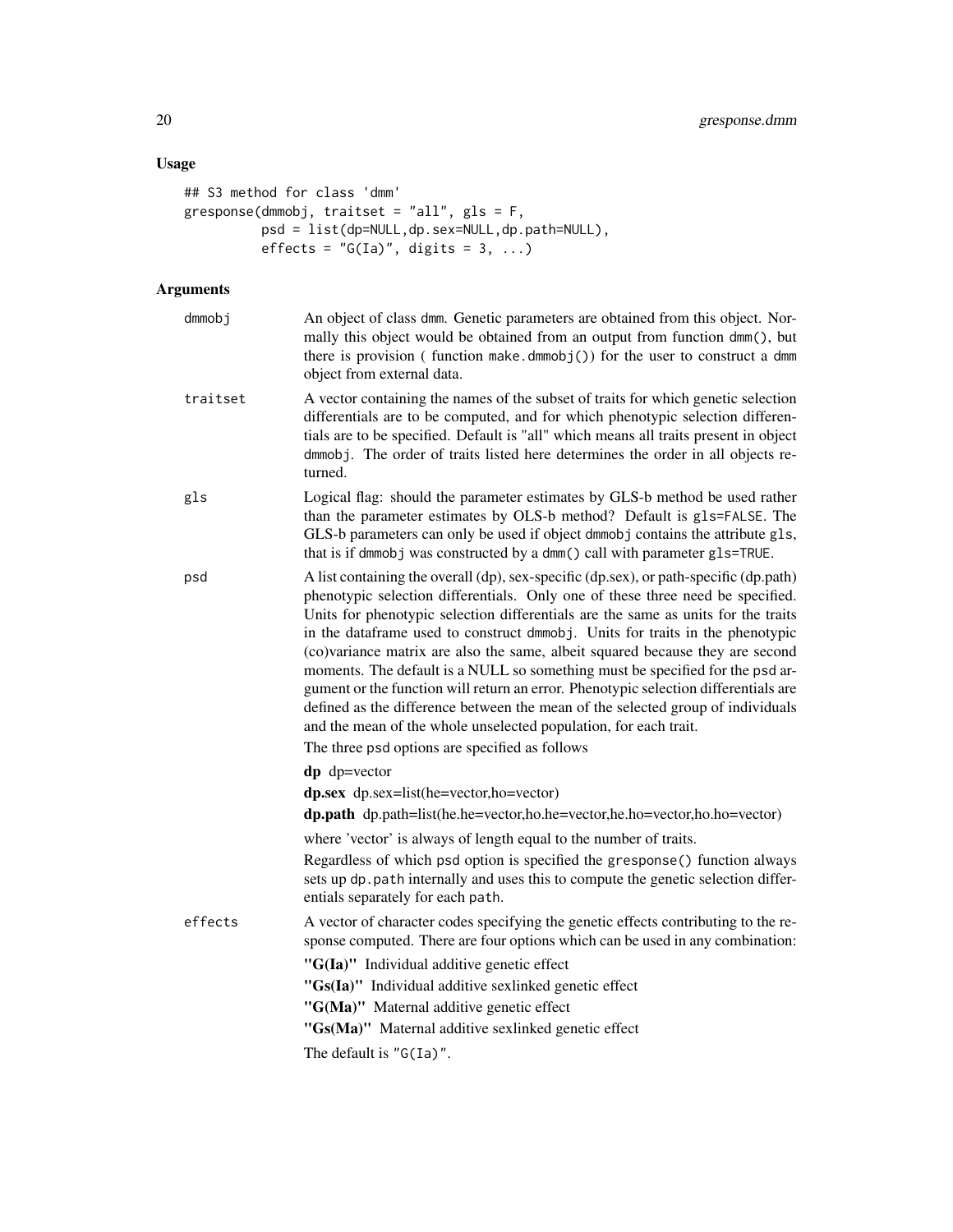#### gresponse.dmm 21

| digits                  | Number of digits for output. This is returned as part of the return value for use |
|-------------------------|-----------------------------------------------------------------------------------|
|                         | by the S3 print function print.gresponse.dmm().                                   |
| $\cdot$ $\cdot$ $\cdot$ | Ellipsis argument                                                                 |

# Details

The gresponse() function defines four 'paths' of improvement as follows

he.he Heterogametic sex in the parent to heterogametic sex in the progeny

ho.he Homogametic sex in the parent to heterogametic sex in the progeny

he.ho Heterogametic sex in the parent to homogametic sex in the progeny

ho.ho Homogametic sex in the parent to homogametic sex in the progeny

The response or genetic selection differentials are always calculated separately for each of the four paths, then pooled to give sex specific gsd's, then pooled again to give an overall gsd. This is strictly only needed for responses due to sexlinked effects, but is done for generality.

Clearly if we are computing individual additive genetic responses, the individual additive genetic variance (called "VarG(Ia)") must be available in object dmmobj. If computing both individual and maternal additive genetic responses, both the individual and maternal additive genetic variances (called "VarG(Ia)" and "VarG(Ma)") must be available in object dmmobj. Their genetic covariances (called "CovG(Ia,Ma)" and "CovG(Ma,Ia)") can optionally be available in object dmmobj, if they are not present they are assumed zero. The same applies for sexlinked additive genetic response and maternal sexlinked additive genetic response.

It is advisable to ensure that all parameter matrices are positive definite. In particular the phenotypic covariance matrix must have an inverse.

# Value

An object of class gresponse.dmm, which is a list containing the following items:

| psdcase | A character string which is either "overall", "sex", or "path". Describes the type<br>of object used to specify the psd argument                                                                                                                                                                                                                                                     |
|---------|--------------------------------------------------------------------------------------------------------------------------------------------------------------------------------------------------------------------------------------------------------------------------------------------------------------------------------------------------------------------------------------|
| psd     | A list containing one of dp, dp. sex, dp. path, with the others defaulting to<br>NULL, as specifieds in the psd argument                                                                                                                                                                                                                                                             |
| gcov    | The combined genetic covariance matrix. In all cases there will be 4 partitions,<br>one for each of the effects " $G(Ia)$ ", " $Gs(Ia)$ ", " $G(Ma)$ ", and " $Gs(Ma)$ ", so the<br>matrix will be of size $(4 * 1)$ x $(4 * 1)$ where 1 is number of traits. Effects not<br>specified in argument effects will have their corresponding partitions of gcov<br>set to zero matrices. |
| pcov    | The given phenotypic covariance matrix.                                                                                                                                                                                                                                                                                                                                              |
| rmat    | A list containing the R matrices for each path. These incorporate the factor of<br>$0.5$ for maternal effects, and the appropriate path factors $(0.0, 1.0, \text{or } 0.5)$ for<br>transmission of effects located on the sex chromosome.                                                                                                                                           |
| path    | A list containing the genetic selection differentials (gsd) for given psd, the ge-<br>netic selection differentials (ugsd) for unit psd on each trait, the directional selec-<br>tion gradients (dsg), and the given phenotypic selection differentials (psd). Each<br>of these is given separately for each of the paths (he.he, ho.he, he.ho, ho.ho),                              |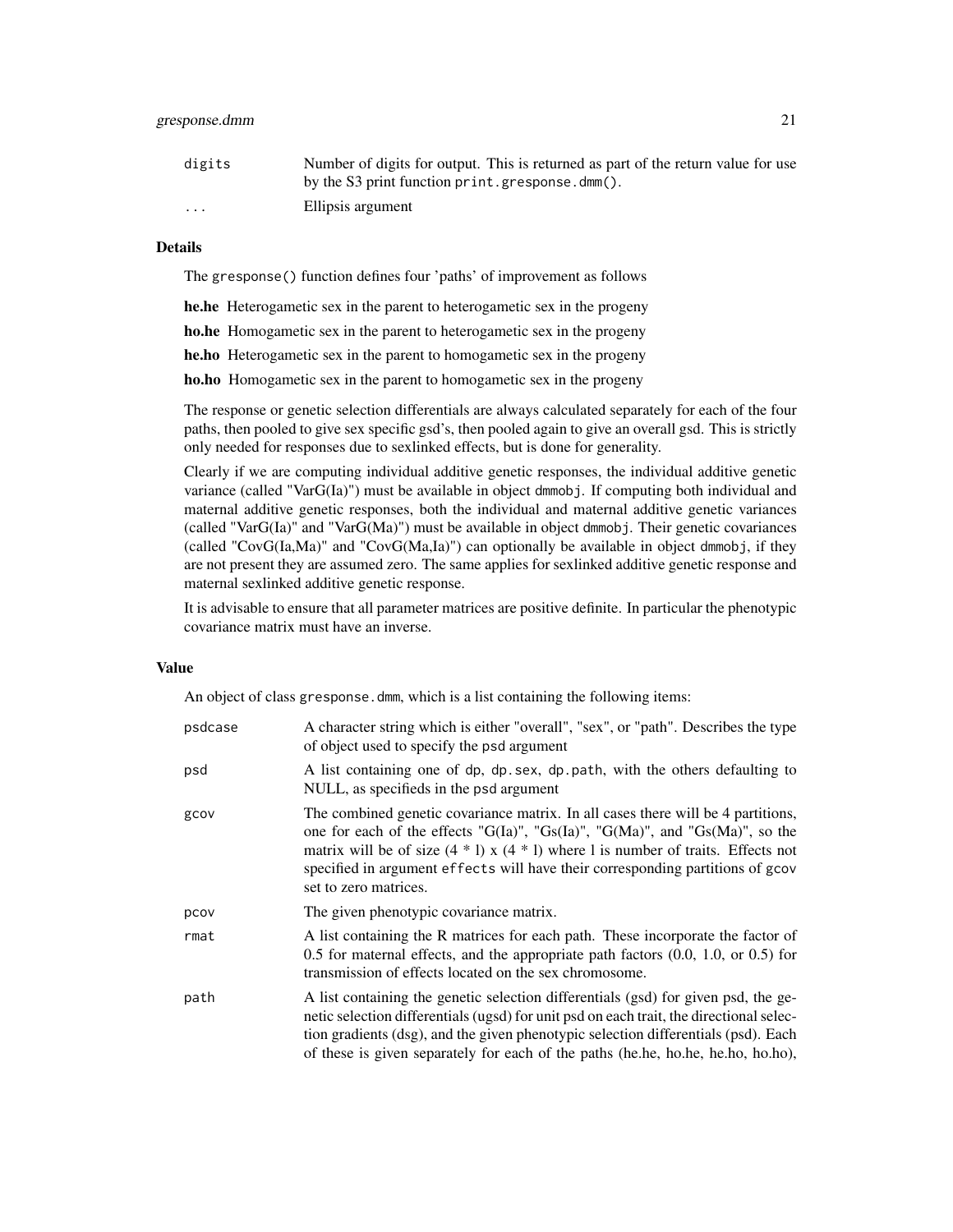|         | where 'he' stands for the heterogametic sex, and 'ho' stands for the homoga-<br>metic sex. The genetic selection differentials are also given summed across all<br>the effects (gdsum), again separately for each of the paths.                                                                                                                                                                                    |
|---------|--------------------------------------------------------------------------------------------------------------------------------------------------------------------------------------------------------------------------------------------------------------------------------------------------------------------------------------------------------------------------------------------------------------------|
| sex     | A list containing the genetic selection differentials (gsd) achieved by selection<br>of each sex separately (gsd.he. and gsd.ho.), and observed in each sex separately<br>(gsdhe and gsdho), as well as summed over effects (gsdsum), again separately<br>for each sex selected, and observed in each sex. The separate phenotypic selec-<br>tion differentials for each sex (psd.he. and psd.ho.) are also given. |
| overall | A list containing the overall genetic selection differentials (gsd), for each effect<br>(gsd) and summed over effects(gsdsum The overall phenotypic selection<br>differential (psd) is also given.                                                                                                                                                                                                                 |
| digits  | The argument digits specified in the function call                                                                                                                                                                                                                                                                                                                                                                 |
| effects | The argument effects specified in the function call                                                                                                                                                                                                                                                                                                                                                                |
| traits  | A character vector containing all the specified trait names                                                                                                                                                                                                                                                                                                                                                        |
| call    | The function call                                                                                                                                                                                                                                                                                                                                                                                                  |
|         |                                                                                                                                                                                                                                                                                                                                                                                                                    |

# Note

There is no provision for computing the effect of non-additive genetic (co)variances on genetic selection differentials. The genetic selection differentials calculated are for a one generation response only. In the case of maternal effects there will be lags in response and the phenotypic response will not match the genetic response. There is no provision for overlapping generations. There is no provision for sex-specific genetic parameters.

# Author(s)

Neville Jackson

# References

Dickerson,G(1947) Iowa Agricultural Research Station Bulletin No.354 pp489-524

Griffing,B(1966) "Influence of Sex on Selection. III Joint contribution of sex-linked and autosomal genes" Aust. J. Biol. Sci. 19: 775-93

Walsh,B(2009) "Multivariate Selection Response and Estimation of Fitness Surfaces" 2nd Annual NSF short course on Statistical Genetics, Honolulu (13-17 July,2009). [http://nitro.biosci.](http://nitro.biosci.arizona.edu/talks.html) [arizona.edu/talks.html](http://nitro.biosci.arizona.edu/talks.html)

# See Also

Functions print.gresponse.dmm(), summary.gresponse.dmm(), make.dmmobj().

```
library(dmm)
# get some data
data(sheep.df)
```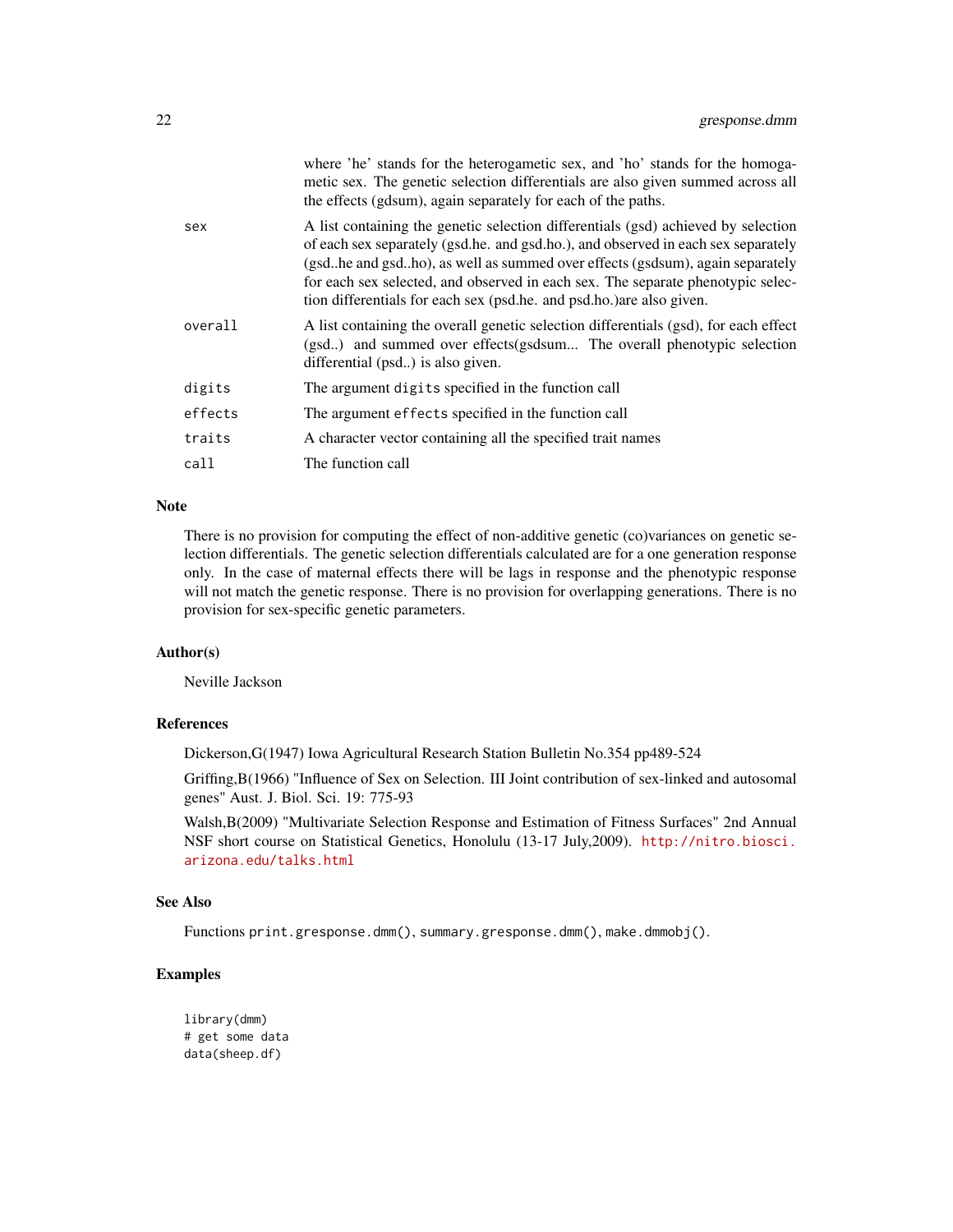```
# prepare it - only need "E" and "A" relationship matrices
sheep.mdf <- mdf(sheep.df,pedcols=c(1:3),factorcols=c(4:6),ycols=c(7:9),
             sexcode=c("M","F"),relmat=c("E","A"))
# estimate genetic parameters - individual and maternal
sheep.fit5 \leq dmm(sheep.mdf, Ymat \sim 1 + Year + Sex,
              components=c("VarE(I)","VarG(Ia)","VarE(M)","VarG(Ma)",
              "CovG(Ia,Ma)","CovG(Ma,Ia)"))
# compute response using overall psd
sheep.resp <- gresponse(sheep.fit5,psd=list(dp=c(1,1,1)),effects=c("G(Ia)","G(Ma)"))
# look at the response object
summary(sheep.resp)
# cleanup
rm(sheep.df)
rm(sheep.mdf)
rm(sheep.fit5)
rm(sheep.resp)
```
gsummary.dmm *Make summary tables of genetic parameters for a dmm object*

#### Description

Extracts the genetic parameters from an object of class dmm, for the specified set of traits and set of components. Makes tables of parameters ordered either by trait or by component. Tables include parameter estimate, its standard error, and its 95 percent confidence limits.

#### Usage

## S3 method for class 'dmm' gsummary(dmmobj, traitset = "all", componentset = "all", bytrait =  $T$ ,  $gls = F$ , digits = 3, ...)

#### Arguments

| dmmobi       | An object of class dmm. Genetic parameters are obtained from this object.                                                                                                                                                                                                                                                       |
|--------------|---------------------------------------------------------------------------------------------------------------------------------------------------------------------------------------------------------------------------------------------------------------------------------------------------------------------------------|
| traitset     | A vector containing the names of the subset of traits for which tables of genetic<br>parameters are to be constructed. Default is "all" which means all traits present<br>in object dmmobj.                                                                                                                                     |
| componentset | A vector containing the names of the subset of (co)variance components for<br>which tables of genetic parmeters are to be constructed. Default is "all" which<br>means all (co)variance components present in object dmmob j.                                                                                                   |
| bytrait      | Logical flag: should the tables of genetic parameters be constructed with trait<br>varying least rapidly from line to line? If TRUE each subtable contains param-<br>eters for one trait or traitpair and for all components. If FALSE each subtable<br>contains parameters for one component and for all traits or traitpairs. |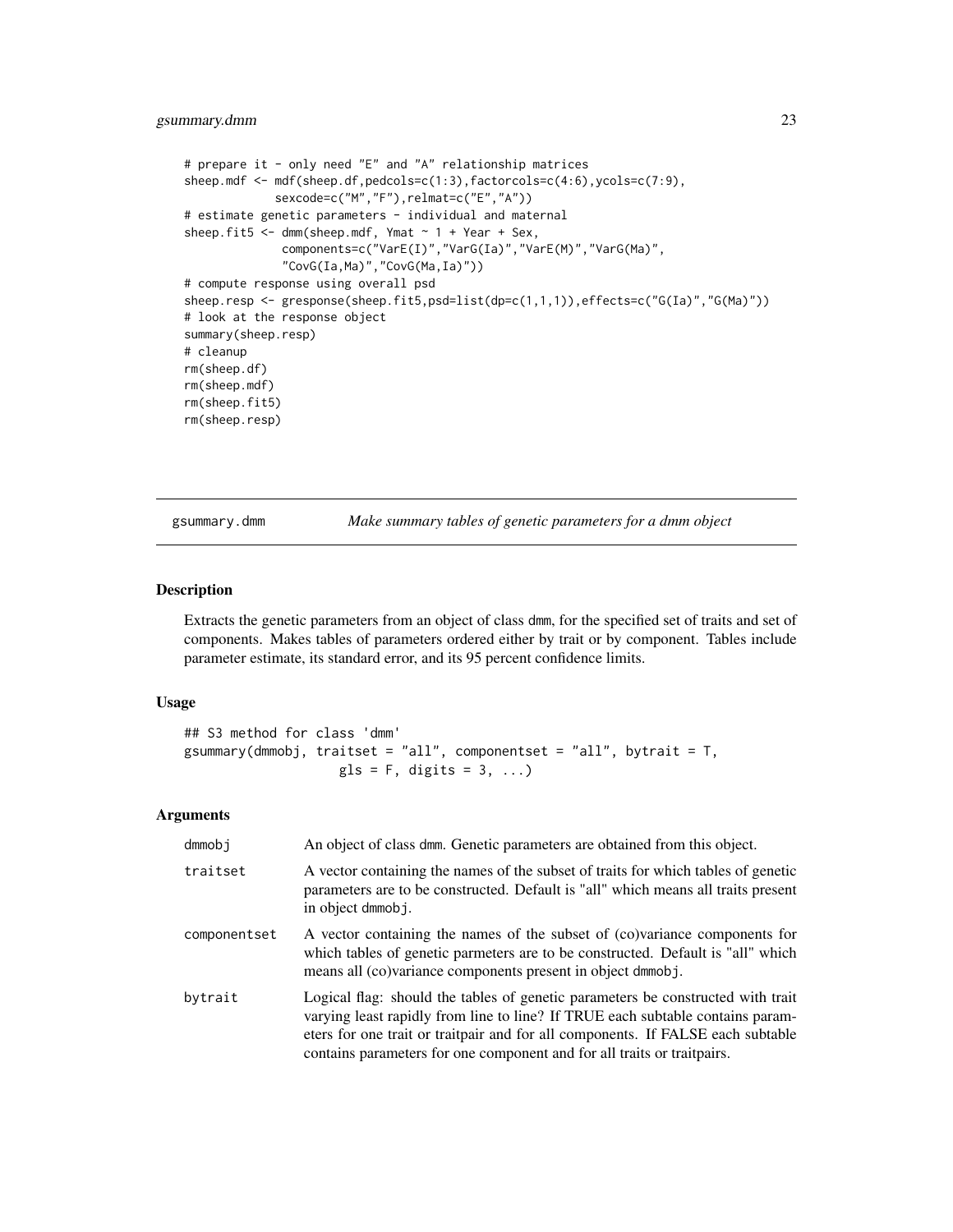| gls    | Logical flag: should the parameter estimates by GLS-b method be tabled in                                                           |
|--------|-------------------------------------------------------------------------------------------------------------------------------------|
|        | addition to the parameter estimates by OLS-b method? Default is gls=FALSE.                                                          |
|        | The GLS-b parameters can only be tabled if object dmmob j contains the attribute                                                    |
|        | gls, that is if dmmobj was constructed by a dmm() call with argument gls=TRUE.                                                      |
| digits | Number of digits for output. This is returned as part of the return value for use<br>by the S3 print function print.gsummary.dmm(). |
| .      | Ellipsis argument.                                                                                                                  |

# Details

This is a long printout with estimates, standard errors and confidence limits, arranged in tables with one estimate per line. It is the analog of summary() for a dmm object, but with genetic parameters instead of variance components.

# Value

An object of class gsummary.dmm which is a list containing the following items:

| A list of dataframe objects each containing one subtable of estimates of the<br>proportion of variance attributable to components, along with the appropriate<br>standard errors and confidence limits. Based on OLS-b component estimates.                                        |
|------------------------------------------------------------------------------------------------------------------------------------------------------------------------------------------------------------------------------------------------------------------------------------|
| A list of dataframe objects each containing one subtable of estimates of the<br>correlation coefficient attributable to components, along with the appropriate<br>standard errors and confidence limits. Based on OLS-b component estimates.                                       |
| A single dataframe object containing estimates of the phenotypic (co)variance.<br>Note that these are based on all components, even if a subset of components is<br>specified in argument componentset. Based on OLS-b component estimates.                                        |
| A list of dataframe objects each containing one subtable of estimates of the<br>proportion of variance attributable to components, along with the appropriate<br>standard errors and confidence limits. Based on GLS-b component estimates.<br>Only present if argument g1s=TRUE.  |
| A list of dataframe objects each containing one subtable of estimates of the<br>correlation coefficient attributable to components, along with the appropriate<br>standard errors and confidence limits. Based on GLS-b component estimates.<br>Only present if argument g1s=TRUE. |
| A single dataframe object containing estimates of the phenotypic (co)variance.<br>Note that these are based on all components, even if a subset of components is<br>specified in argument componentset. Based on GLS-b component estimates.<br>Only present if argument g1s=TRUE.  |
| A vector of traitnames as specified in argument traitset.                                                                                                                                                                                                                          |
| A vector of component names as specified in argument componentset.                                                                                                                                                                                                                 |
| Logical flag: as specified in argument by trait.                                                                                                                                                                                                                                   |
| Logical flag: as specified in argument g1s.                                                                                                                                                                                                                                        |
| A numeric value, as specified in argument digits.                                                                                                                                                                                                                                  |
| The function call                                                                                                                                                                                                                                                                  |
|                                                                                                                                                                                                                                                                                    |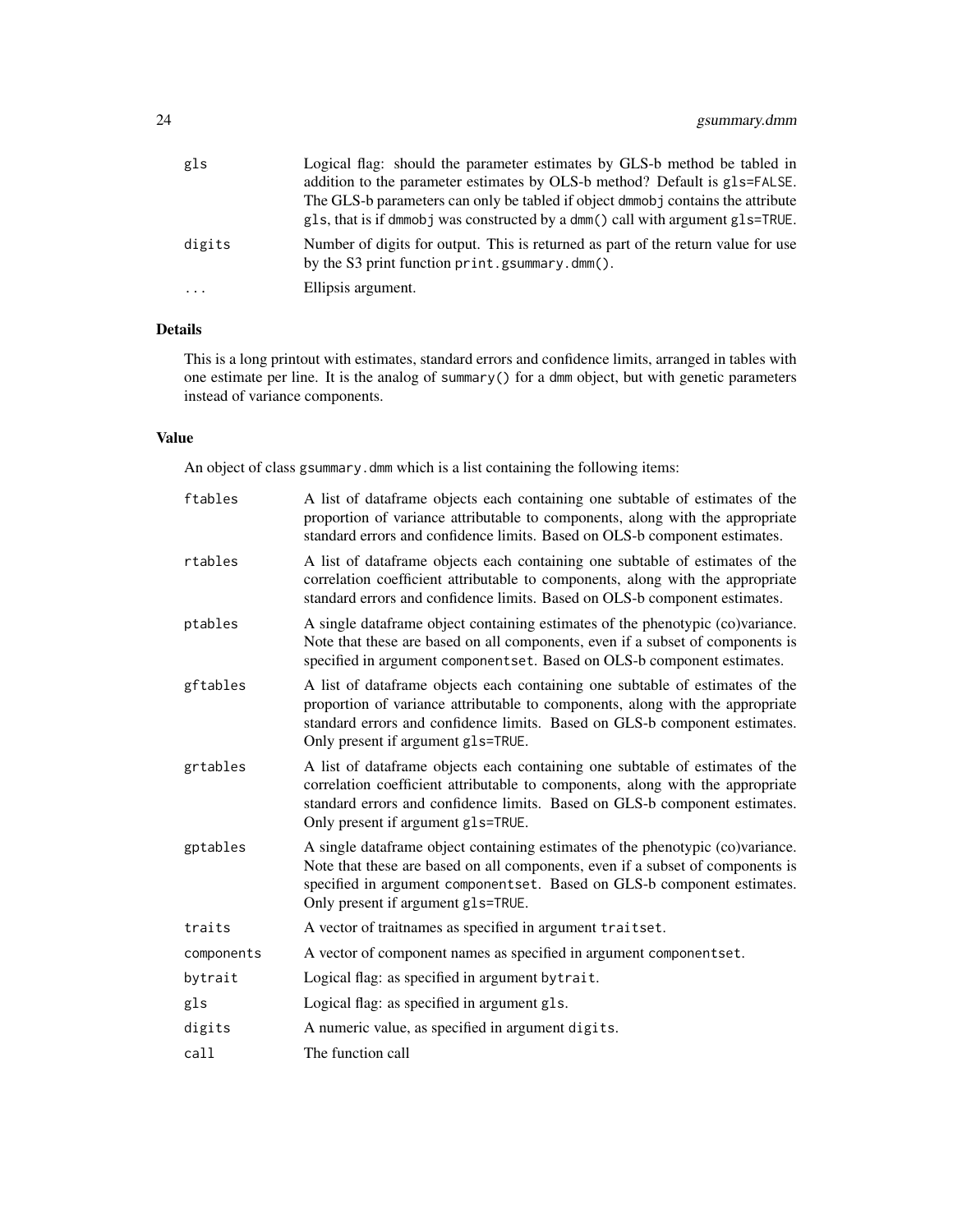#### <span id="page-24-0"></span>harv101.df 25

# Note

There is no provision to constrain the 95 percent confidence limits for parameter estimates. Hence for small samples, these may vary outside the bounds for the parameter.

#### Author(s)

Nevillle Jackson

# See Also

Function print.gsummary.dmm().

# Examples

```
# get some data
data(sheep.df)
# prepare it - only need "E" and "A" relationship matrices
sheep.mdf <- mdf(sheep.df,pedcols=c(1:3),factorcols=c(4:6),ycols=c(7:9),
             sexcode=c("M","F"),relmat=c("E","A"))
# estimate genetic parameters - individual and maternal
sheep.fit5 <- dmm(sheep.mdf, Ymat \sim 1 + Year + Tb + Sex,
              components=c("VarE(I)","VarG(Ia)","VarE(M)","VarG(Ma)",
              "CovG(Ia,Ma)","CovG(Ma,Ia)"))
# look just at parameter "VarG(Ma)" across all traits
gsummary(sheep.fit5,componentset="VarG(Ma)",bytrait=FALSE)
# look just at trait "Cww"
gsummary(sheep.fit5,traitset="Cww")
# cleanup
rm(sheep.df)
rm(sheep.mdf)
rm(sheep.fit5)
```
harv101.df *Harvey dataset*

# Description

Real data for average daily gain (Adg) of each of 65 Hereford steers, with age (Age) and initial weight (Weight) as covariates. First used by Walter Harvey in the publication listed below, on page 101 and following pages.

#### Usage

data(harv101.df)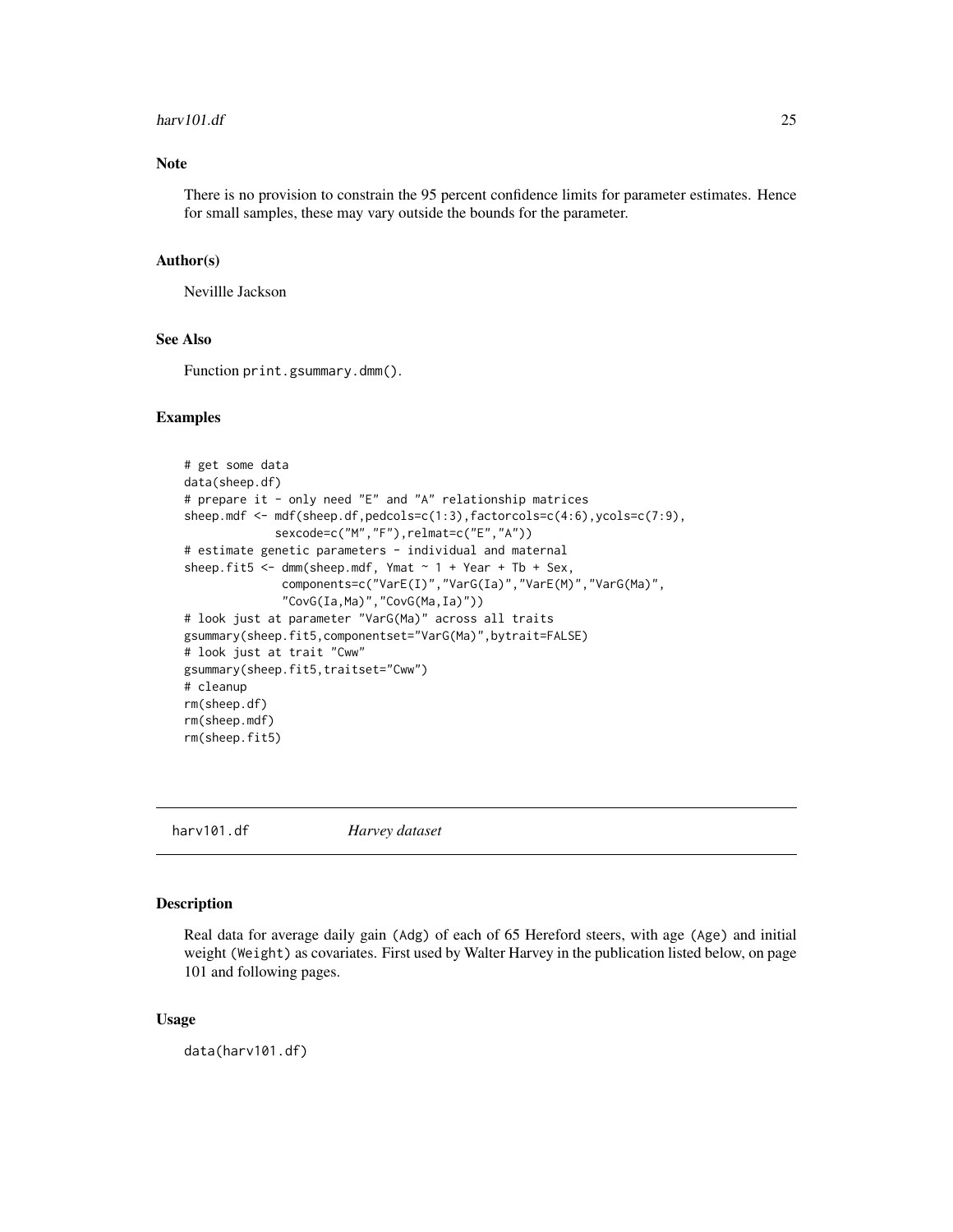A data frame with 139 observations on the following 9 variables.

Id Identifier for individuals

SId Identifier for sires of individuals

DId Identifier for dams of individuals

Line A numeric vector: breeding line for each individual

Agedam A numeric vector: age of dam for each individual

Age A numeric vector: age at weaning for each individual

Weight A numeric vector: initial weight at beginning of test feeding in a feedlot

Adg A numeric vector: average daily gain in weight in the feedlot

Sex A numeric vector: code for Sex of each individual

#### Details

It has been assumed that all individuals have a unique dam, that is there are no twins or repeat matings. This is not clear in the original presentation. The nonzero relationships in this pedigree are therefore entirely due to individuals having a common sire.

This dataframe is close to meeting the requirements for function dmm(). The pedigree Id's are OK, the base animals are present, and there is only one trait to be analysed, so we do not need a traits matrix. However the Line and Agedam need to ba made into factors. We can either fix this by hand, or use function mdf().

#### Source

Harvey W.R.(1960) "Least Squares Analysis of Data with Unequal Subclass Numbers" United States Department of Agriculture Publication ARS-20-8, July 1960.

```
library(dmm)
data(harv101.df)
str(harv101.df)
# preprocess, keeping Weight and Adg for use as covariates
# we need the keep=T agrument to preserve the covariates
harv.mdf <- mdf(harv101.df, pedcols=c(1:3), factorcols=c(4,5,9), ycols=3,
            keep=TRUE, sexcode=c(1,2))
str(harv.mdf)
#cleanup
rm(harv101.df)
rm(harv.mdf)
#
# There is a full analysis of this dataset in 'dmmOverview.pdf'.
#
```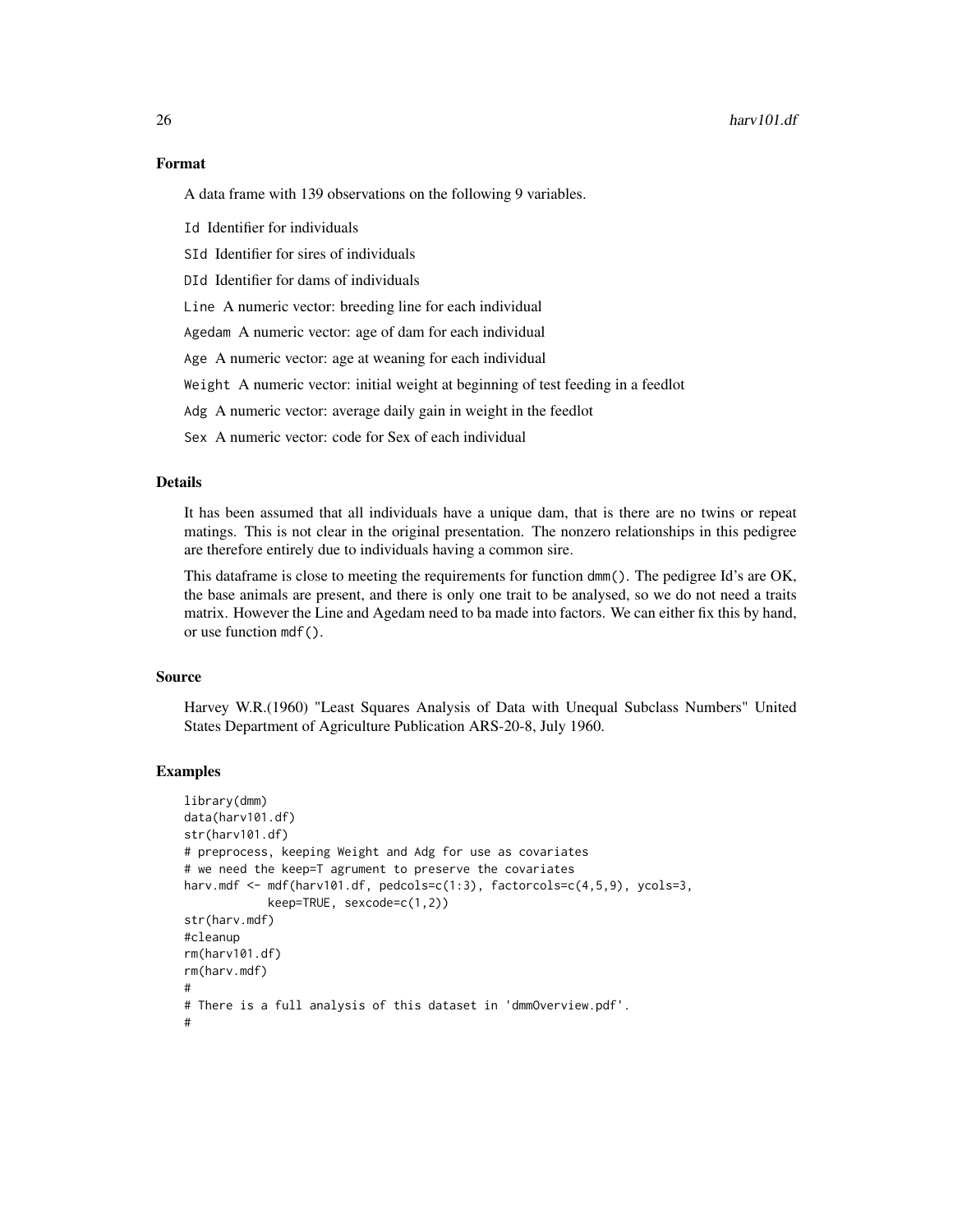<span id="page-26-0"></span>make.countarray *Count the number of observations in a dataframe or an* mdf *object for all traitpairs in the supplied list of traits.*

#### Description

For some of the traits in a dataframe or an mdf object there may be missing observations, coded as NA, on some individuals. The function make.countarray assembles an array containing observation counts for all pairs of traits from the supplied vector of trait names.

#### Usage

make.countarray(mdf, traits)

#### Arguments

| mdf    | A data frame or an object of class mdf. If made with function mdf () the argu-  |
|--------|---------------------------------------------------------------------------------|
|        | ment keep=TRUE should be used, because the traits must be present as data frame |
|        | columns.                                                                        |
| traits | A vector of the names of traits given as character strings                      |

# Details

This function may be useful if the number of observations varies between traits and one is planning to do a dmm() analysis with either the traitspairwise or traitsblockwise option.

#### Value

An array object with 2 dimensions, both of size equal to the number of traits in argument traits. Rows and columns are labelled with trait names. Each element is a count of the number of observations not equal to NA for a pair of traits.

# Author(s)

Neville Jackson

# See Also

Functions dmm(), mdf()

```
library(dmm)
# prepare the dataset sheep.df
data(sheep.df)
# count the observations
countarray <- make.countarray(sheep.df,c("Cww","Diam","Bwt"))
# lookat the counts
```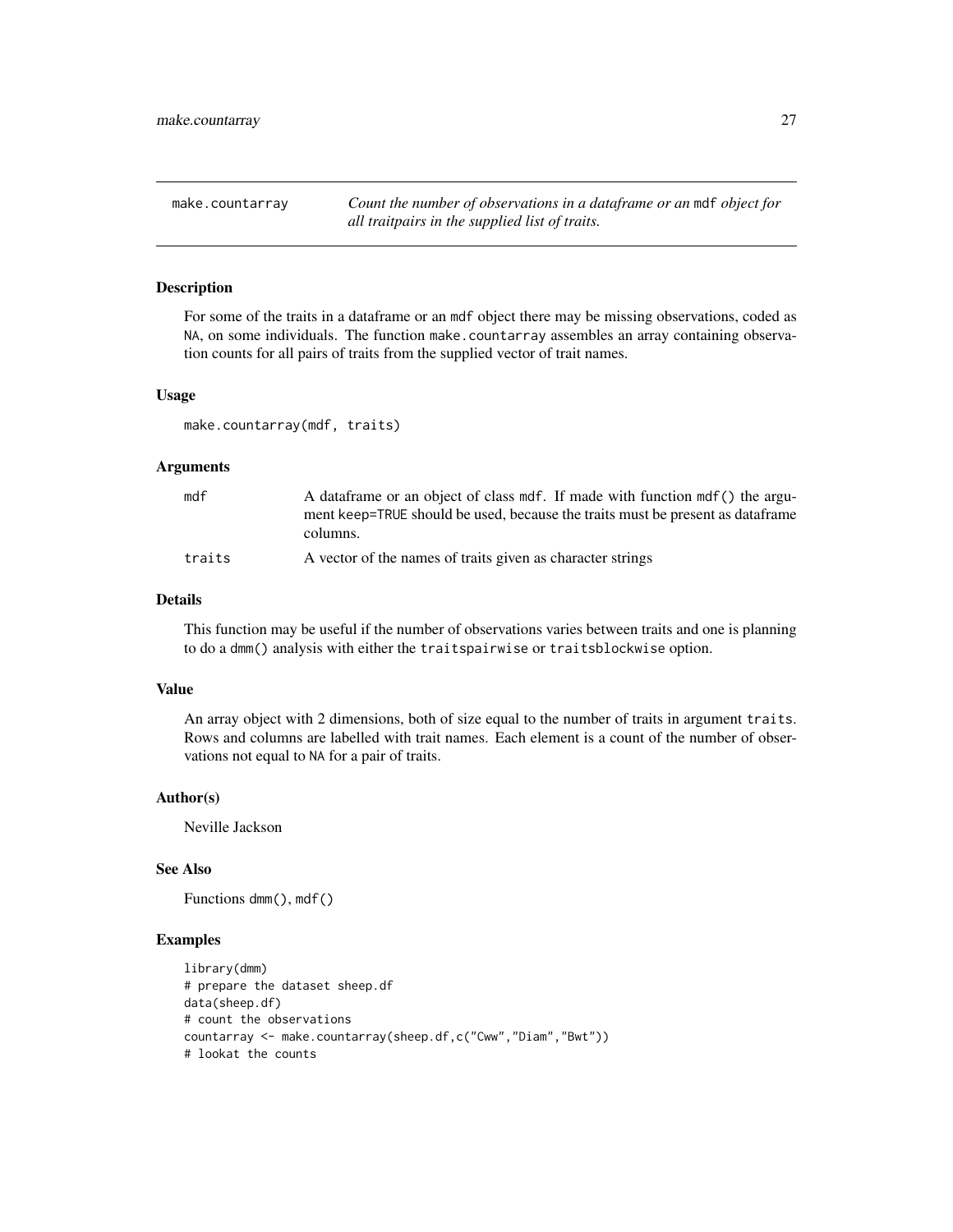```
print(countarray)
#cleanup
rm(sheep.df)
rm(countarray)
```
make.ctable *Generates a list of vectors containing sets of variance component names*

# Description

Internal function used by dmm() to construct vectors containing various subsets of the available variance component names, for use in testing and flow control. Made available at user level because it may be useful in constructing the components argument of dmm().

#### Usage

make.ctable()

# Details

There are at present 33 variance and cross-effect-covariance components available in dmm(). Each of these corresponds to a particular effect in a genetic model. Component names are used throughout dmm() to name rows and columns, and hence to label output. For the user, correct specification of component names is vital. The list generated by an internal call to make.ctable() is used to check validity, and to manage internal flow control.

#### Value

A list containing the following items:

| cohortvar     | Vector containing all variance components involving cohort                           |
|---------------|--------------------------------------------------------------------------------------|
| cohortcov     | Vector containing all covariance components involving cohort                         |
| cohort        | Vector containing all (co)variance components involving cohort                       |
| evar          | Vector containing all environmental variance comonents                               |
| ecov          | Vector containing all environments covariance components                             |
| e             | Vector containing all environmental (co)variance components                          |
| addgvar       | Vector containing all additive genetic variance components                           |
| domgvar       | Vector containing all dominance genetic variance components                          |
| epiaddgvar    | Vector containing all additive x additive epistatic genetic variance components      |
| epidomgvar    | Vector containing all epistatic genetic variance components involving domi-<br>nance |
| sexlinaddgvar | Vector containing all sexlinked additive genetic variance components                 |
| gvar          | Vector containing all genetic variance components                                    |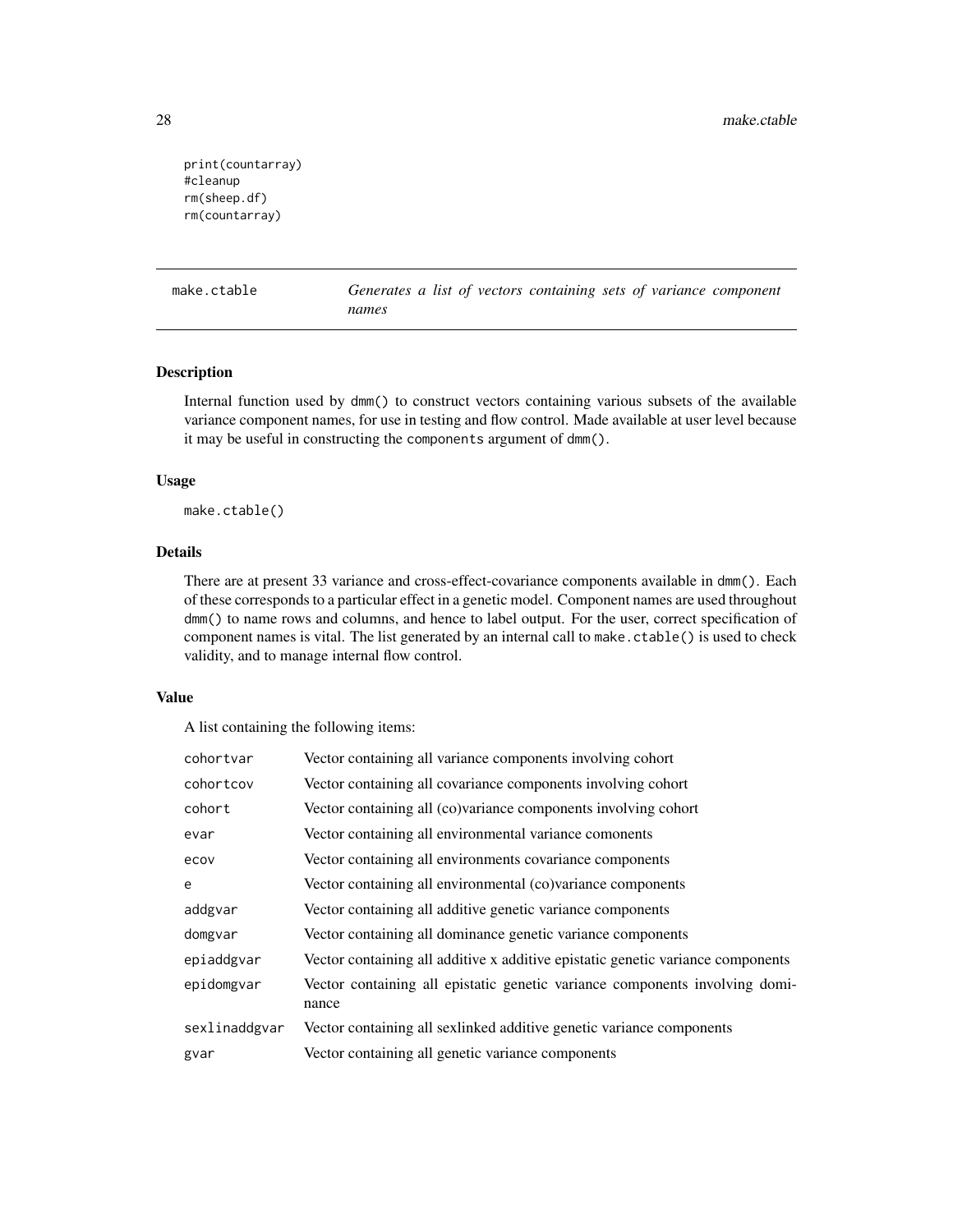#### make.ctable 29

| Vector containing all variance components                                                |
|------------------------------------------------------------------------------------------|
| Vector containing all additive genetic covariance components                             |
| Vector containing all dominance genetic covariance components                            |
| Vector containing all additive x additive epistatic genetic covariance components        |
| Vector containing all epistatic genetic covariance components involving domi-<br>nance   |
| Vector containing all sexlinked additive genetic covariance components                   |
| Vector containing all genetic covariance components                                      |
| Vector containing all genetic (co)variance components                                    |
| Vector containing all covariance components                                              |
| Vector containing all additive genetic (co)variance components                           |
| Vector containing all dominance genetic (co)variance components                          |
| Vector containing all additive x additive epistatic genetic (co)variance compo-<br>nents |
| Vector containing all epistatic genetic (co)variance components involving dom-<br>inance |
| Vector containing all sexlinked additive genetic (co)variance components                 |
| Vector containing all individual variance components                                     |
| Vector containing all individual covariance components                                   |
| Vector containing all individual (co)variance components                                 |
| Vector containing all maternal variance components                                       |
| Vector containing all maternal covariance components                                     |
| Vector containing all maternal (co)variance components                                   |
| Vector containing all (co)variance components                                            |
|                                                                                          |

# Note

This is an internal function, its definition and its return value may change in future versions. Component names are defined in the document *dmmOverview.pdf*.

# Author(s)

Neville Jackson

# See Also

Function dmm().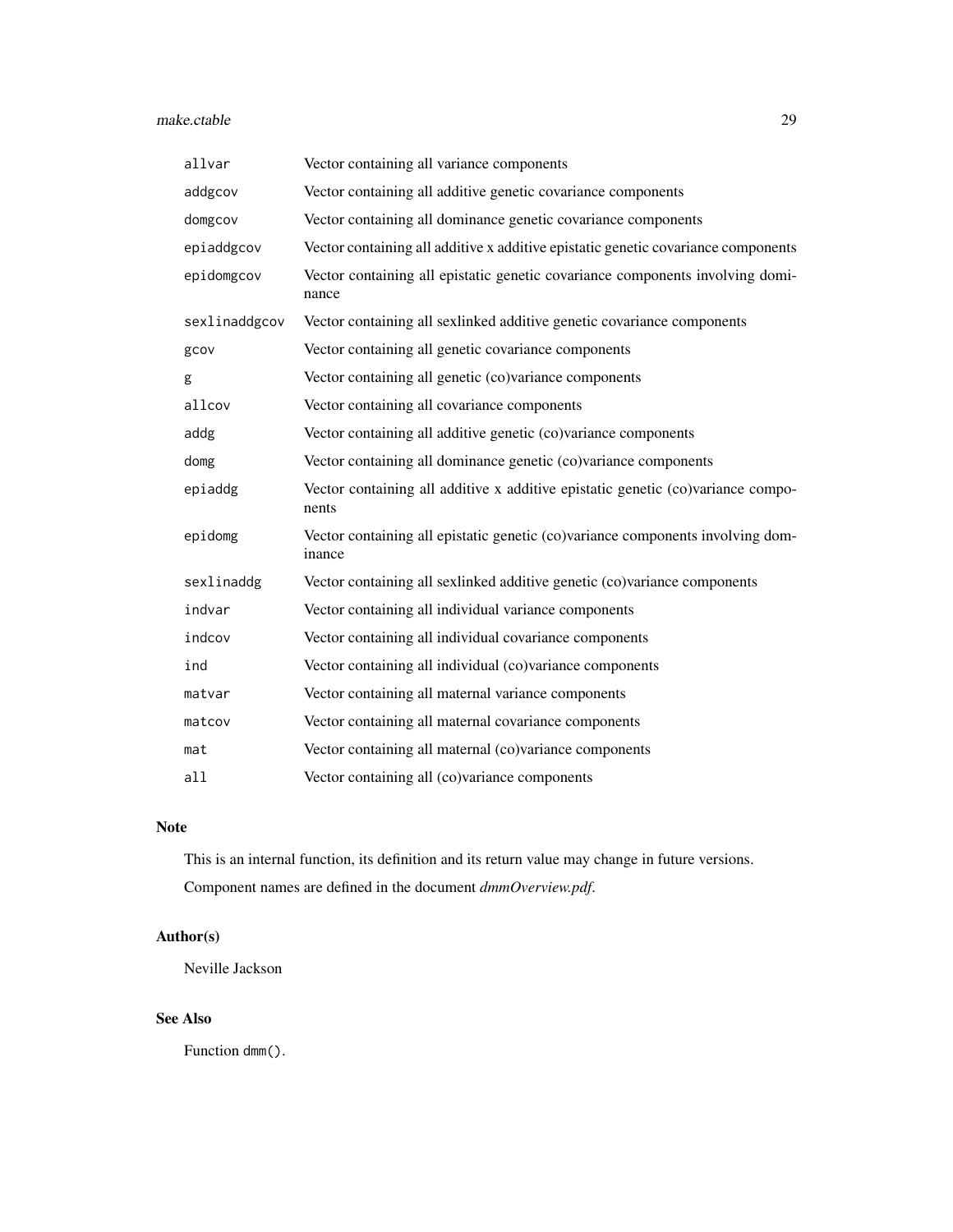# Examples

```
library(dmm)
# make a ctable
tmp <- make.ctable()
# see its structure
str(tmp)
# look at all additive genetic variances
tmp$addgvar
# tidy up
rm(tmp)
```
make.dmmobj *Construct an object of class* dmm *from user-supplied data*

# Description

Construct an object of class dmm containing all attributes needed to run the gresponse() function. The user must supply a phenotypic covariance matrix, and a genetic covariance matrix for each of the components needed by gresponse()

# Usage

make.dmmobj( $p = NULL$ , components =  $c("VarG(Ia)"), ...$ )

# Arguments

| p          | A phenotypic covariance matrix. Dimnames for rows and columns must be set<br>to the trait names                                                                                                                                                                                    |
|------------|------------------------------------------------------------------------------------------------------------------------------------------------------------------------------------------------------------------------------------------------------------------------------------|
| components | A character vector specifying names of all of the genetic variance components<br>for which a genetic covariance matrix is to be supplied. If there are genetic<br>covariance components (eg " $CovG(Ia, Ma)$ "), these must be listed after all the<br>genetic variance components |
|            | A variable number of genetic covariance matrices, one for each of the names<br>listed in the components argument. Each matrix must have dimnames the same<br>as the phenotypic covariance matrix                                                                                   |

# Details

Only the minimal attributes for use by the gresponse() function are constructed. The remainder are set to NULL

<span id="page-29-0"></span>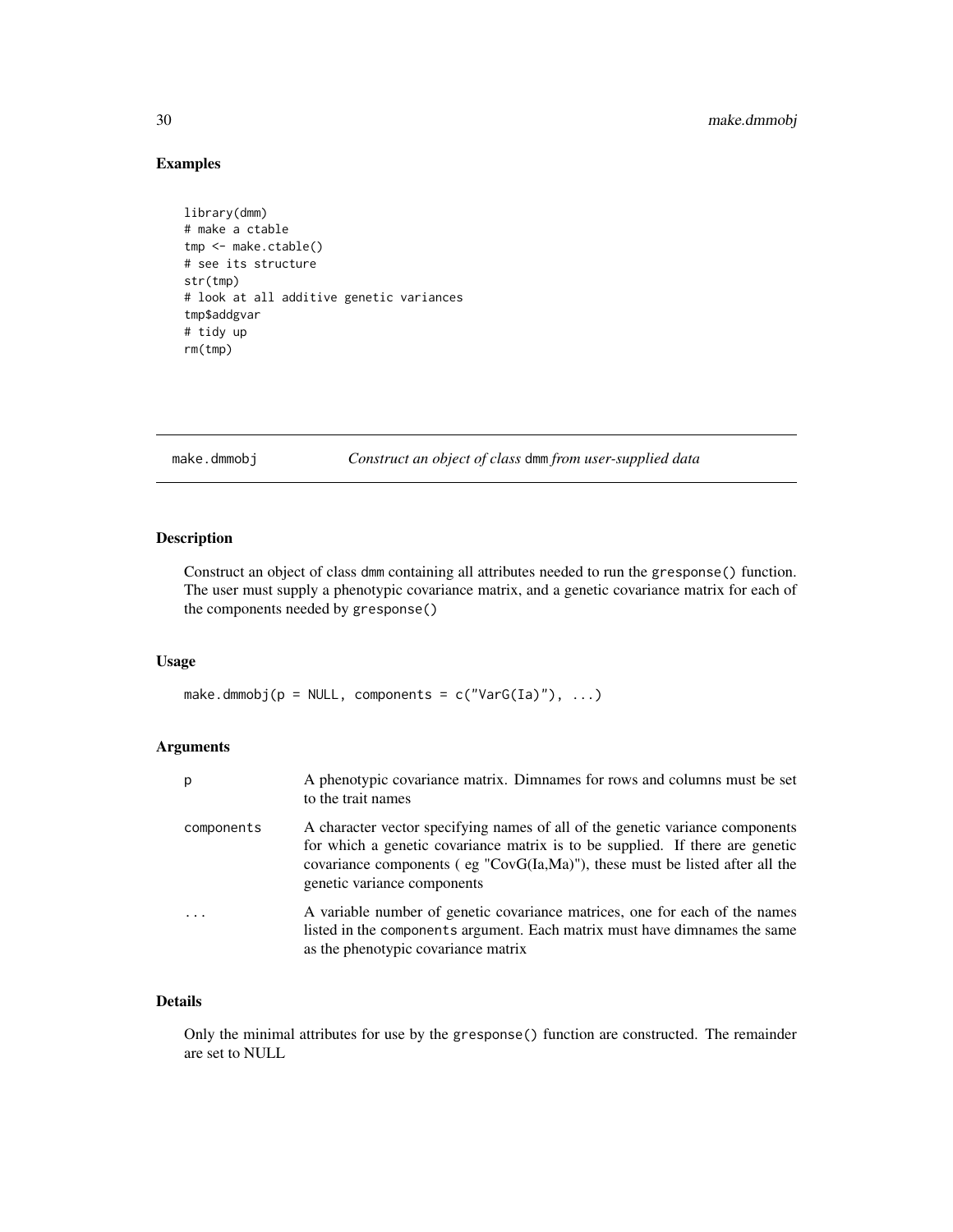# make.dmmobj 31

# Value

An object of class dmm. Only the following attributes contain data

| $\mathbf b$         | A dummy set of fixed effects                                                                                              |  |
|---------------------|---------------------------------------------------------------------------------------------------------------------------|--|
| siga                | A matrix of genetic variance (and covariance) components set out one compo-<br>nent per row and the traitpairs in columns |  |
| variance.components |                                                                                                                           |  |
|                     | A matrix of genetic variance (and covariance) components with the phenotypic<br>covariance matrix appended                |  |
| phenotypic.variance |                                                                                                                           |  |
|                     | A matrix of phenotypic covariances set out one trait per row and per column                                               |  |

# Note

If matrices are supplied which are not positive definite, function make.dmmobj() will alter them to the nearest positive definite matrix using routine neadPD() from package Matrix. No message is given. Check the value returned to see if matrices have been adjusted.

# Author(s)

Neville Jackson

# See Also

Functions gresponse() and dmm().

```
library(dmm)
p \leftarrow matrix(c(3, 2, 2, 4), 2, 2)dimnames(p) <- list(c("T1","T2"),c("T1","T2"))
gia <- matrix(c(2,1,1,3),2,2)
dimnames(gia) <- dimnames(p)
myobj <- make.dmmobj(p,components=c("VarG(Ia)"),gia)
myresp <- gresponse(myobj,psd=list(dp=c(0.5,0.1)))
print(myresp)
#cleanup
rm(p)
rm(gia)
rm(myobj)
rm(myresp)
```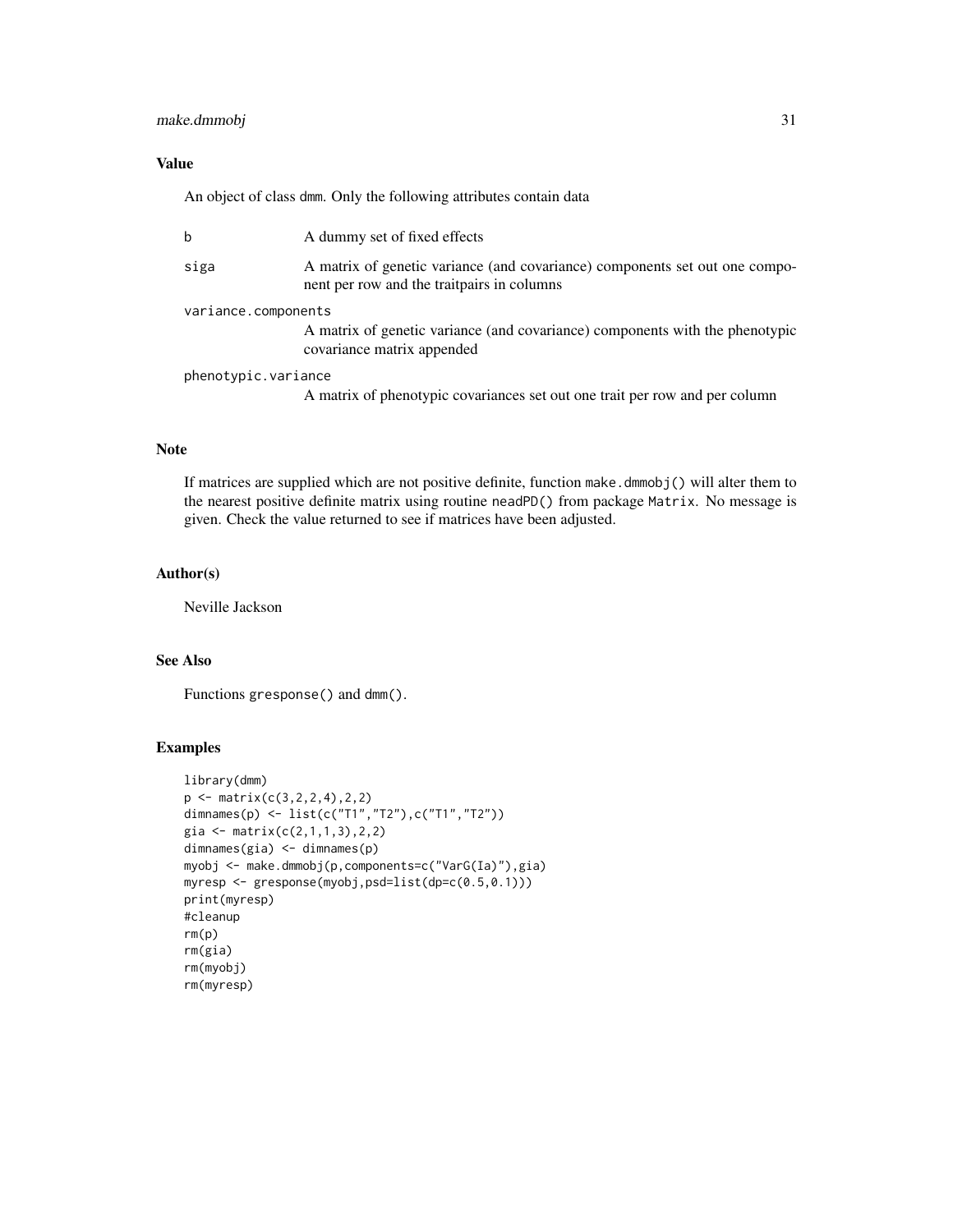# <span id="page-31-0"></span>Description

The function mdf() converts an R dataframe to one which meets the requirements of function dmm(), and may optionally append to that dataframe one or more relationship matrices obtained using package nadiv. Conversion involves renumbering pedigree Id's, removing duplicates, adding base animals, setting up columns to be fixed factors, putting multivariate traits into a matrix, defining the heterogametic sex, and optionally calling nadiv functions to append relationship matrices.

## Usage

```
mdf(df, pedcols = c(1:3), factorcols = NULL, ycols = NULL, sexcode = NULL,
    keep = F, relmat = NULL)
```
# Arguments

| df         | A dataframe object with columns labelled:                                                                                                                                                                                                                                                                                                                                                                                                                                                                                                                                                                                                                    |
|------------|--------------------------------------------------------------------------------------------------------------------------------------------------------------------------------------------------------------------------------------------------------------------------------------------------------------------------------------------------------------------------------------------------------------------------------------------------------------------------------------------------------------------------------------------------------------------------------------------------------------------------------------------------------------|
|            | <b>Id</b> An identifier for each individual                                                                                                                                                                                                                                                                                                                                                                                                                                                                                                                                                                                                                  |
|            | <b>SId</b> An identifier for each sire                                                                                                                                                                                                                                                                                                                                                                                                                                                                                                                                                                                                                       |
|            | <b>DId</b> An identifier for each dam                                                                                                                                                                                                                                                                                                                                                                                                                                                                                                                                                                                                                        |
|            | Sex A coding for sex of each individual                                                                                                                                                                                                                                                                                                                                                                                                                                                                                                                                                                                                                      |
|            | Fixed effect names Codings for each fixed effect                                                                                                                                                                                                                                                                                                                                                                                                                                                                                                                                                                                                             |
|            | <b>Observation names</b> Numerical values for each trait                                                                                                                                                                                                                                                                                                                                                                                                                                                                                                                                                                                                     |
| pedcols    | A vector specifying which columns of df contain the pedigree information (ie<br>Id, SId, and DId). The vector can contain either column numbers, or column<br>names. The dafault is $c(1:3)$ .                                                                                                                                                                                                                                                                                                                                                                                                                                                               |
| factorcols | A vector specifying which columns of df contain codes for factors which are to<br>be used as either fixed effects or in defining cohort. The default is NULL.                                                                                                                                                                                                                                                                                                                                                                                                                                                                                                |
| ycols      | A vector specifying which columns of df contain observations which are to<br>become traits in a matrix. The default is NULL. The matrix is always called<br>'Ymat'.                                                                                                                                                                                                                                                                                                                                                                                                                                                                                          |
| sexcode    | A vector of length 2 specifying the codings used for Sex, with the heterogametic<br>sex code given first position. This should always be specified. The default<br>is NULL. If the Sex column in the dataframe df is a character vector, then<br>sexcode should be a charcter vector. If the Sex column in the dataframe df is<br>an integer vector, then sexcode should be an integer vector. If the Sex column in<br>the dataframe df is a character vector coerced to a factor, then sexcode should<br>be a charcter vector. If the Sex column in the dataframe df is an integer vector<br>coerced to a factor, then sexcode should be an integer vector. |
| keep       | A logical variable. Are columns not specified by pedcols, factorcols, or<br>ycols to be retained in the output object? Default is FALSE - ie unused columns<br>are discarded.                                                                                                                                                                                                                                                                                                                                                                                                                                                                                |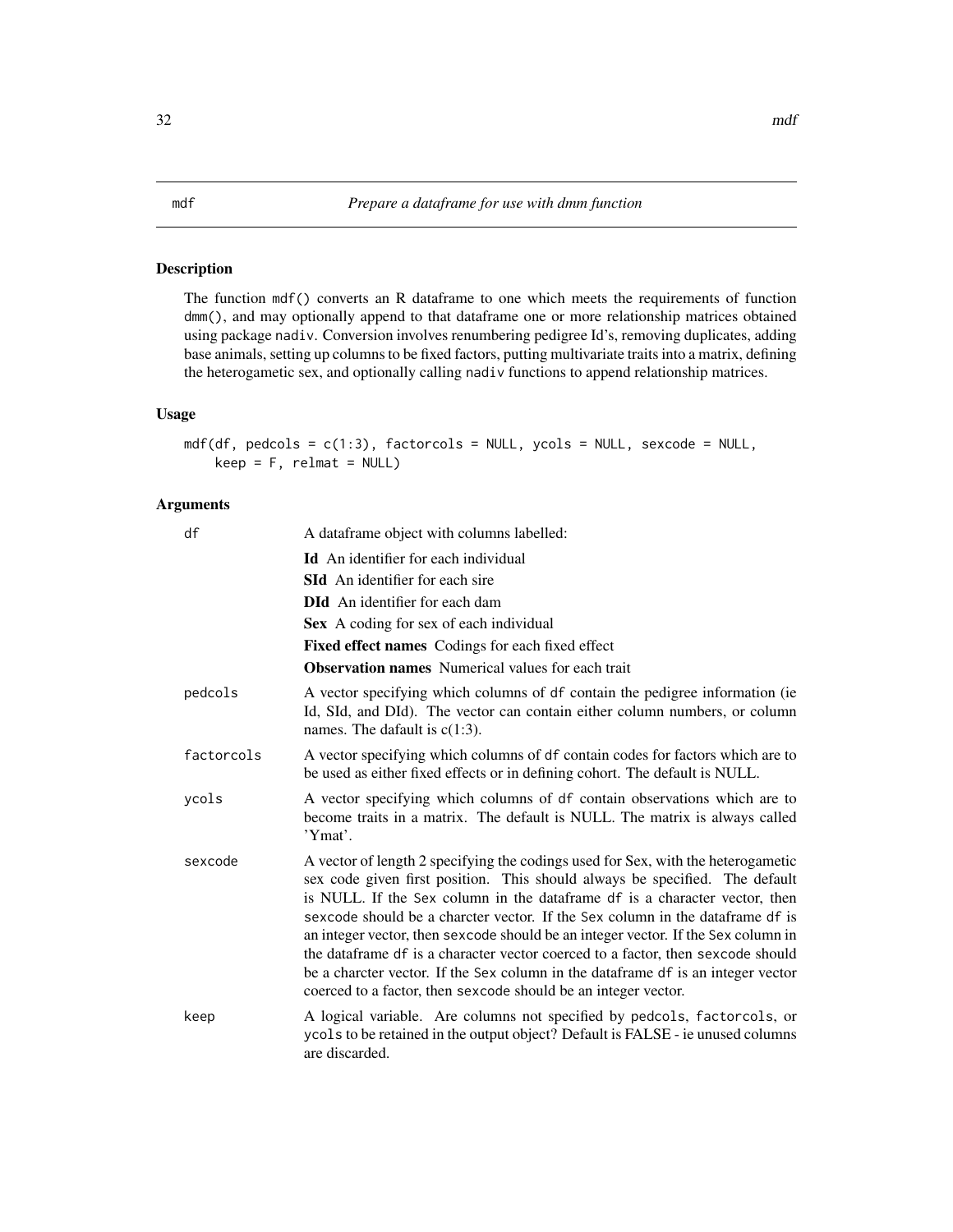| relmat | A vector listing the relationship matrices to be generated and appended to the<br>dataframe thus creating a return object of class mdf. Each relationship matrix<br>has a code letter or name as follows: |
|--------|-----------------------------------------------------------------------------------------------------------------------------------------------------------------------------------------------------------|
|        | "E" An environmental correlation matrix. At present this produces an identity<br>matrix - ie no environmental correlation effects. Must always be included.                                               |
|        | "A" Additive genetic relationship matrix.                                                                                                                                                                 |
|        | "D" Dominance relationship matrix.                                                                                                                                                                        |
|        | "Dsim" Dominance relationship matrix by the simulation method (see nadiv).                                                                                                                                |
|        | "AA" Additive x additive epistatic relationship matrix.                                                                                                                                                   |
|        | "AD" Additive x dominance epistatic relationship matrix.                                                                                                                                                  |
|        | "DD" Dominance x dominance relationship matrix.                                                                                                                                                           |
|        | "S" Sex linked additive genetic relationship matrix with no global dosage com-<br>pensation ('ngdc' option see nadiv)                                                                                     |
|        | "S.hori" Sex linked additive genetic relationship matrix with 'hori' dosage<br>compensation model (see nadiv)                                                                                             |
|        | "S.hedo" Sex linked additive genetic relationship matrix with 'hedo' dosage<br>compensation model (see nadiv)                                                                                             |
|        | "S.hoha" Sex linked additive genetic relationship matrix with 'hoha' dosage<br>compensation model (see nadiv)                                                                                             |
|        | "S.hopi" Sex linked additive genetic relationship matrix with 'hopi' dosage<br>compensation model (see nadiv)                                                                                             |
|        | Default is NULL - ie no relationship matrices constructed.                                                                                                                                                |

# Details

If planning to use numerical observations as covariates in the fixed effects model under dmm() use argument keep=TRUE, so that the covariate columns are retained in the returned dataframe object.

The following actions are performed by mdf():

- remove any Id's which are NA or duplicate (including first duplicate)
- add SId's which do not match any Id as base Id's
- add DId's which do not match any Id as base Id's
- renumber all Id's
- retain original Id's as row names
- if keep=TRUE retain unused columns of dataframe
- if keep=FALSE do not retain unused columns of dataframe
- always retain Id, SId, DId, and factors
- Sex should be one of the factors
- transform Sex codes to NA if not in argument sexcode[]
- take first entry in sexcode[] as the heterogametic sex
- make columns in factorcols into factors
- make columns in ycols into a matrix of traits called 'Ymat'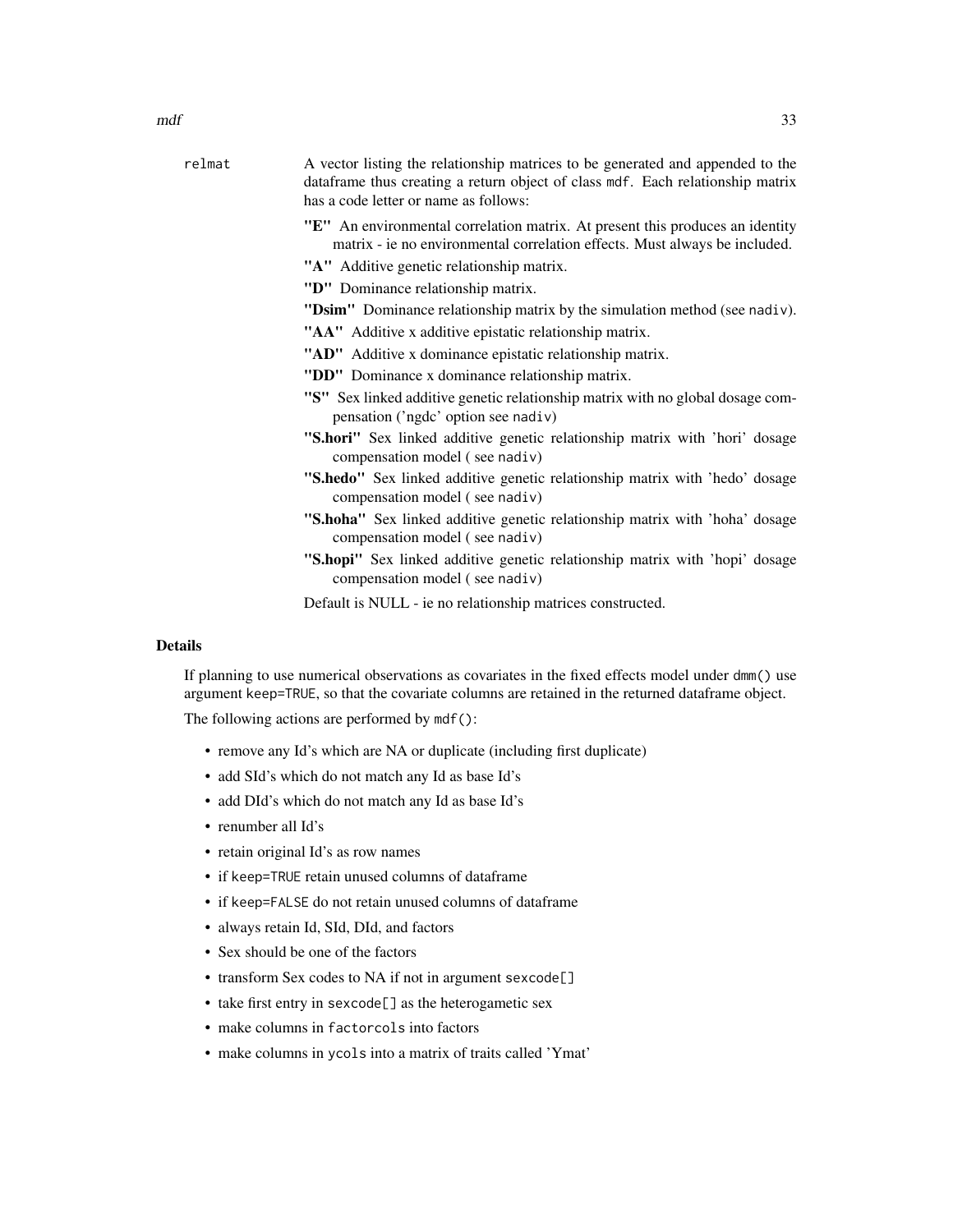- if relmat argument is present, compute the relationship matrices specified and make a returned list object mdf containing the modified dataframe as mdf\$df and the relationship matrices as mdf\$rel
- if relmat argument is not present simply return the modified dataframe

#### Value

The return object is of class mdf if relationship matrices are requested, and is of class dataframe if relationship matrices are not requested.

An object of class mdf is a list containing the following items:

df A dataframe conforming to the requirements of function dmm()

rel A list of relationship matrices

An object of class dataframe as returned by function mdf() is a dataframe conforming to the requirements of function dmm()

#### Note

Individuals which appear in the SId or DId columns, but not in the Id column are assumed to be 'base individuals', ie they have unknown sire and dam. They will be given an Id and added to the dataframe, but their SId and DId and all data except for Sex coding will be set to NA, so they will be assumed unrelated and will not contribute data. It is important that 'base individuals' be present for relationship matrices to be calculated correctly.

#### Author(s)

Neville Jackson

# See Also

Functions dmm(), pedrenum(). Package nadiv

#### Examples

library(dmm)

```
# prepare a multi-trait dataset from sheep.df
data(sheep.df)
# look at its structure
str(sheep.df)
# needs some work - Id, SId, DId are alphanumeric
# - Year is numeric and we want it as a factor
# - there are 3 traits (Cww,Diam,Bwt) to put into a trait matrix
sheep.mdf1 <- mdf(sheep.df,pedcols=c(1:3), factorcols=c(4:6), ycols=c(7:9),
            sexcode=c("M","F"))
# note the screen messages - it also had to add 2 base Id's for 2 of the dams
str(sheep.mdf1)
# so it returned a dataframe object with 44 observations
# and one of the columns is a matrix called 'Ymat'
```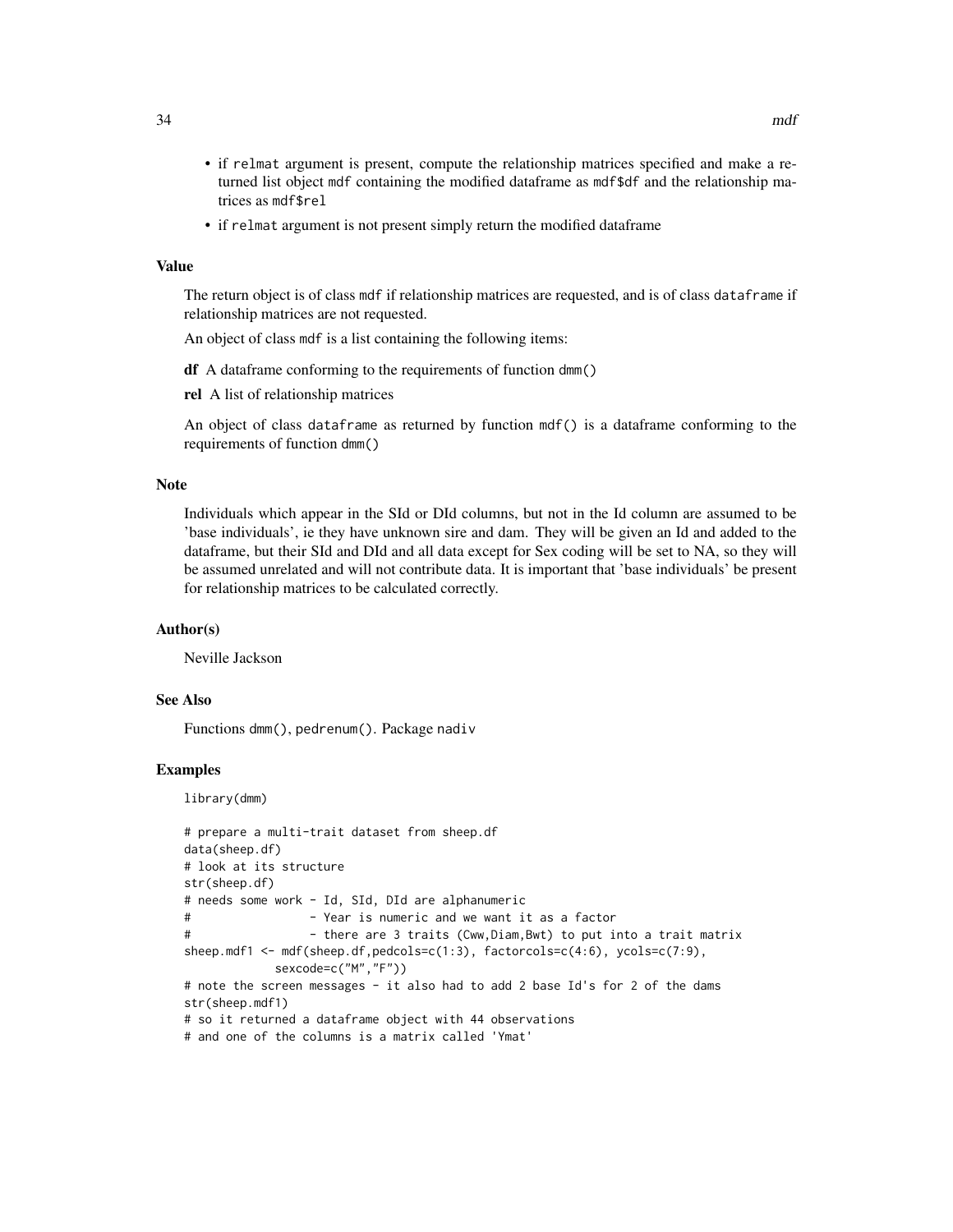#### <span id="page-34-0"></span>merino.df 35

```
# prepare a dataset requiring relationship matrices
sheep.mdf2 <- mdf(sheep.df,pedcols=c(1:3), factorcols=c(4:6), ycols=c(7:9),
            sexcode=c("M","F"),relmat=c("E","A"))
# note the screen messages - it now makes an object of class mdf
str(sheep.mdf2)
# so it returned a list object with 2 items
# df - the dataframe
# rel - a list of relationship matrices ( note those not requested are NULL)
#
```
merino.df *Australian Merino sheep research dataset*

# **Description**

A set of real data from an Australian Merino sheep research flock with a multi-generation pedigree, eight fixed effects, and 11 traits related to wool production.

# Usage

data(merino.df)

#### Format

A data frame with 4449 observations on the following 22 variables.

Id Identifier for individuals

SId Identifier for sires of individuals

DId Identifier for dams of individuals

Sex A factor with levels M (male) F (female)

Yearbi A factor: year of birth of each individual

YearSbi A factor: year of birth of each individual's sire

YearDbi A factor: year of birth of each individual's dam

Mob A factor: each individual was reared in one of two grazing environments coded 1 and 2

Agem A factor: each individual was measured at one of two ages coded 3 (12 months) and 9 (15 months)

Birwt A numeric vector: weight at birth in Kg

Weanwt A numeric vector: weight at weaning in Kg

Birls A factor: litter size at birth coded as 1 and 2

Weanls A factor: litter size at weaning coded as 1 and 2

Crimp A numeric vector: staple crimp frequency in crimps per 2.5cm

Densty A numeric vector: density of wool fibres on the skin surface in fibres per square mm

Diamtr A numeric vector: average fibre diameter in microns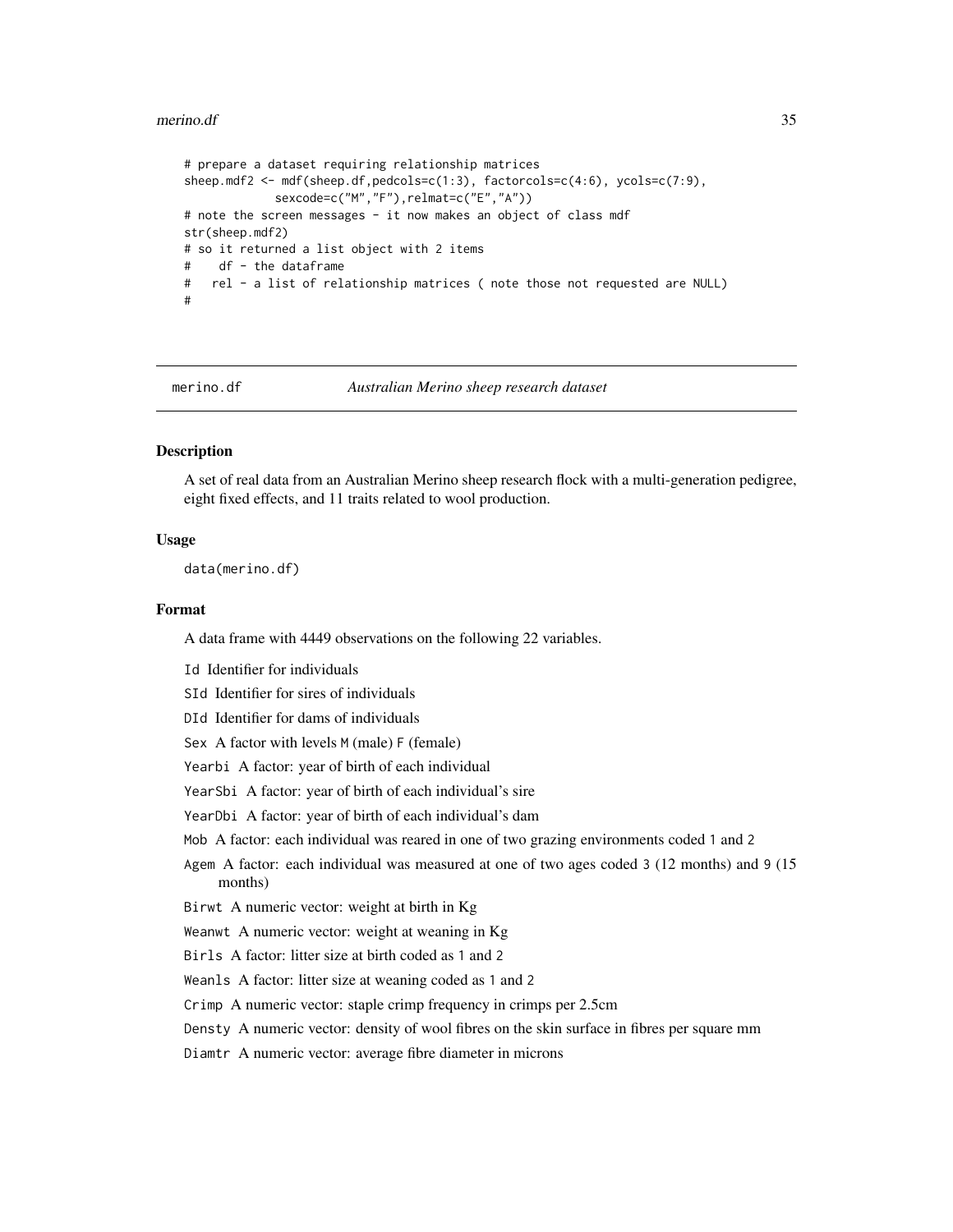- <span id="page-35-0"></span>Yield A numeric vector: wool yield as a percentage. The amount of clean wool as a percentage of the greasy weight of fleece
- Bodywt A numeric vector: weight in Kg at the time of wool measurement, that being either 12 or 15 months, see item Agem
- Wrinkl A numeric vector: a visual score for skin wrinkle
- Length A numeric vector: staple length in cm
- Flcwt A numeric vector: greasy fleece weight in Kg
- Woolwt A numeric vector: clean wool weight in Kg

#### **Details**

These data are intended to show the utility of dmm() for analysis of a multi-trait dataset with all the real world complications. The dataframe has identifiers which are NA or duplicate or alphanumeric, some base animals are missing, some traits and factors have missing values, and the eleven traits need to be in a matrix for multivariate analysis.

#### Source

These data were collected over the period 1950 to 1970 by CSIRO under the direction of Dr Helen Newton Turner. The dataset was recovered from the author's research files, and are used with permission from CSIRO.

#### References

These data form part of the set which were used to estimate genetic parameters in the publication: Brown,G.H. and Turner,Helen Newton(1968)Aust.J.Agric.Res.19:303-22

For a coverage of Australian Merino sheep research see : Turner,Helen Newton and Young,S.S.Y(1969) Quantitative Genetics in Sheep Breeding. Macmillan, Melbourne, 1969.

# Examples

```
library(dmm)
data(merino.df)
str(merino.df)
rm(merino.df)
#
# there is a full analysis of this dataset in 'dmmOverview.pdf'.
#
```
pedcheck *Checks that the Id, SId, and DId columns of a dataframe are valid for function* dmm()*.*

#### Description

Checks that Id's form an arithmetic sequence, and that every SId and DId appears as an Id.This ensures that relationship matrix construction can proceed without error. Also checks each SId is a male, and each DId is a female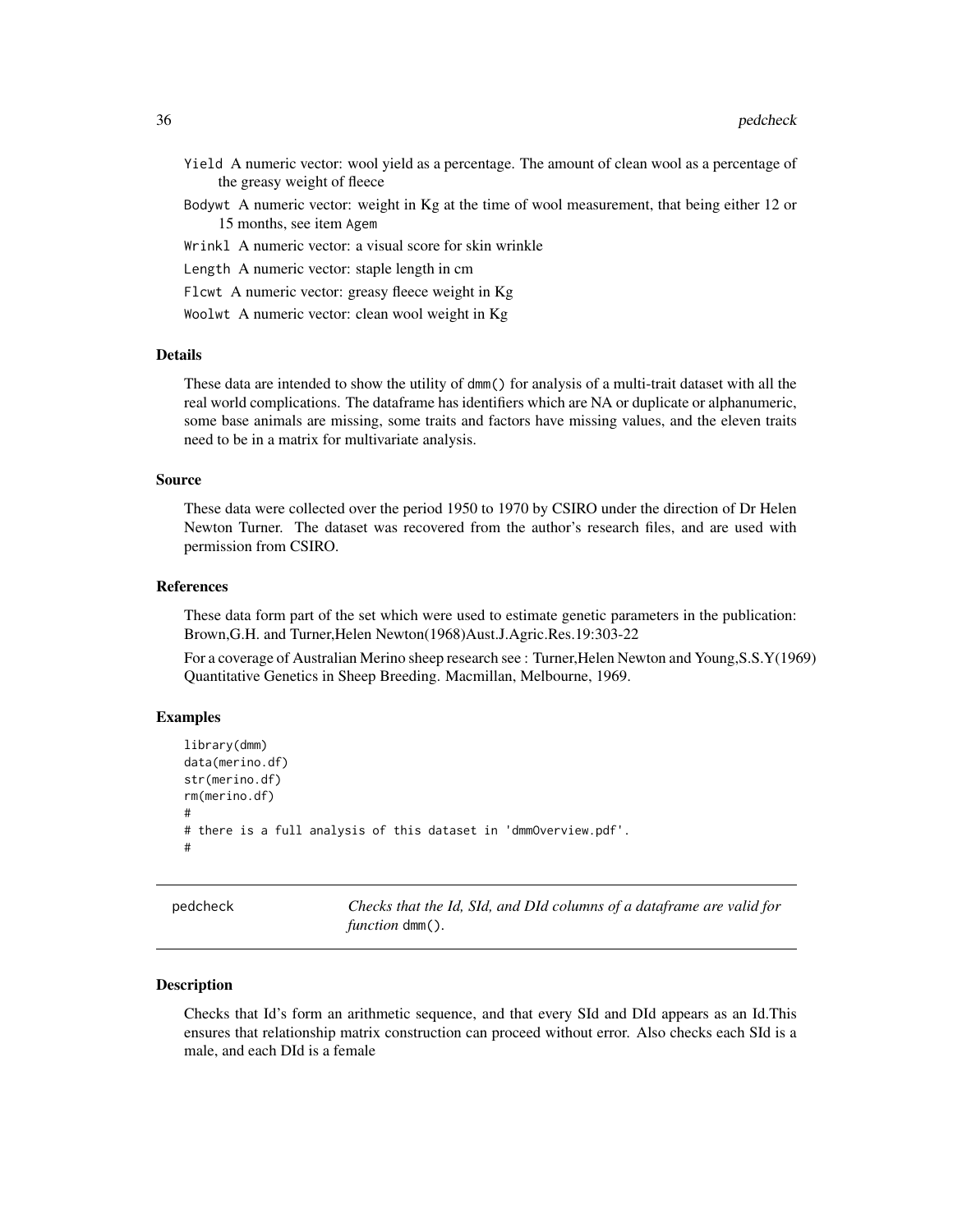#### pedcheck 37

#### Usage

pedcheck(df)

#### Arguments

df A dataframe containing the columns Id, SId, and DId as required to include pedigree information.

# Details

Function pedcheck() would normally be used before function  $mdf()$ , to indicate whether  $mdf()$  is needed. If there are base animals missing from the dataframe, it will report errors. It can be used after mdf() just to check for errors in the Sex of individuals. Errors in the Sex of individuals can affect calculation of sexlinked relationship matrices.

Both the inline code in function dmm() and the routines in package nadiv require Id's in a numerical sequence and base animals present, for correct relationship matrix calculations.

# Value

Returns zero if the dataframe passes check tests. Returns number of message(s) if the dataframe fails check tests, and prints the messages.

# Note

Function pedcheck() is an internal function called by function dmm(). It is made available because it may be useful for preliminary checking.

#### Author(s)

Neville Jackson

```
library(dmm)
data(dt8bal.df)
pedcheck(dt8bal.df)
# this one returns
#[1] 0
# which is a pass
## Not run:
data(sheep.df)
pedcheck(sheep.df)
# this one returns
#Id's must start at 1:
#Id's must be an arithmetic sequence:
#Id's must be unique:
#DId's must occur as an Id in the dataframe:
#All DId's must be female:
#[1] 5
```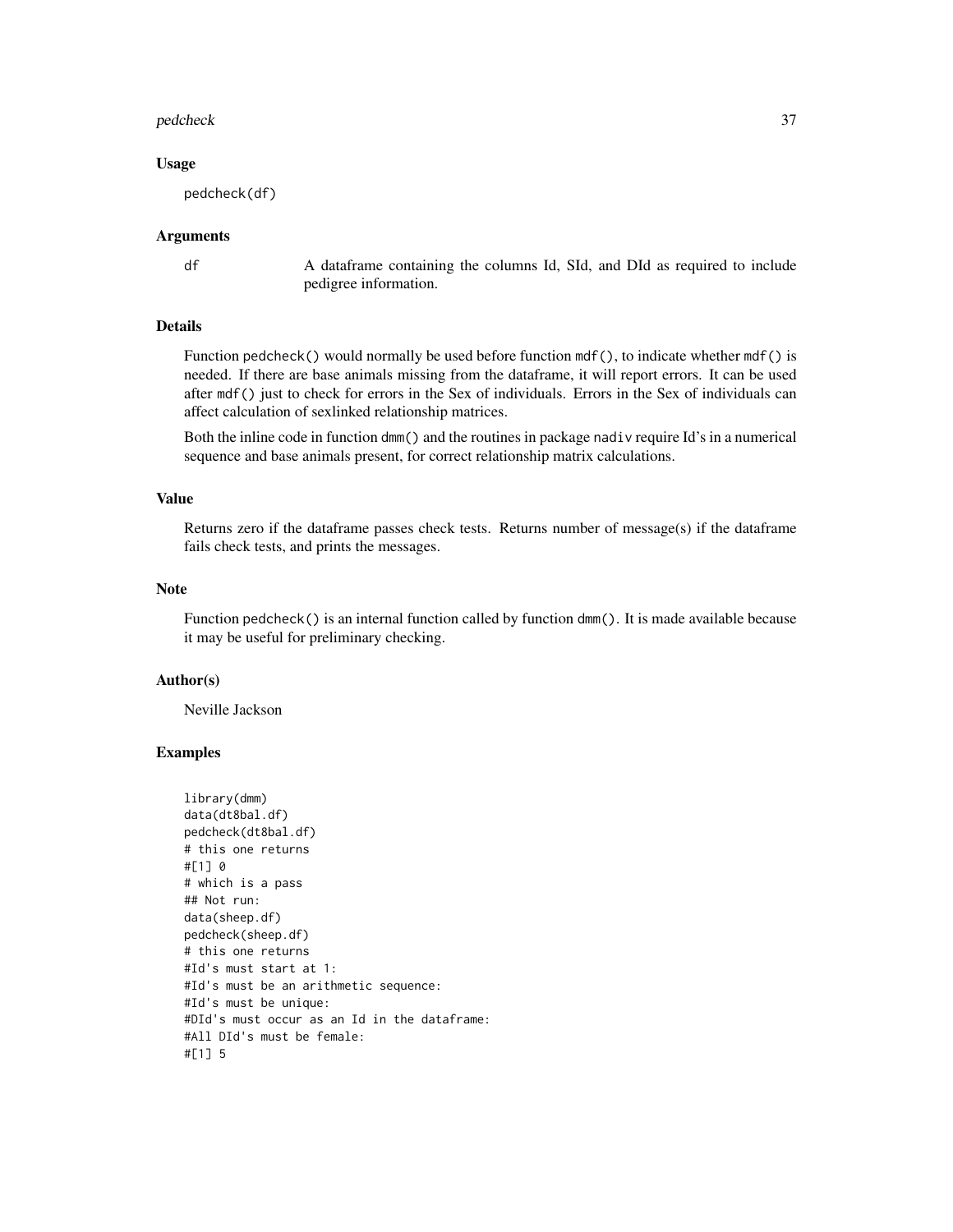```
# which is a fail
## End(Not run)
```
rm(dt8bal.df)

pedrenum *Renumbers the Id, SId, and DId columns of a dataframe*

#### **Description**

Converts the identifiers in column Id of a dataframe into numeric codes which form a sequence from 1 to n with unit increments and no duplicates. Converts the identifiers in columns SId and DId to correspond.

#### Usage

pedrenum(df)

# Arguments

df A dataframe containing columns named Id, SId, and DId as required to include pedigree information

#### Details

It is assumed that any identifiers in columns SId or DId also appear in column Id. If not use function mdf() instead of function pedrenum(). Function mdf() actually calls function pedrenum(), but ensures that the above requirement is met first.

# Value

A dataframe containing the renumbered Id, SId, and DId columns, as well as any other columns present in argument df

#### Note

Function pedrenum() is an internal function called by function mdf(). It is made available because it may be useful in cases where the complex dataframe manipulations performed by function mdf() are not required.

#### Author(s)

Neville Jackson

# See Also

Function mdf()

<span id="page-37-0"></span>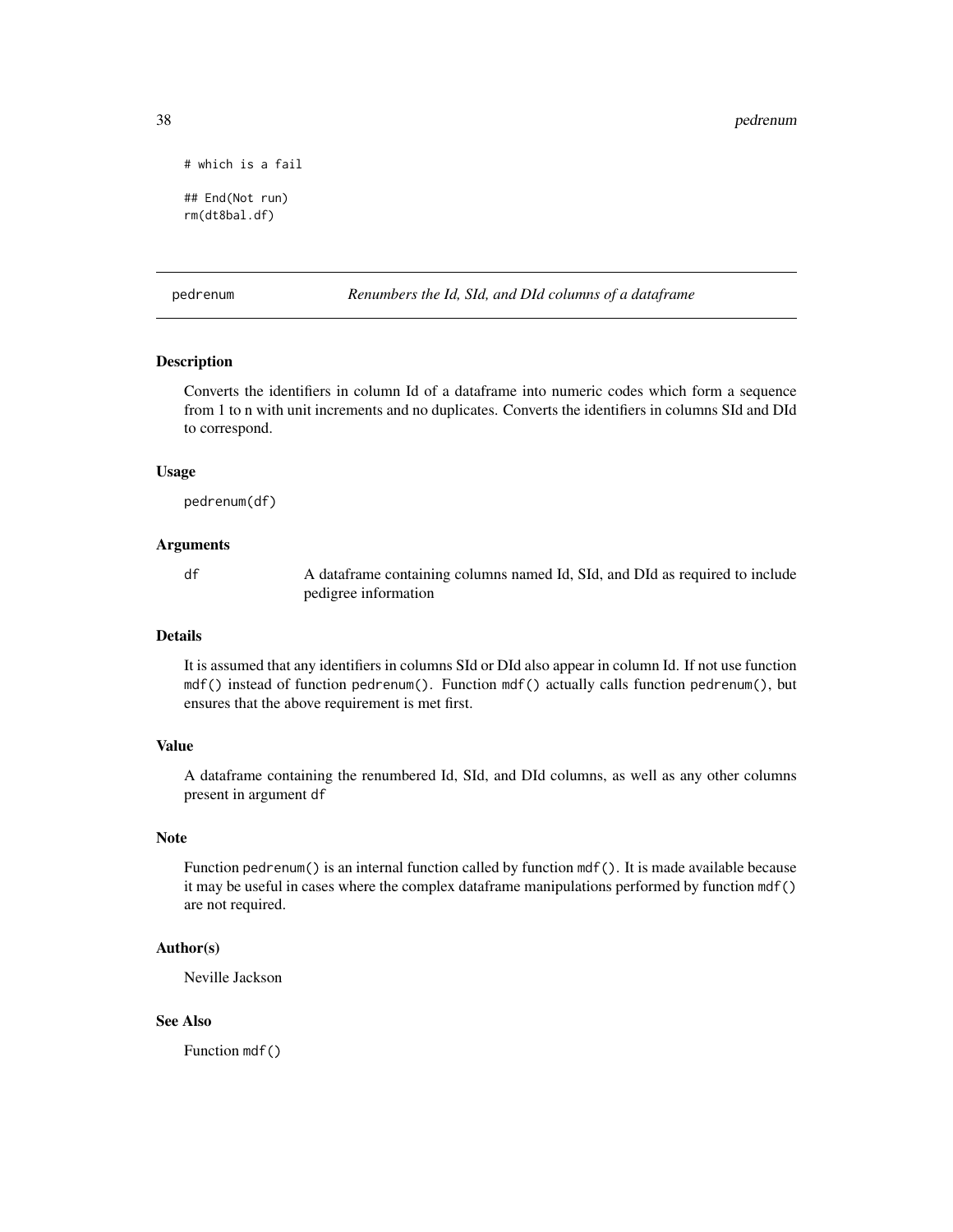#### <span id="page-38-0"></span>plot.dmm 39

#### Examples

```
library(dmm)
data(dt8bal.df)
# note these data do not need renumbering, but will use as a demo
tmprenum <- pedrenum(dt8bal.df)
# In this case all that happens is that SId, which was a factor in dt8bal.df, is
# converted back to int. The numeric codes are unaltered.
rm(dt8bal.df)
rm(tmprenum)
```
plot.dmm *Plot residuals from fitting dyadic model*

#### Description

Plots dyadic residuals as five separate plots showing histogram of residuals, qqnorm plot of residuals, fitted values against residuals, dyadic covariances against residuals, and dyadic covariances against fittes values. Multi trait case shows all trait pairs on each plot.

#### Usage

```
## S3 method for class 'dmm'
plot(x, traitset = "all", gls = F, ...)
```
#### Arguments

| $\mathsf{x}$ | An object of class dmm. This will be a 'fit' object for the dyadic model equations.<br>It should contain attributes dme. fit and dme. psi obtained by calling dmm()<br>with arguments dmekeep=TRUE and dmekeepfit=TRUE respectively. |
|--------------|--------------------------------------------------------------------------------------------------------------------------------------------------------------------------------------------------------------------------------------|
| traitset     | Either a character vector specifying trait names to be plotted, or the default<br>valuse which is "all" meaning plot all traits present in object x.                                                                                 |
| gls          | A logical flag. Should the plot be of dyadic residuals given OLS-b fixed effects,<br>or of dyadic residuals given GLS-b fixed effects. Default is gls=FALSE.                                                                         |
| $\cdots$     | Other arguments passed to plotting functions.                                                                                                                                                                                        |

## Details

In plots with gls=FALSE there will be  $N^2$  residuals, where N is the number of individuals with data. In plots with gls=TRUE there will be  $N^2 * L^2$  residuals, where L is the number of traits. This is because the GLS-b fit is always multivariate, whereas the OLS-b fit is multi-trait, just like a multiple regression with multi-trait response.

#### Value

There is no return value. Function is used for its side effects.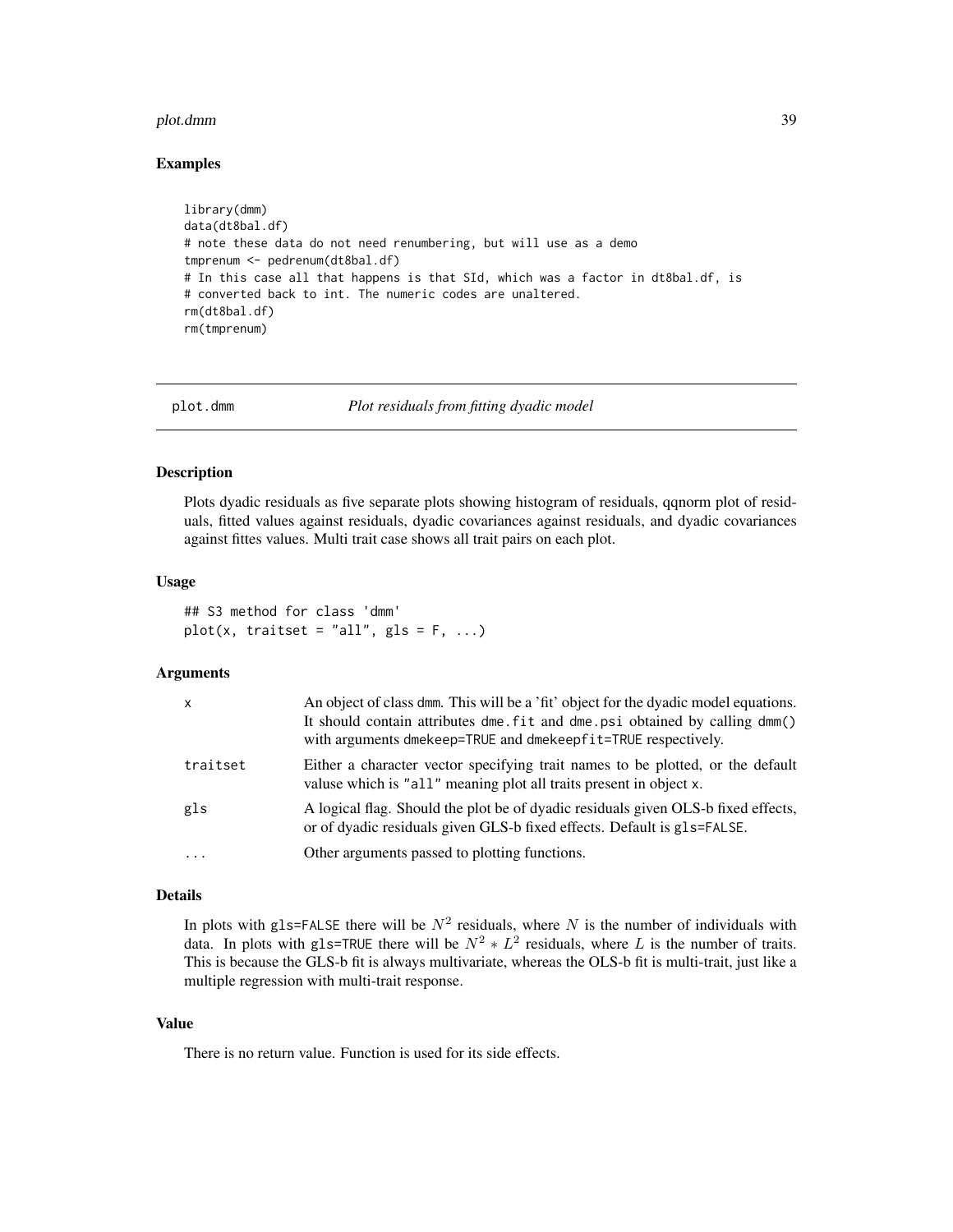# Author(s)

Neville Jackson

# See Also

Function print.dmm() .

# Examples

```
library(dmm)
data(sheep.df)
sheep.mdf <- mdf(sheep.df,pedcols=c(1:3),factorcols=c(4:6),ycols=c(7:9),
             sexcode=c("M","F"),relmat=c("E","A"))
# make a simple fit object - OLS-b only
sheep.fit1 <- dmm(sheep.mdf, Ymat ~ 1 + Year + Sex,dmekeep=TRUE,dmekeepfit=TRUE)
# plot dyadic model residuals for all traits
plot(sheep.fit1)
#cleanup
rm(sheep.fit1)
rm(sheep.mdf)
rm(sheep.df)
```
print.dmm *Print method for a* dmm() *fitted model object.*

#### Description

Provide a short description of the model fitted and the fixed effects and (co)variance component estimates obtained for an object of class dmm.

# Usage

## S3 method for class 'dmm' print(x, traitset = "all",  $gls = F, ...$ )

#### Arguments

| X        | An object of class dmm.                                                                                                                                                                                                                                                                                                                                                                                                              |
|----------|--------------------------------------------------------------------------------------------------------------------------------------------------------------------------------------------------------------------------------------------------------------------------------------------------------------------------------------------------------------------------------------------------------------------------------------|
| traitset | A vector containing the names of the subset of traits for which fixed effects and<br>(co)variance components are to be printed. Default is "all" which means to print<br>estimates for all traits present in object x.                                                                                                                                                                                                               |
| gls      | Logical flag: should the fixed effects and (co)variance component estimates by<br>GLS-b method be printed in addition to the fixed effects and (co)variance com-<br>ponent estimates by OLS-b method? Default is gls=FALSE. The GLS-b fixed<br>effects and (co)variance component estimates can only be printed if object x<br>contains the attribute g1s, that is if x was constructed by a dmm() call with argu-<br>ment g1s=TRUE. |
|          | Ellipsis argument.                                                                                                                                                                                                                                                                                                                                                                                                                   |

<span id="page-39-0"></span>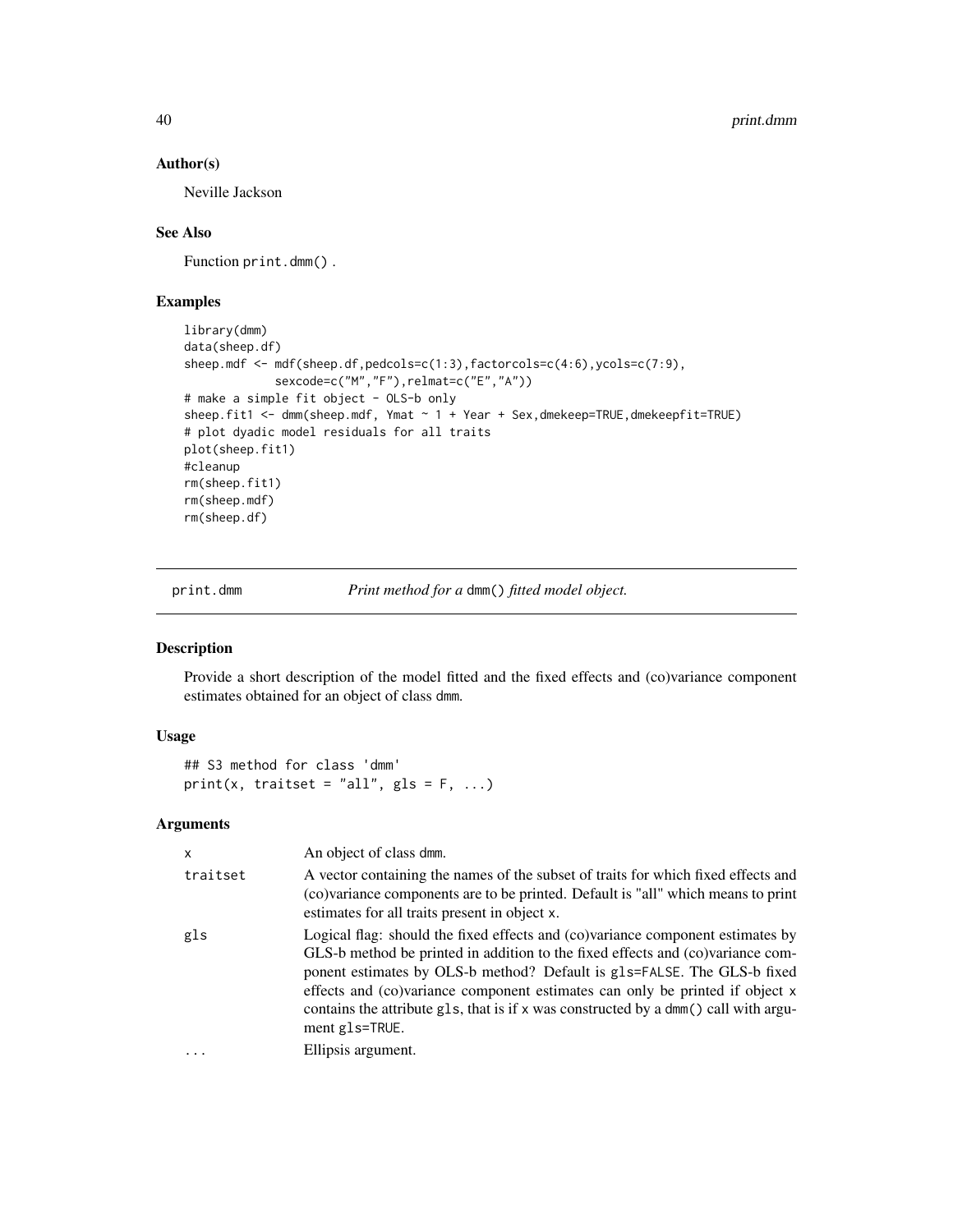#### print.dmm 41

# Details

This is a short printout without standard errors or confidence limits. For a more extensive printout with standard errors and confidence limits, see function summary.dmm().

# Value

There is no return value. Function is used for its side effects.

# Note

For a similar short printout, but with genetic parameters instead on (co)variance components, see function gprint.dmm().

#### Author(s)

Neville Jackson

# See Also

Functions summary.dmm() and gprint.dmm().

```
library(dmm)
data(sheep.df)
sheep.mdf <- mdf(sheep.df,pedcols=c(1:3),factorcols=c(4:6),ycols=c(7:9),
             sexcode=c("M","F"),relmat=c("E","A","D"))
# make a simple fit object - OLS-b only
sheep.fit1 <- dmm(sheep.mdf, Ymat ~ 1 + Year + Sex)# look at model plus fixed effects and components for all traits
print(sheep.fit1)
## Not run:
# can do the same thing without saving fit object
dmm(sheep.mdf, Ymat ~ 1 + Year + Tb + Sex)# so this is the default print method for an object of class 'dmm'
## End(Not run)
#cleanup
rm(sheep.fit1)
rm(sheep.mdf)
rm(sheep.df)
```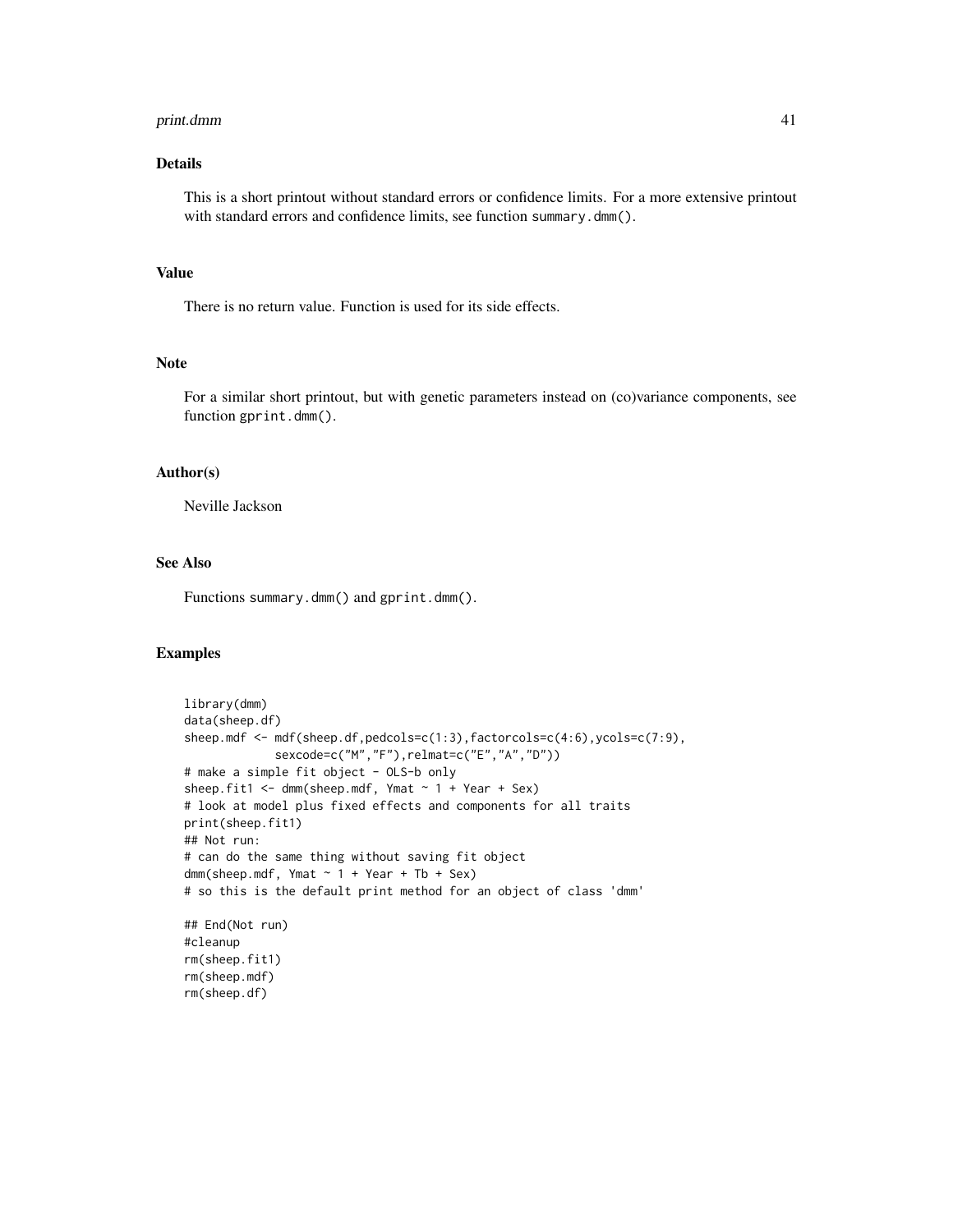<span id="page-41-0"></span>print.gresponse.dmm *Print method for object of class* gresponse.dmm*.*

#### Description

Prints overall responses only.

#### Usage

```
## S3 method for class 'gresponse.dmm'
print(x, \ldots)
```
# Arguments

| $\boldsymbol{\mathsf{x}}$ | An object of class gresponse.dmm. |
|---------------------------|-----------------------------------|
| .                         | Ellipsis argumnet.                |

# Details

This is a simple printout of overall response estimates. There are no standard errors or confidence limits for response estimates.

# Value

There is no return value. Function is used for its side effects.

#### Author(s)

Neville Jackson

# See Also

Functions gresponse.dmm(), summary.gresponse.dmm().

```
library(dmm)
data(sheep.df)
sheep.mdf <- mdf(sheep.df,pedcols=c(1:3),factorcols=c(4:6),ycols=c(7:9),
             sexcode=c("M","F"),relmat=c("E","A"))
# make a simple fit object - OLS-b only
sheep.fit1 \leq dmm(sheep.mdf, Ymat \sim 1 + Year + Sex)
# compute some response estimates, use all the defaults
sheep.resp <- gresponse(sheep.fit1,psd=list(dp=c(1,1,1)))
# print these
print(sheep.resp)
## Not run:
# can do the same thing without saving response object
```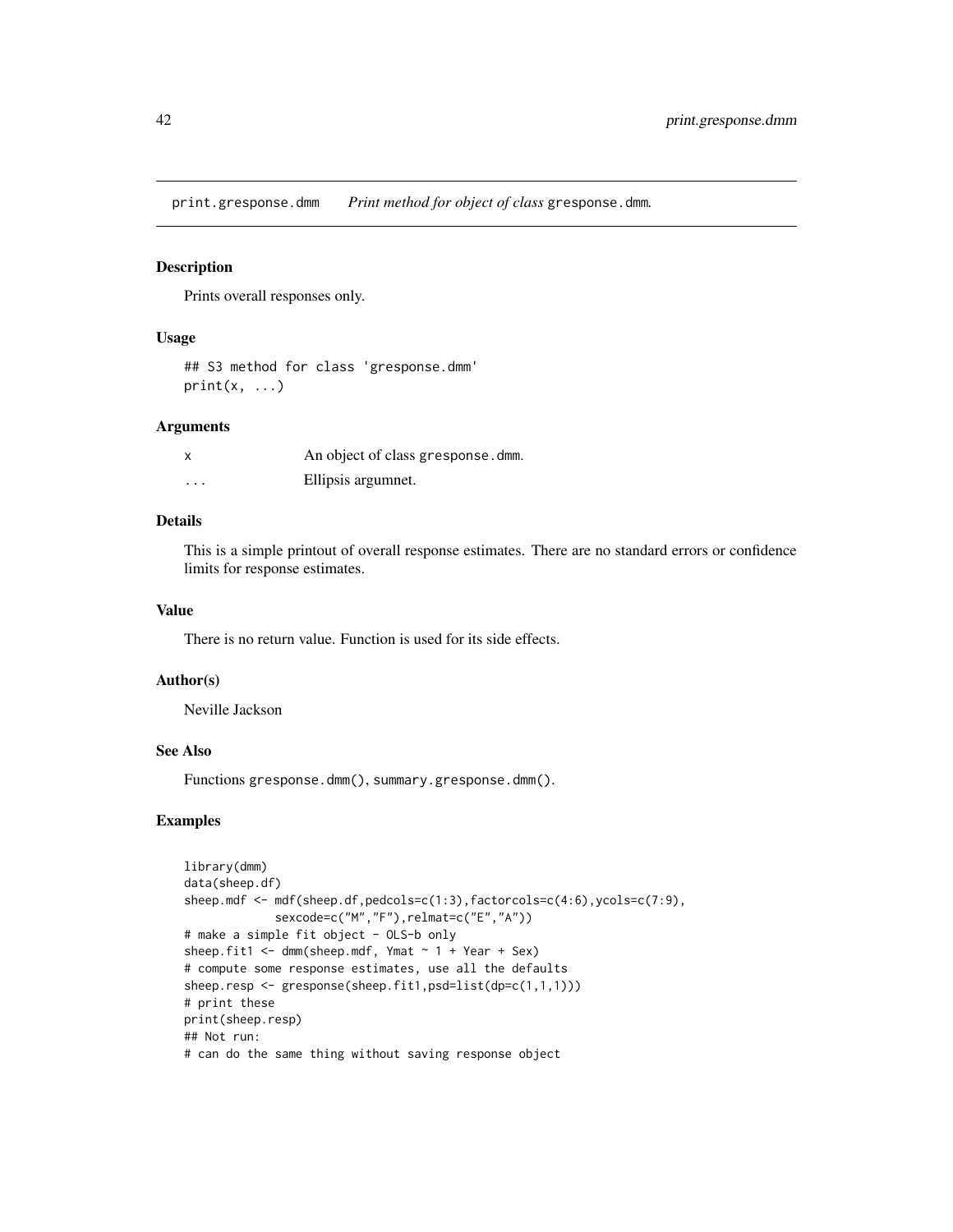# <span id="page-42-0"></span>print.gsummary.dmm 43

```
gresponse(sheep.fit1,psd=list(dp=c(1,1,1)))
# so this is the default print method for an object of class 'gresponse.dmm'
## End(Not run)
#cleanup
rm(sheep.fit1)
rm(sheep.resp)
rm(sheep.mdf)
rm(sheep.df)
```
print.gsummary.dmm *Print method for object of class* gsummary.dmm*.*

# Description

Formats each attribute of a gsummary.dmm object for printing, adding appropriate headings.

#### Usage

## S3 method for class 'gsummary.dmm'  $print(x, \ldots)$ 

# Arguments

| x | An object of class gsummary.dmm. |
|---|----------------------------------|
| . | Ellipsis argument                |

#### Details

Each table in an object of class gsummary.dmm is a dataframe. This method uses the default dataframe print method to format each table for printing, passing the digits attribute from the gsummary.dmm object to the print call.

# Value

There is no return value. Function is used for its side effects.

# Author(s)

Neville Jackson

# See Also

Function gsummary.dmm().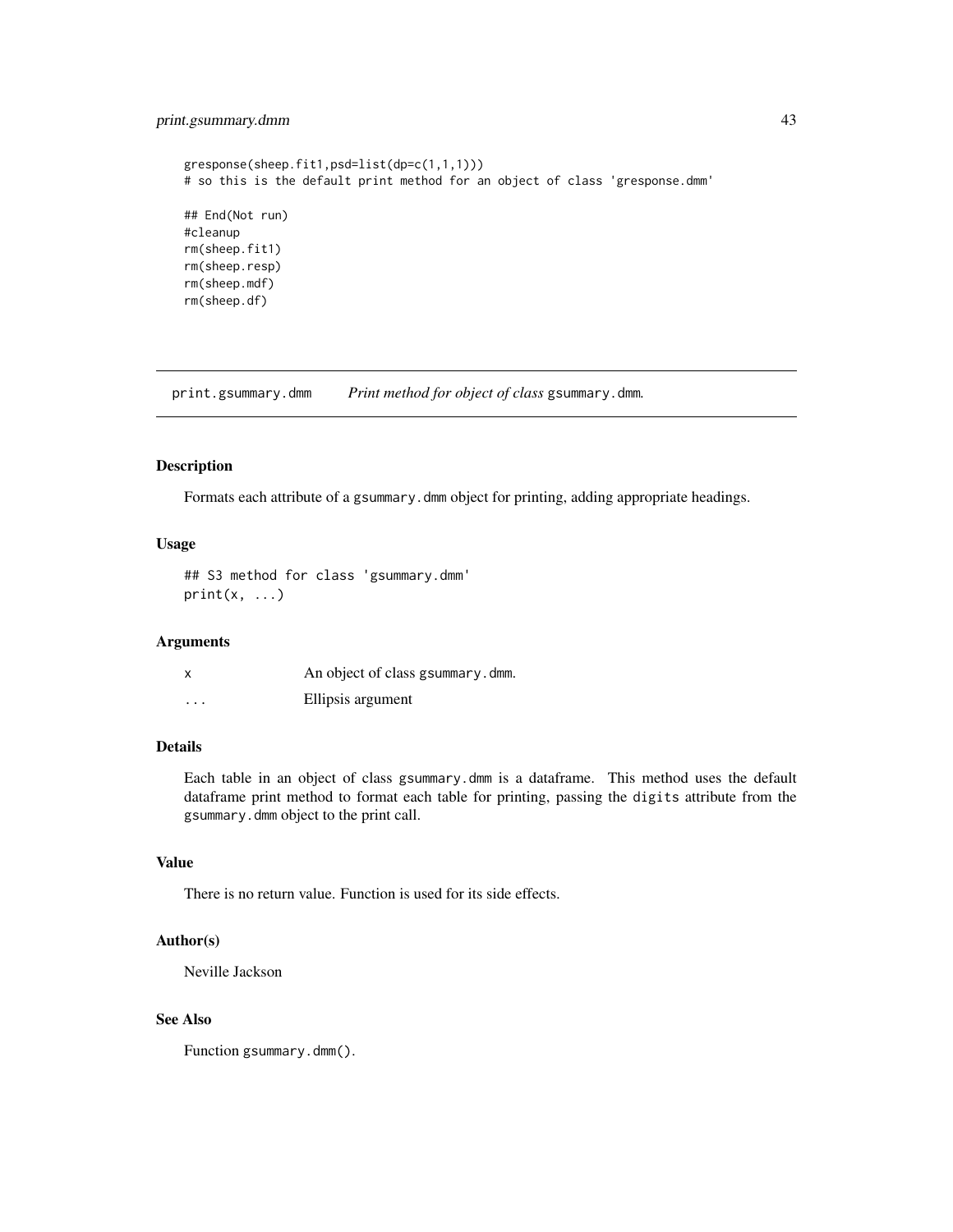# Examples

```
library(dmm)
data(sheep.df)
sheep.mdf <- mdf(sheep.df,pedcols=c(1:3),factorcols=c(4:6),ycols=c(7:9),
             sexcode=c("M","F"),relmat=c("E","A"))
# make a simple fit object - OLS-b only
sheep.fit1 \leq dmm(sheep.mdf, Ymat \sim 1 + Year + Sex)
# compute a 'gsummary.dmm' object, use all the defaults
sheep.gsum <- gsummary(sheep.fit1)
# print the summary of genetic parameters
print(sheep.gsum)
## Not run:
# can do the same thing without saving response object
gsummary(sheep.fit1)
# so this is the default print method for an object of class 'gsummary.dmm'
## End(Not run)
#cleanup
rm(sheep.fit1)
rm(sheep.gsum)
rm(sheep.mdf)
rm(sheep.df)
```
print.summary.dmm *Print method for an object of class* summary.dmm*.*

# Description

Formats each attribute of a summary.dmm object for printing, adding appropriate headings.

#### Usage

## S3 method for class 'summary.dmm'  $print(x, \ldots)$ 

#### Arguments

|          | An object of class summary.dmm. |
|----------|---------------------------------|
| $\cdots$ | Ellipsis argument.              |

#### Details

Each table in an object of class summary.dmm is a dataframe. This method uses the default dataframe print method to format each table for printing, passing the digits attribute from the summary.dmm object to the print call.

<span id="page-43-0"></span>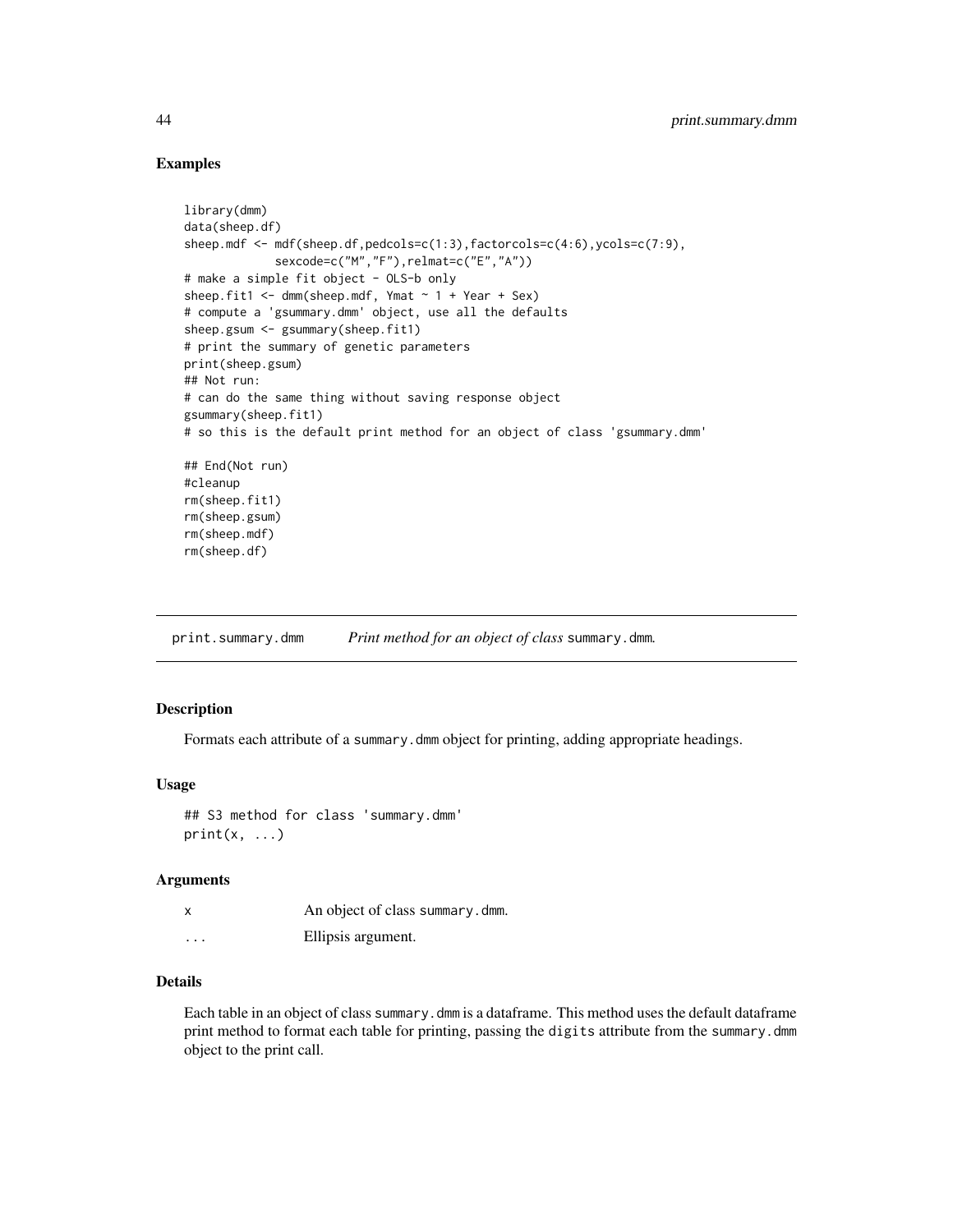#### <span id="page-44-0"></span>quercus.df 45

# Value

There is no return value. Function is used for its side effects.

#### Author(s)

Neville Jackson

# See Also

Function summary.dmm().

# Examples

```
library(dmm)
data(sheep.df)
sheep.mdf <- mdf(sheep.df,pedcols=c(1:3),factorcols=c(4:6),ycols=c(7:9),
             sexcode=c("M","F"),relmat=c("E","A"))
# make a simple fit object - OLS-b only
sheep.fit1 <- dmm(sheep.mdf, Ymat ~ 1 + Year + Sex)# compute a 'summary.dmm' object, use all the defaults
sheep.sum <- summary(sheep.fit1)
# print the summary of genetic parameters
print(sheep.sum)
## Not run:
# can do the same thing without saving response object
summary(sheep.fit1)
# so this is the default print method for an object of class 'summary.dmm'
## End(Not run)
#cleanup
rm(sheep.fit1)
rm(sheep.sum)
rm(sheep.mdf)
rm(sheep.df)
```
quercus.df *Quercus example dataset*

# Description

Example dataset from the program package 'QUERCUS', developed by Ruth G. Shaw and Frank H. Shaw. Known to 'quercus' as the 'demo2' dataset.

#### Usage

data(quercus.df)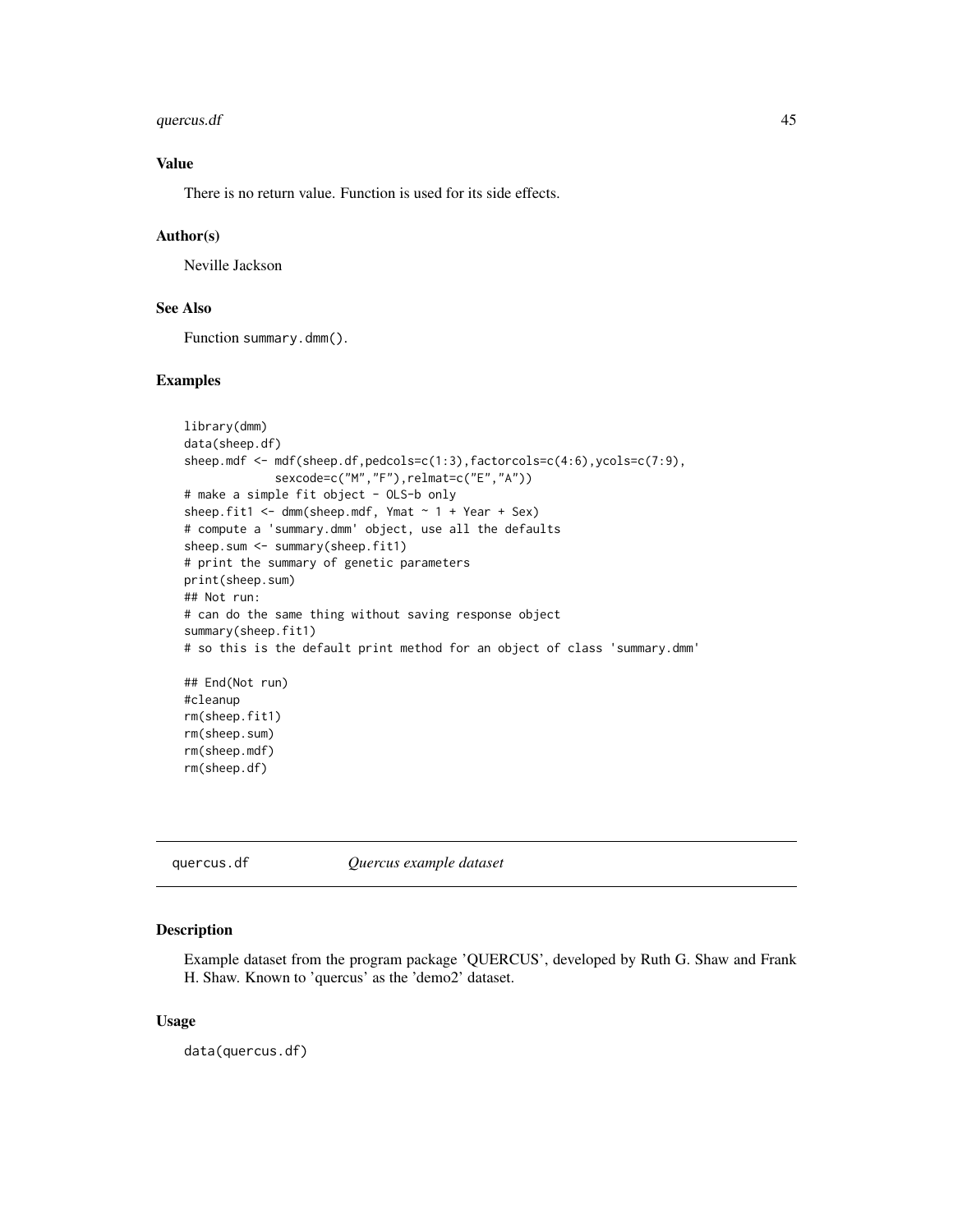#### 46 sheep.df

#### Format

A data frame with 180 observations on the following 6 variables.

Id Identifier for individuals

- SId Identifier for sires of individuals
- DId Identifier for dams of individuals

Sex A numeric vector: code for Sex of each individual

- Trait1 A numeric vector: an observation called Trait1
- Trait2 A numeric vector: an observation called Trait2

# Details

This is a simulated dataset suitable for a 3-component analysis, the components being environmental variance, additive genetic variance, and dominance genetic variance. It needs pre-processing with function mdf() to add base animals, to combine the two traits into a matrix, and to calculate additive and dominance relationship matrices.

#### Source

<http://cbs.umn.edu/academics/departments/eeb/quercus>

# Examples

```
library(dmm)
data(quercus.df)
str(quercus.df)
# preprocess
quercus.mdf <- mdf(quercus.df,pedcols=c(1:3),factorcols=4,ycols=c(5:6),
               relmat=c("E","A","D"),sexcode=c(1,2))
str(quercus.mdf)
# cleanup
rm(quercus.df)
rm(quercus.mdf)
#
# there is a full analysis of this dataset in 'dmmOverview.pdf'.
#
```
sheep.df *Demonstration sheep dataset*

# Description

A small dataset with an unbalanced design, three fixed effects one of which can be interpreted as a cohort, three traits, and a pedigree which permits most available variance components to be fitted. Deliberately set up to be useful for a variety of demonstrations.

<span id="page-45-0"></span>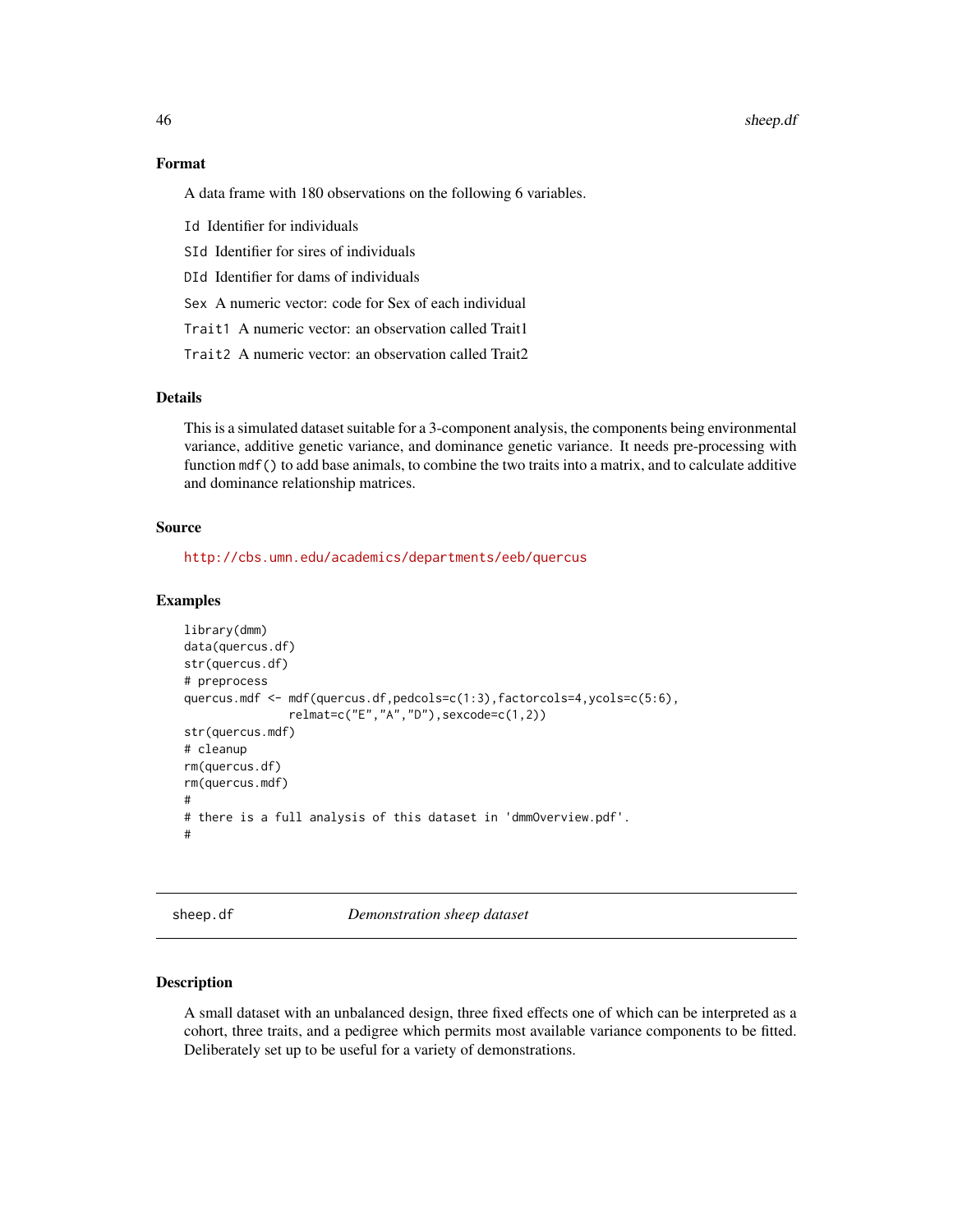#### sheep.df 47

#### Usage

data(sheep.df)

#### Format

A data frame with 42 observations on the following 9 variables.

Id Identifier for individuals

SId Identifier for sires of individuals

DId Identifier for dams of individuals

Year A numeric vector: year of birth of each individual

Tb A factor with levels  $S$  (born as a single lamb)  $T$  (born as a twin lamb)

Sex A factor with levels M (male) F (female)

Cww A numeric vector. Clean wool weight in Kg observed for eac h individual

Diam A numeric vector. Fibre diameter in microns observed for e ach individual

Bwt A numeric vector. Body weight in Kg observed for each individual

#### Details

These data are intended for demonstration, and are extensively used in examples in the dmm package help files.

This dataframe does not meet the minimum requirements for function dmm(). The identifiers are alphanumeric, some base animals are missing, and the three traits need to be in a matrix for multivariate analysis. It requires preprocessing by function mdf().

# Source

A small subset of real data from an Australian sheep flock. Not the whole flock, and not a random sample.

```
library(dmm)
data(sheep.df)
str(sheep.df)
#do some preprocessing
sheep.mdf <- mdf(sheep.df,pedcols=c(1:3),factorcols=c(4:6),ycols=c(7:9),
            sexcode=c("M","F"),relmat=c("E","A"))
# The above code renumbers the pedigree Id's, makes columns "Year","Tb","Sex"
# into factors,
# assembles columns "CWW",Diam","Bwt" into a matrix (called 'Ymat')
# for multivariate processing,
# and sets up the environmental, and additive genetic
# relationship matrices.
str(sheep.mdf)
#cleanup
rm(sheep.df)
rm(sheep.mdf)
```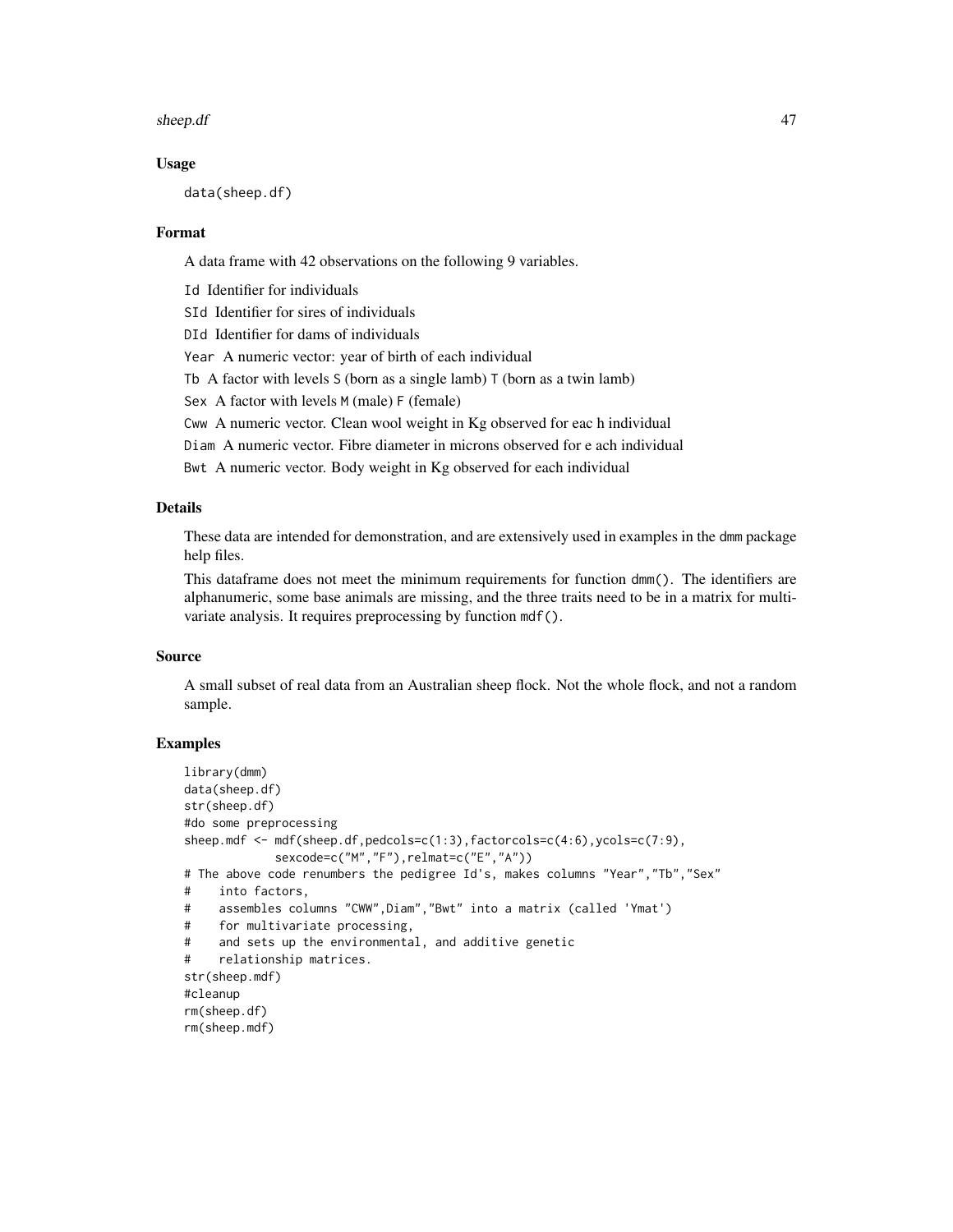<span id="page-47-0"></span>

# Description

Extracts the (co)variance component eatimates from an object of class dmm, for the specified set of traits and set of components. Makes tables of component estimates ordered either by trait or by component. Tables include component estimate, its standard error, and its 95 percent confidence limits.

#### Usage

## S3 method for class 'dmm' summary(object, traitset = "all", componentset = "all", bytrait = T,  $gls = F$ , digits = 3, ...)

# Arguments

| object       | An object of class dmm. (Co)variance component estimates are obtained from<br>this object.                                                                                                                                                                                                                                                                                                    |
|--------------|-----------------------------------------------------------------------------------------------------------------------------------------------------------------------------------------------------------------------------------------------------------------------------------------------------------------------------------------------------------------------------------------------|
| traitset     | A vector containing the names of the subset of traits for which tables of (co)variance<br>component estimates are to be constructed. Default is "all" which means all<br>traits present in object object.                                                                                                                                                                                     |
| componentset | A vector containing the names of the subset of (co)variance components for<br>which tables are to be constructed. Default is "all" which means all (co)variance<br>components present in object object.                                                                                                                                                                                       |
| bytrait      | Logical flag: should the tables of (co)variance component estimates be con-<br>structed with trait varying least rapidly from line to line? If TRUE each subtable<br>contains component estimates for one trait or traitpair and for all components<br>in argument componentset. If FALSE each subtable contains component esti-<br>mates for one component and for all traits or traitpairs. |
| gls          | Logical flag: should the (co)variance component estimates by GLS-b method be<br>tabled in addition to the (co)variance component estimates by OLS-b method?<br>Default is gls=FALSE. The GLS-b (co)variance component estimates can only<br>be tabled if object object contains the attribute gls, that is if object was con-<br>structed by a dmm() call with argument g1s=TRUE.             |
| digits       | Number of digits for output. This is returned as part of the return value for us e<br>by the S3 print function print. summary.dmm().                                                                                                                                                                                                                                                          |
|              | Ellipsis argument.                                                                                                                                                                                                                                                                                                                                                                            |

# Details

This is a long printout with estimates, standard errors and confidence limits, arranged in tables with one estimate per line. For a short printout see function print.dmm().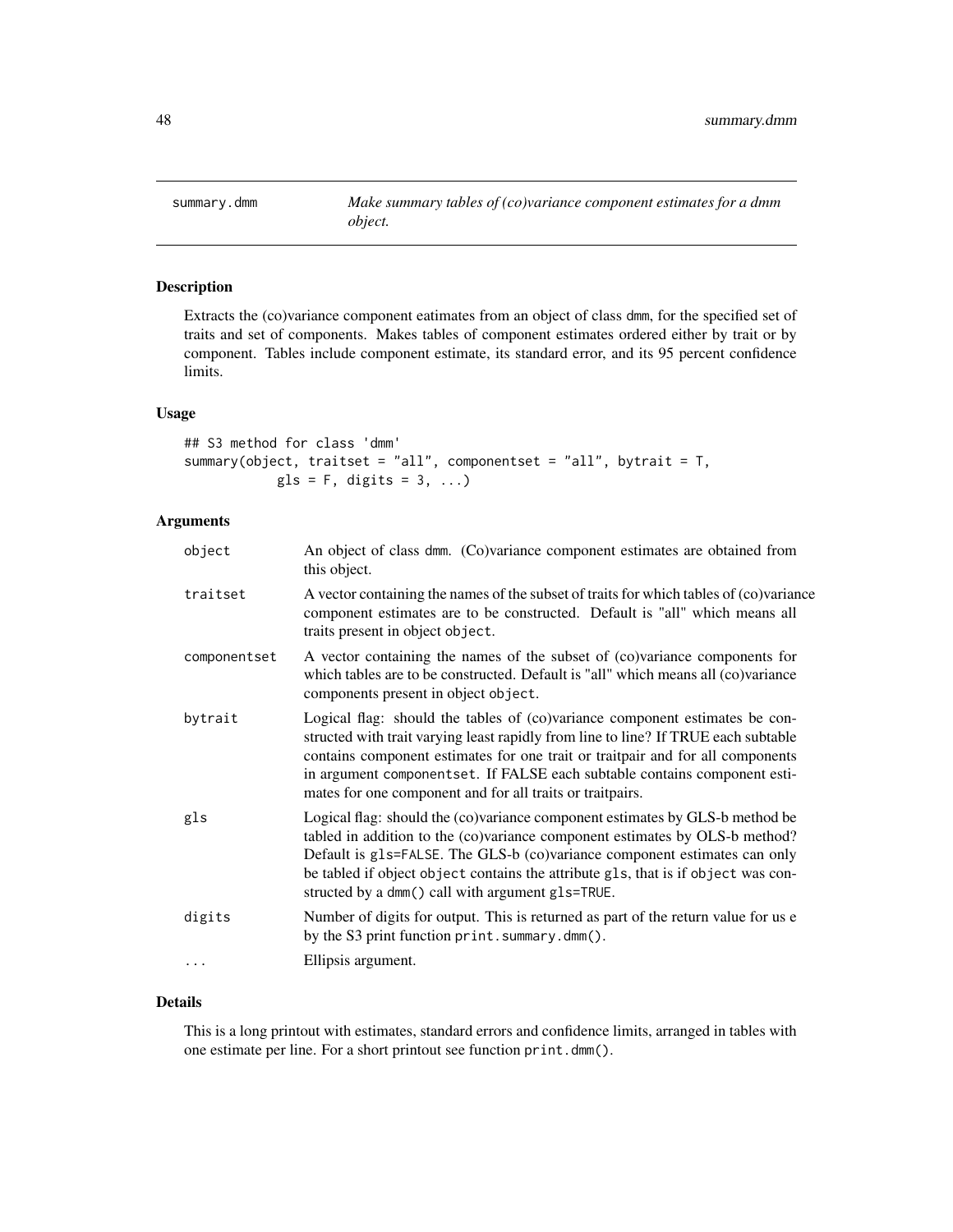# Value

An object of class gsummary.dmm which is a list containing the following items:

| btables    | A list of dataframe objects each containing one subtable of estimates of the fixed<br>effects, along with the appropriate standard errors and confidence limits. Based<br>on OLS-b fixed effect estimates.                                                   |
|------------|--------------------------------------------------------------------------------------------------------------------------------------------------------------------------------------------------------------------------------------------------------------|
| ctables    | A list of dataframe objects each containing one subtable of estimates of the<br>(co)variance components, along with the appropriate standard errors and confi-<br>dence limits. Based on OLS-b component estimates.                                          |
| gbtables   | A list of dataframe objects each containing one subtable of estimates of the fixed<br>effects, along with the appropriate standard errors and confidence limits. Based<br>on GLS-b fixed effect estimates.                                                   |
| gctables   | A list of dataframe objects each containing one subtable of estimates of the<br>(co)variance components, along with the appropriate standard errors and confi-<br>dence limits. Based on GLS-b component estimates. Only present if argument<br>$gls$ =TRUE. |
| traits     | A vector of traitnames as specified in argument traitset.                                                                                                                                                                                                    |
| components | A vector of component names as specified in argument componentset.                                                                                                                                                                                           |
| bytrait    | Logical flag: as specified in argument by trait.                                                                                                                                                                                                             |
| gls        | Logical flag: as specified in argument gls.                                                                                                                                                                                                                  |
| digits     | A numeric value, as specified in argument digits.                                                                                                                                                                                                            |
| call       | The function call                                                                                                                                                                                                                                            |

# Note

There is no provision to constrain the 95 percent confidence limits for component estimates. Hence for small samples, these may vary outside the bounds for the component, that is for components which are variances, they may be negative. Fixed effects are not bounded.

# Author(s)

Neville Jackson

# See Also

Function print.summary.dmm().

```
# get some data
data(sheep.df)
# prepare it - only need "E" and "A" relationship matrices
sheep.mdf <- mdf(sheep.df,pedcols=c(1:3),factorcols=c(4:6),ycols=c(7:9),
             sexcode=c("M","F"),relmat=c("E","A"))
# estimate (co)variance components - individual and maternal
sheep.fit5 \leq dmm(sheep.mdf, Ymat \sim 1 + Year + Sex,
```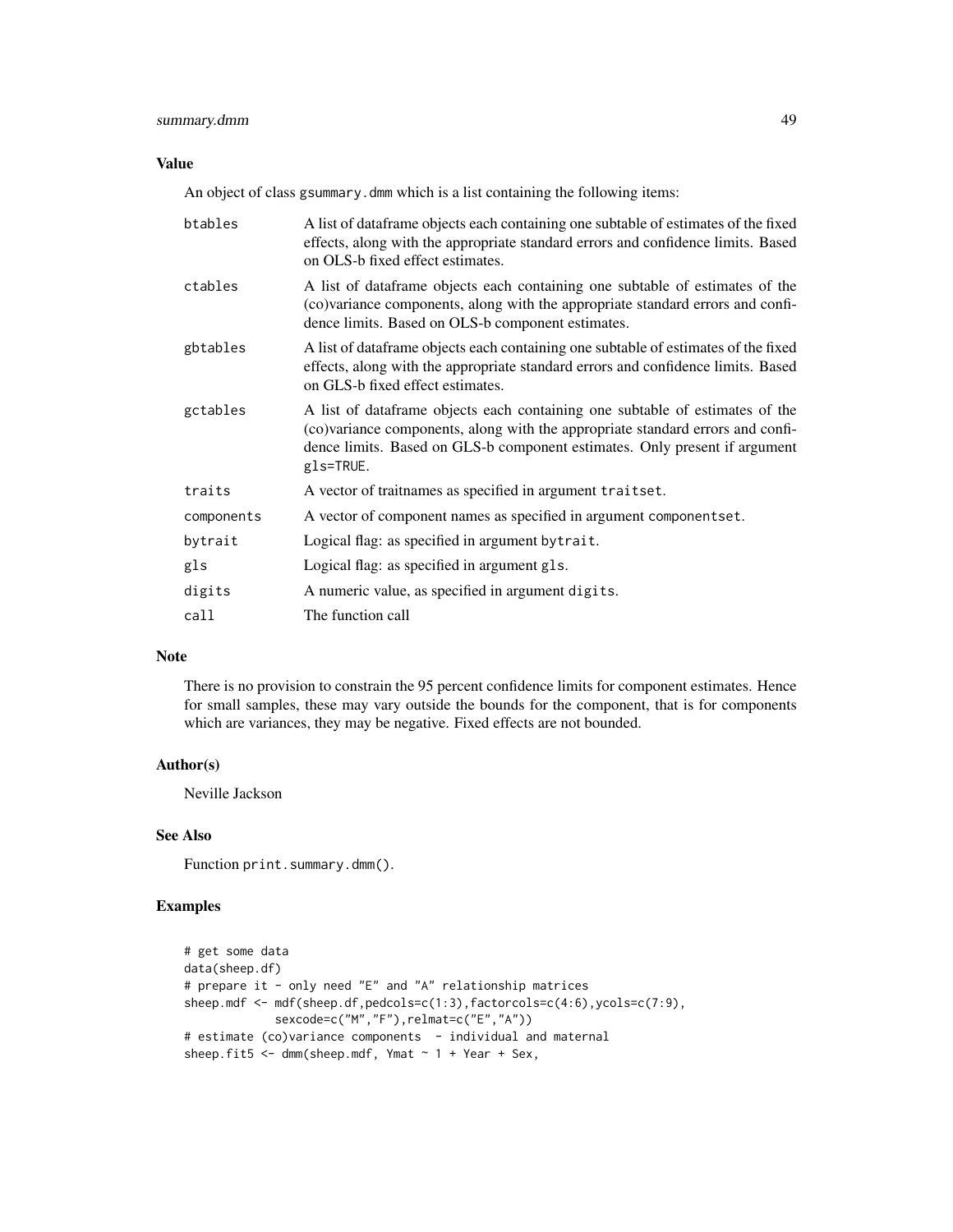```
components=c("VarE(I)","VarG(Ia)","VarE(M)","VarG(Ma)",
              "CovG(Ia,Ma)","CovG(Ma,Ia)"))
# look just at component "VarG(Ma)" across all traits
summary(sheep.fit5,componentset="VarG(Ma)",bytrait=FALSE)
# look just at trait "Cww"
summary(sheep.fit5,traitset="Cww")
# cleanup
rm(sheep.df)
rm(sheep.mdf)
rm(sheep.fit5)
```
summary.gresponse.dmm *Summary method for object of class* gresponse.dmm*.*

# Description

Summarizes path specific, sex specific, and overall responses in a gresponse.dmm object, adding appropriate headings.

# Usage

```
## S3 method for class 'gresponse.dmm'
summary(object, ...)
```
# Arguments

| object   | An object of class gresponse.dmm. |
|----------|-----------------------------------|
| $\cdots$ | Ellipsis argumnet.                |

# Details

This is a summary of response estimates and the parameters used to calculate them. It includes path specific, sex specific and overall responses. There are no standard errors or confidence limits for response estimates.

#### Value

There is no return value. Function is used for its side effects.

# Author(s)

Neville Jackson

# See Also

Functions gresponse.dmm(), print.gresponse.dmm().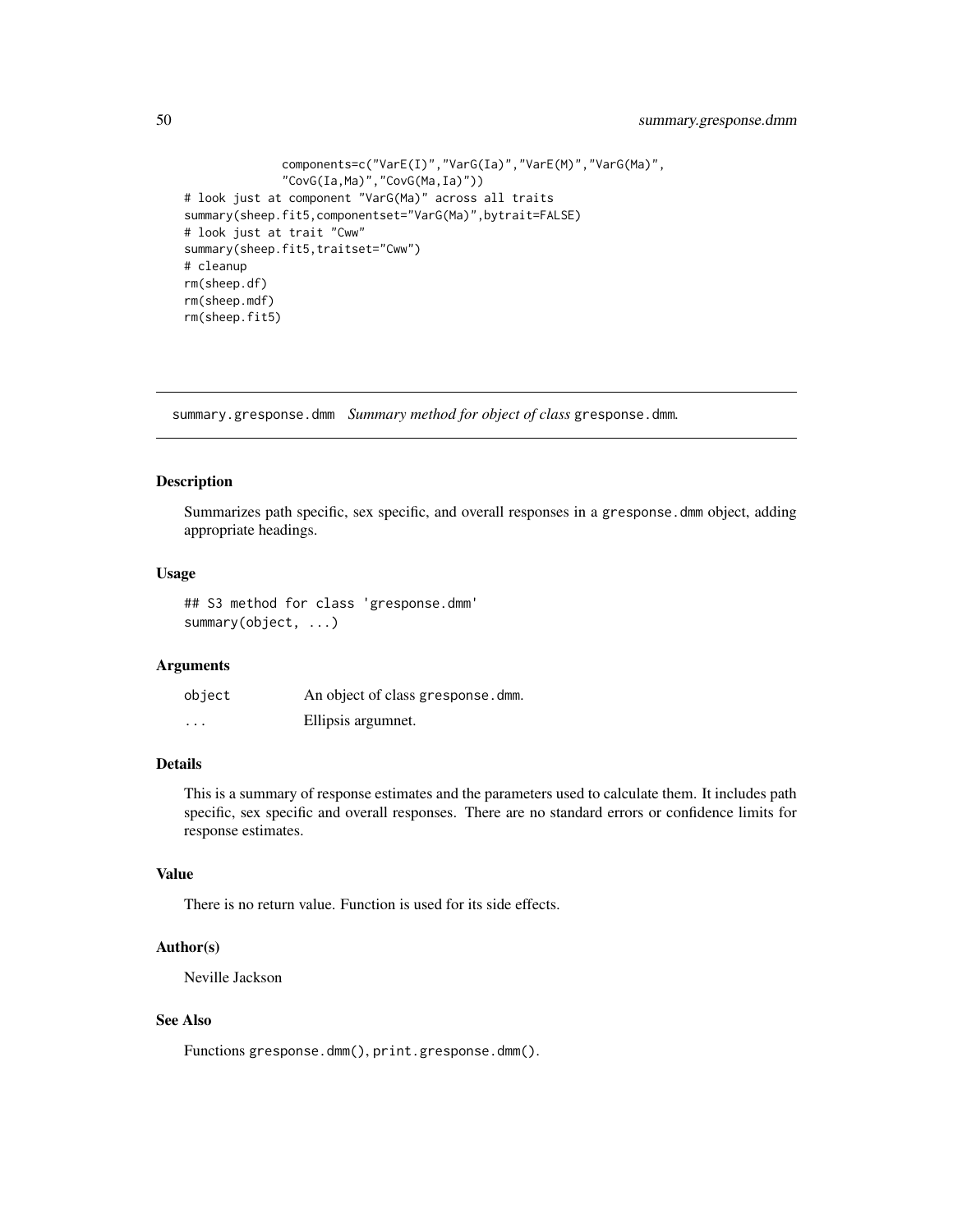#### <span id="page-50-0"></span> $t$ stmo $1.$ df  $51$

# Examples

```
library(dmm)
data(sheep.df)
sheep.mdf <- mdf(sheep.df,pedcols=c(1:3),factorcols=c(4:6),ycols=c(7:9),
             sexcode=c("M","F"),relmat=c("E","A"))
# make a simple fit object - OLS-b only
sheep.fit1 <- dmm(sheep.mdf, Ymat ~ 1 + Year + Sex)
# compute some response estimates, use all the defaults
sheep.resp <- gresponse(sheep.fit1,psd=list(dp=c(1,1,1)))
# summarize these
summary(sheep.resp)
#cleanup
rm(sheep.fit1)
rm(sheep.resp)
rm(sheep.mdf)
rm(sheep.df)
```
tstmo1.df *Dfreml example dataset*

# Description

Example dataset from the program 'DFREML', developed by Karin Meyer. Known to 'DFREML' as the 'Example 1' dataset. A univariate dataset with 282 individuals in a 2 generation pedigree with full-sib families.

# Usage

data(tstmo1.df)

#### Format

A data frame with 282 observations on the following 6 variables.

- Id Identifier for individuals
- SId Identifier for sires of individuals
- DId Identifier for dams of individuals
- Sex A factor: Sex of each individual
- Gen A numeric vector: generation number of each individual

Weight A numeric vector: weight in ? of each individual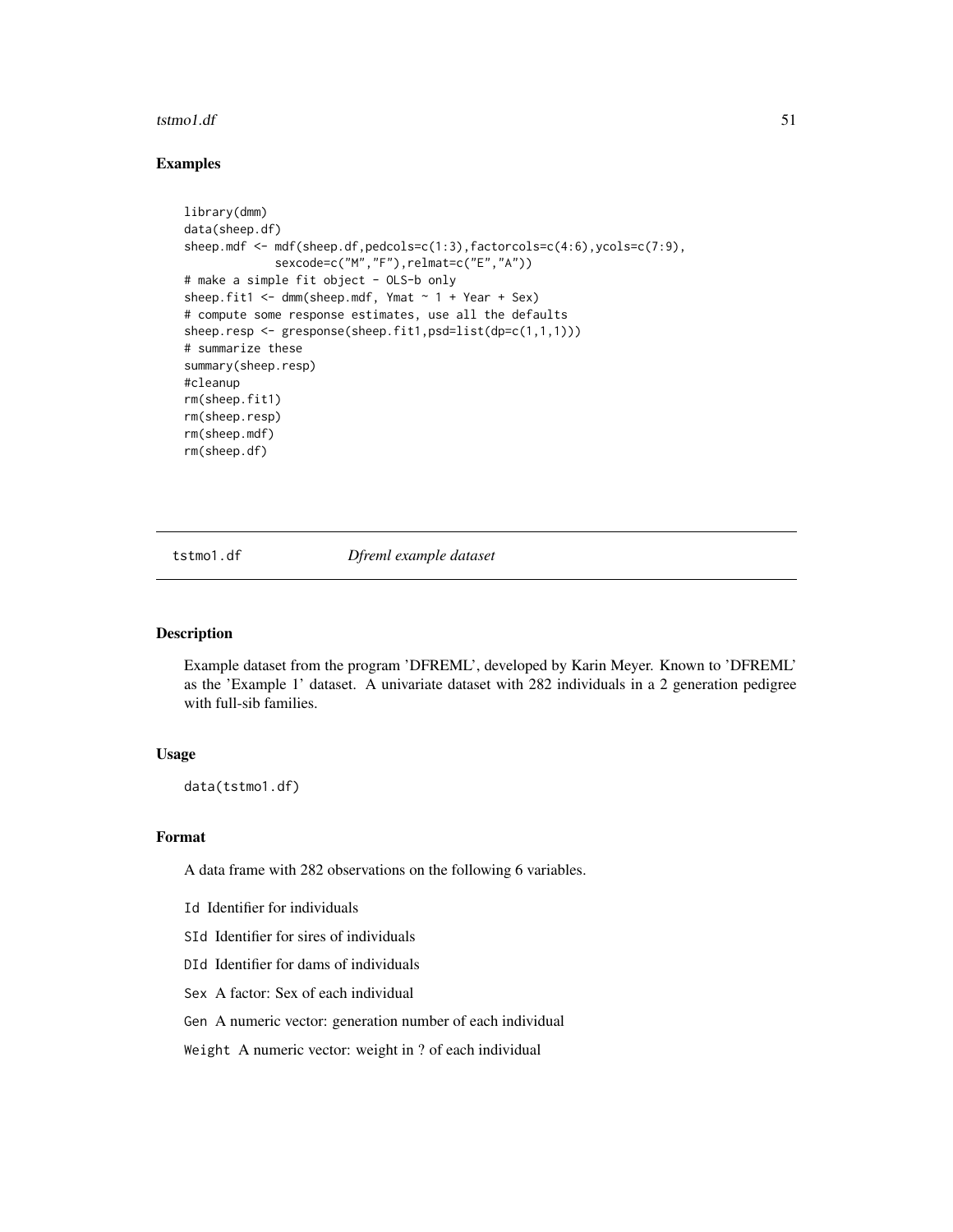# <span id="page-51-0"></span>Details

Karin Meyer gives the following description of these data:

" .... The test data given is that used by Meyer(1989) to illustrate univariate REML estimation via a derivtive-free algorithm. They are simulated records for a trait with a phenotypic variance of 100, direct heritability of 0.40, maternal heritability of 0.20, maternal-direct covariance (divided by 100) of -0.05, and a "c-squared" effect of 0.15. Data were generated for 2 generations of animals with a heirarchical full-sib family structure, yielding a total of 282 records and 306 animals in the analysis with generations as the only fixed effect. "

# Source

DFREML Version 3.0 User Notes. Karin Meyer. September 9,1998.

These data were distributed with the DFREML program. Note DFREML is not currently available.

#### References

Meyer,K.(1989) Restricted Maximum Likelihood to estimate variance components for animal models with several random effects using a derivative-free algorithm. Genet. Select. Evol. 21:317-340

#### Examples

```
library(dmm)
data(tstmo1.df)
str(tstmo1.df)
rm(tstmo1.df)
#
# There is a full analysis of this dataset in 'dmmOverview.pdf'.
#
```
unfactor *Convert a vector from factor to numeric*

#### Description

Convert a vector (such as a dataframe column) from factor to numeric. Non-numeric values will coerce to NA.

#### Usage

```
unfactor(x)
```
#### Arguments

x A vector of type factor. Typically this would be one column of a dataframe.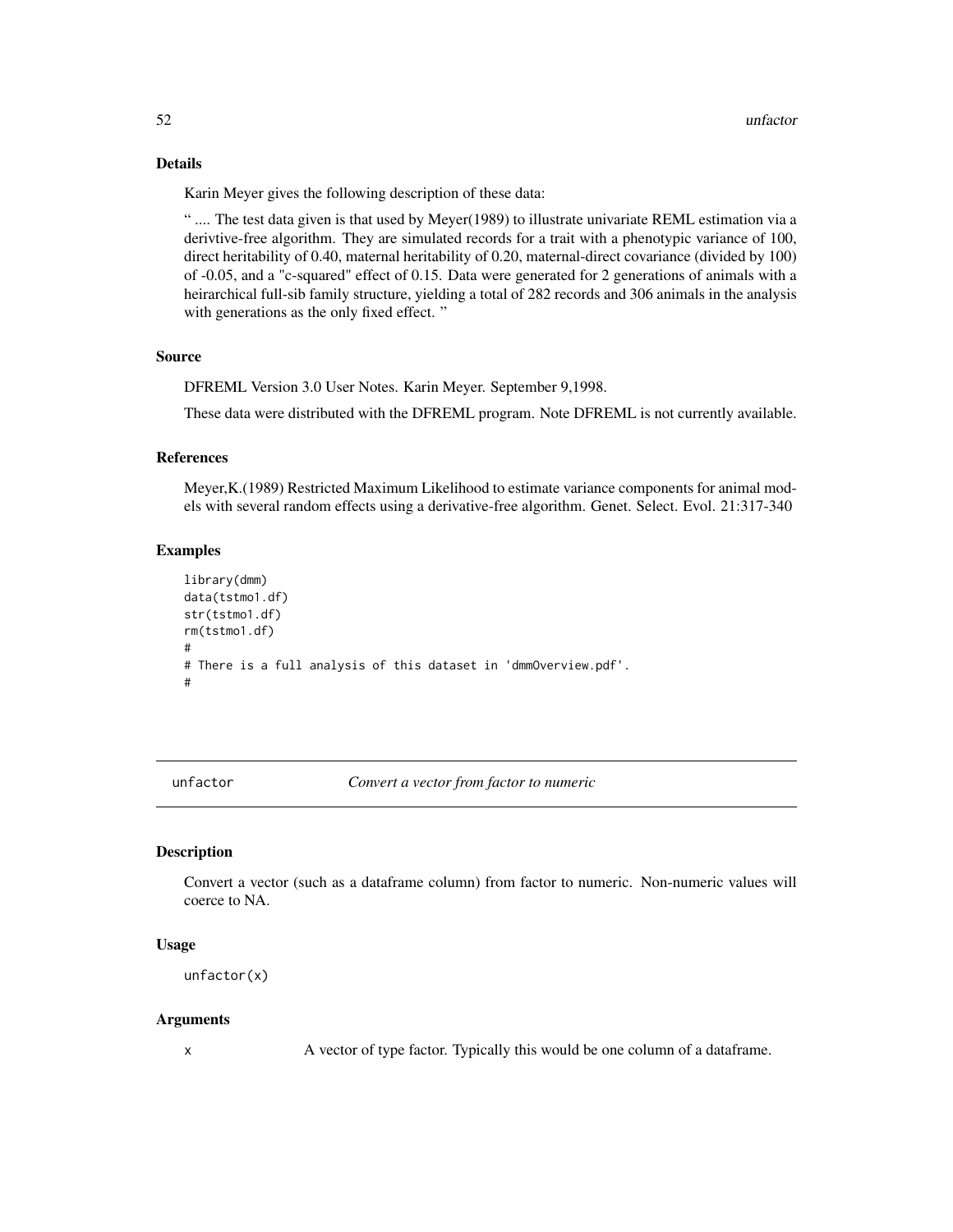# <span id="page-52-0"></span>warcolak.convert 53

# Details

This function may be useful when preparing a dataframe for dmm(). It is a common problem for dataframe columns to be automatically made type factor when constructing the dataframe with functions such as read. table, due to the presence of a small number of non-numeric values. Dataframe columns used as traits or as covariates should not be of type factor.

#### Value

A vector of numeric values is returned.

# Author(s)

Neville Jackson

# See Also

Functions dmm(), read.table()

# Examples

```
library(dmm)
tmp \leftarrow as.factor(c(1,2,3))str(tmp)
utmp <- unfactor(tmp)
str(utmp)
rm(tmp)
rm(utmp)
```

| warcolak.convert | Convert warcolak data file to format required for a dataframe for |
|------------------|-------------------------------------------------------------------|
|                  | $dmm()$ or mdf().                                                 |

# Description

A simple function to relabel the columns of the warcolak dataset from package nadiv, to comply with the requirements of dmm() or mdf().

#### Usage

```
warcolak.convert(w)
```
# Arguments

w An object produced by the call data(warcolak) from package nadiv.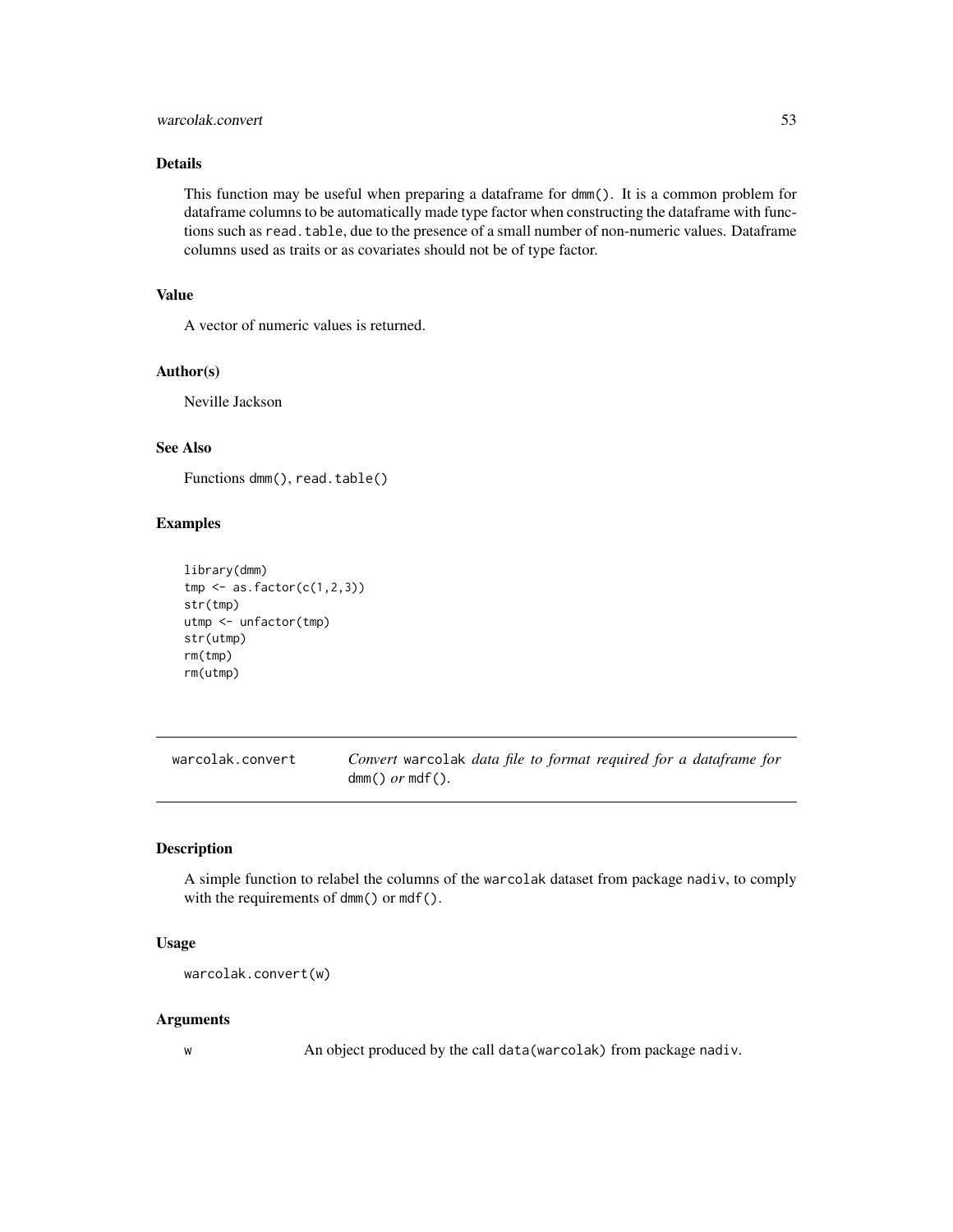# Details

The warcolak dataset has columns named slightly differently from what dmm() requires, but is otherwise compatable. We use this function to do a simple conversion before using warcolak as test data for dmm().

#### Value

A dataframe containing the following columns:

- "Id" Individual identifier
- "SId" Sire identifier
- "DId" Dam identifier
- "Sex" Coding for sex
- "Trait1" First trait phenotypic value
- "Trait2" Second trait phenotypic value
- "t1\_a" First trait additive genetic effect
- "t2\_a" Second trait additive genetic effect
- "t2\_s" Second trait additive genetic sexlinked effect
- "t1\_d" First trait dominance genetic effect
- "t2\_d" Second trait dominance genetic effect
- "t1\_r" First trait environmental effect
- "t2 r" Second trait environmental effect

# Author(s)

Neville Jackson

# See Also

Functions dmm(), mdf(). Package nadiv.

```
library(dmm)
data(warcolak)
warcolak.df <- warcolak.convert(warcolak)
str(warcolak.df)
rm(warcolak.df)
rm(warcolak)
```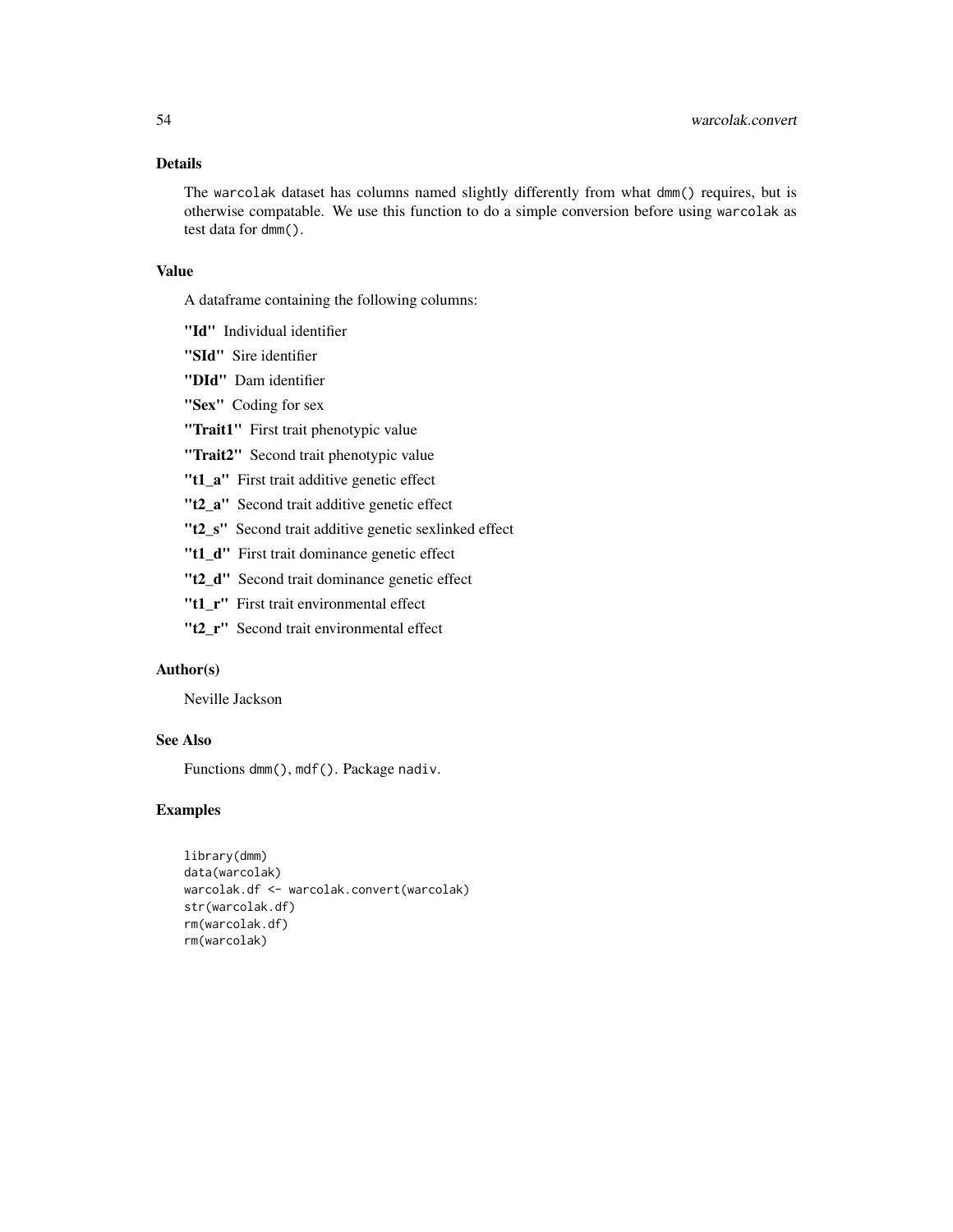# <span id="page-54-0"></span>Index

∗Topic Methods chartodec, [5](#page-4-0) make.countarray, [27](#page-26-0) unfactor, [52](#page-51-0) ∗Topic Misc chartodec, [5](#page-4-0) make.countarray, [27](#page-26-0) unfactor, [52](#page-51-0) ∗Topic Multivariate make.countarray, [27](#page-26-0) ∗Topic datasets dt8bal.df, [16](#page-15-0) harv101.df, [25](#page-24-0) merino.df, [35](#page-34-0) quercus.df, [45](#page-44-0) sheep.df, [46](#page-45-0) tstmo1.df, [51](#page-50-0) ∗Topic manip make.dmmobj, [30](#page-29-0) mdf, [32](#page-31-0) pedcheck, [36](#page-35-0) pedrenum, [38](#page-37-0) warcolak.convert, [53](#page-52-0) ∗Topic methods condense.dmmarray, [6](#page-5-0) condense.dmmblockarray, [8](#page-7-0) gprint, [17](#page-16-0) gprint.dmm, [18](#page-17-0) gresponse.dmm, [19](#page-18-0) gsummary.dmm, [23](#page-22-0) plot.dmm, [39](#page-38-0) print.dmm, [40](#page-39-0) print.gresponse.dmm, [42](#page-41-0) print.gsummary.dmm, [43](#page-42-0) print.summary.dmm, [44](#page-43-0) summary.dmm, [48](#page-47-0) summary.gresponse.dmm, [50](#page-49-0) ∗Topic misc condense.dmmarray, [6](#page-5-0)

condense.dmmblockarray, [8](#page-7-0) gresponse.dmm, [19](#page-18-0) make.ctable, [28](#page-27-0) ∗Topic models dmm, [9](#page-8-0) ∗Topic multivariate condense.dmmarray, [6](#page-5-0) condense.dmmblockarray, [8](#page-7-0) dmm, [9](#page-8-0) ∗Topic package dmm-package, [2](#page-1-0) ∗Topic print gprint.dmm, [18](#page-17-0) chartodec, [5](#page-4-0)

condense.dmmarray, [6](#page-5-0) condense.dmmblockarray, [8](#page-7-0)

dmm, [9](#page-8-0) dmm-package, [2](#page-1-0) dt8bal.df, [16](#page-15-0)

gprint, [17](#page-16-0) gprint.dmm, [18](#page-17-0) gresponse *(*gresponse.dmm*)*, [19](#page-18-0) gresponse.dmm, [19](#page-18-0) gsummary *(*gsummary.dmm*)*, [23](#page-22-0) gsummary.dmm, [23](#page-22-0)

harv101.df, [25](#page-24-0)

make.countarray, [27](#page-26-0) make.ctable, [28](#page-27-0) make.dmmobj, [30](#page-29-0) mdf, [32](#page-31-0) merino.df, [35](#page-34-0)

pedcheck, [36](#page-35-0) pedrenum, [38](#page-37-0) plot.dmm, [39](#page-38-0) print.dmm, [40](#page-39-0)